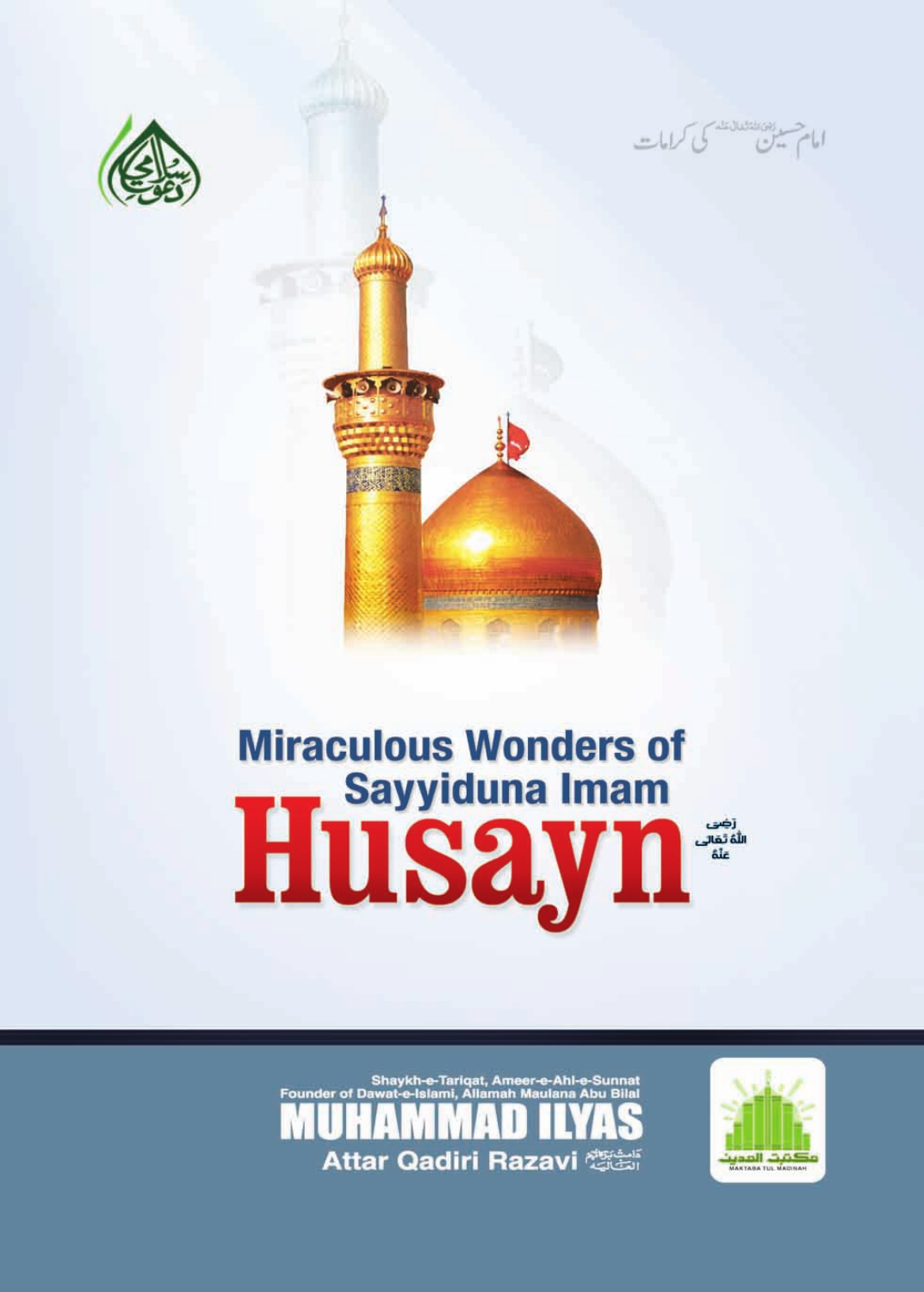امام حُسَین کی کرامات

Imam-e-Husayn ki Karamaat

#### **MIRACULOUS WONDERS OF** رَضِىَ اللّهُ تَعَالَىٰ عَنْهُ  $\bf{HUSAYN}$   $\stackrel{\text{(1)}{\sim}}{\sim}$ ٰ  $\ddot{\cdot}$ و<br>لم

**THIS** booklet was written by Shaykh-e-Tareeqat, Ameer-e-Ahl-e-Sunnat, the founder of Dawat-e-Islami 'Allamah Maulana Abu Bilal Muhammad Ilyas Attar Qadiri Razavi دَامَتْ بَرَكَاتُهُمْ الْعَالِيَه -ź í í --in Urdu. **Majlis-e-Tarajim** (the translation department**)** has translated it into English. If you find any mistake in the translation or composing, please inform the translation department on the following postal or email address with the intention of earning reward [Sawab].

#### **Majlis-e-Tarajim (Dawat-e-Islami)**

Aalami Madani Markaz, Faizan-e-Madinah, Mahallah Saudagran, Purani Sabzi Mandi, Bab-ul-Madinah, Karachi, Pakistan  $UAN: \mathbf{R}$  +92-21-111-25-26-92 – Ext. 1262 Email:  $\equiv$  translation@dawateislami.net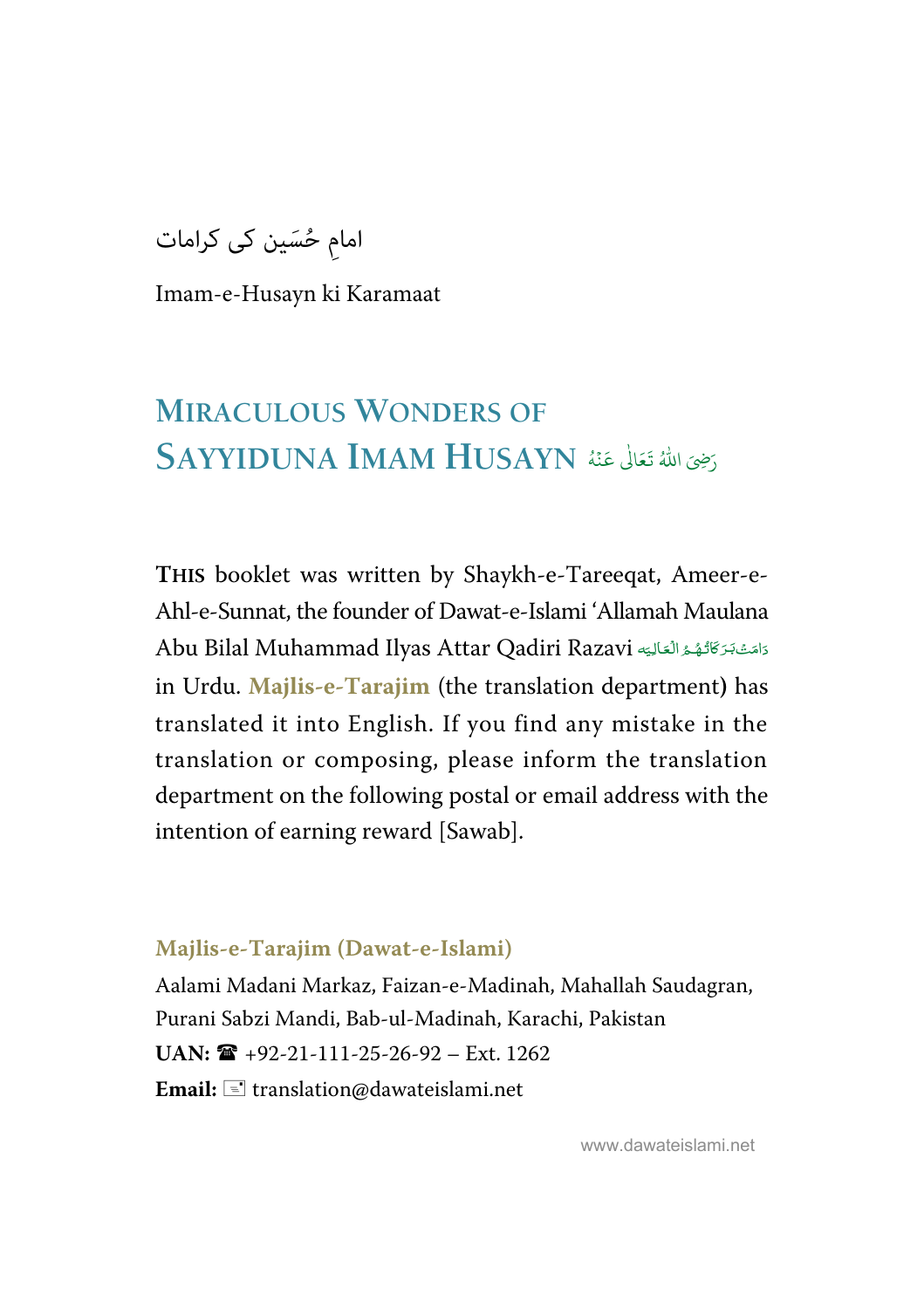#### **[Miraculous Wonders of Sayyiduna Imam Husayn](#page-48-0)**

An English translation of 'Imam-e-Husayn ki Karamaat'

# $\ddot{\phantom{0}}$

#### **ALL RIGHTS RESERVED**

#### Copyright © 2015 Maktaba-tul-Madinah

No part of this publication may be reproduced, or transmitted, in any form or by any means, electronic, mechanical, photocopying, recording or otherwise, without the prior written permission of Maktaba-tul-Madinah.

| 1 <sup>st</sup> Publication: | Zul-Qa'da-til-Haraam, 1436 AH – (Oct, 2015) |
|------------------------------|---------------------------------------------|
| Publisher:                   | Maktaba-tul-Madinah                         |
| Quantity:                    | 3000                                        |
| ISBN:                        | 978-969-579-826-3                           |

#### **SPONSORSHIP**

Feel free to contact us if you wish to sponsor the printing of a religious book or booklet for the Isal-e-Sawab of your deceased family members.

#### **Maktaba-tul-Madinah**

Aalami Madani Markaz, Faizan-e-Madinah Mahallah Saudagran, Purani Sabzi Mandi, Bab-ul-Madinah, Karachi, Pakistan

 **Email:** maktabaglobal@dawateislami.net – maktaba@dawateislami.net

 **Phone: +**92-21-34921389-93 – 34126999

 **Web:** www.dawateislami.net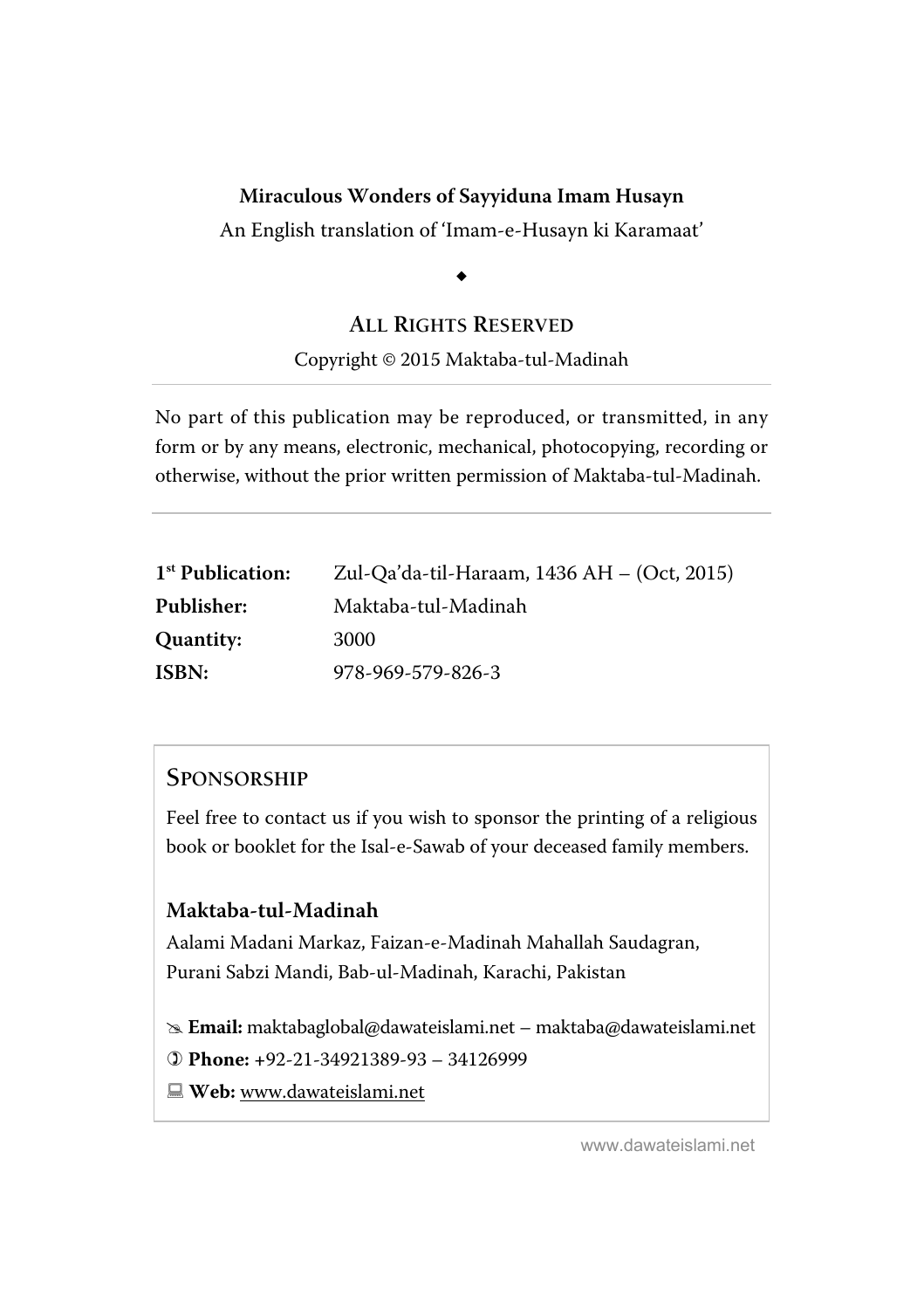<span id="page-3-0"></span>-ٱلۡحَـۡـُدُّكِنَّـٰهِ رَبِّ الۡـَٰڂلَـٰـِيۡنَ وَ الضَّـٰلُـوةُۚ وَ السَّـَلَامُٰـ عَـٰلِ سَـبِّـٰ ِالۡـُمۡـُرۡسَـٰلِـيۡنَ ֘  $\overline{a}$ ٰ ; ់ ٰ i --ٰ -់ ֦ ۡ أَشَا بَعْدُ فَأَعُوْذُ بِأَللّٰهِ مِنَ الشَّيْطُنِ الزَّجِيْمِ ۖ بِسْمِ اللّٰهِ الزَّحْلنِ الزَّحِيْمِ -ۡ -֧֦֘ -ٰ ٰ ۡ ٰ ۡ l<br>E

# **Du'a for Reading the Book**

ead the following Du'a (supplication) before you study a Read the following Du'a (supplication) before you study a religious book or an Islamic lesson, you will remember whatever you study, إِنْ شَــآءَاللّٰه عَزَّدَجَلَ $\colon$ --Í --

ر<br>آ لل ر<br>آ اَللّٰهُمَّ افۡتَحۡ و<br>ھ  $\ddot{\cdot}$ ֧<sup>֦</sup>  $\frac{1}{2}$ تَحْ ر<br>آ  $\mu$  $\frac{1}{2}$ عَلَيْنَا حِ نَا حِكْمَتَ  $\frac{1}{2}$  $\ddot{\phantom{0}}$ ت  $\frac{1}{2}$ حَتَكَ وَانْشُرُ  $\ddot{\cdot}$ ۡ و<br>ش ر<br>آ  $\mu$  $\frac{1}{2}$ عَلَيْنَا رَحَمَ  $\frac{1}{2}$ ِ<br>حُمَّ ح َ َا ر ن  $\frac{1}{2}$ .<br>تَكَ يَـ اي ا ذَا الْجَلَالِ وَالَّا ہ<br>ا ہ<br>1 ر<br>آ لَالِ وَالْإِكْرَام ہ<br>م

**Translation**

O Allah التَّزَدَّجَلَّ Open the door of knowledge and wisdom for us, -**and have mercy on us! O the One Who is the Most Honourable and Glorious!** 

(Al-Mustatraf, vol. 1, pp. 40)

**Note:** Recite Salat-'Alan-Nabi \$ once before and after the Du'a.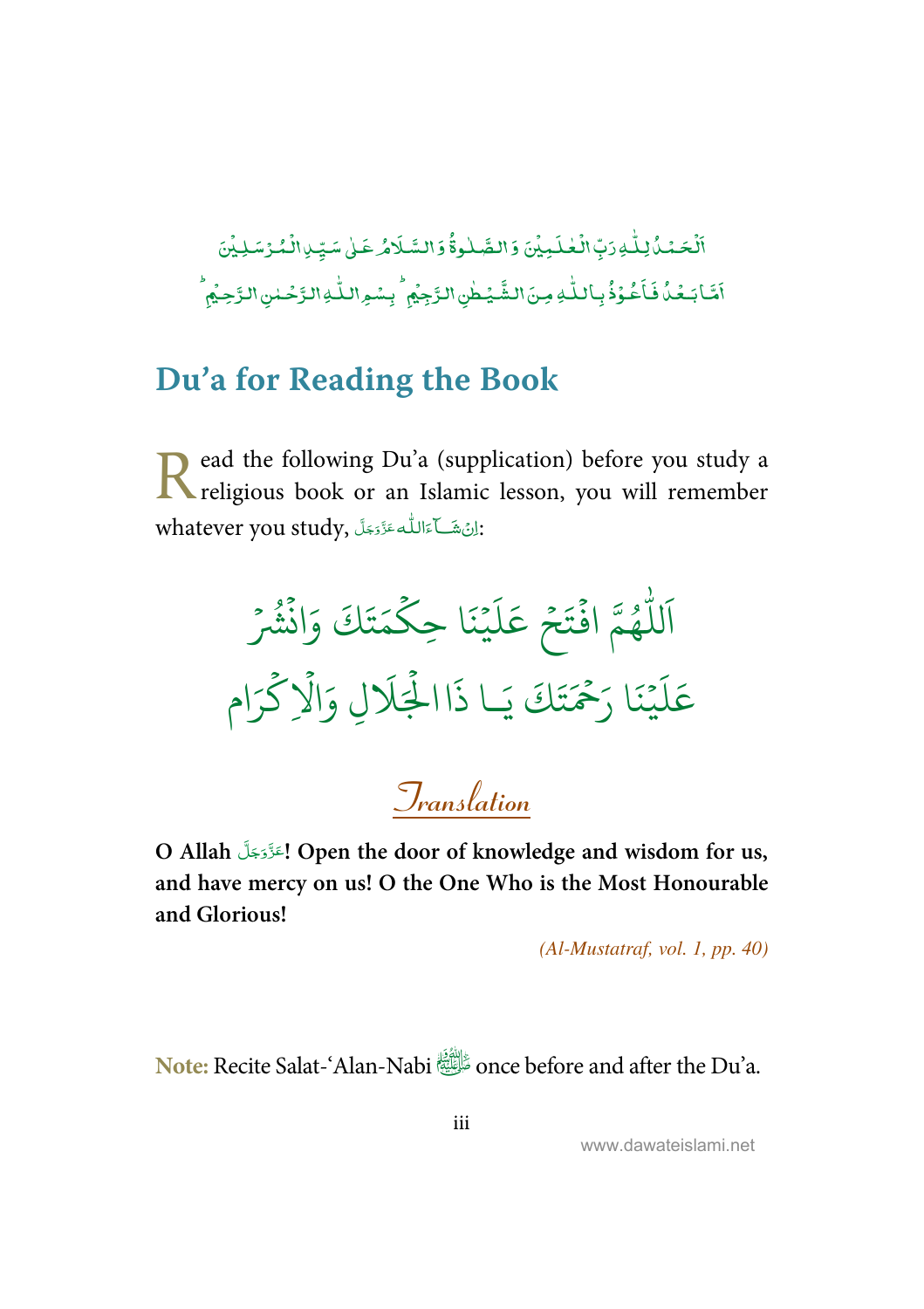<span id="page-4-0"></span>-ٱلۡحَـۡـُدُّكِنَّـٰهِ رَبِّ الۡـَٰڂلَـٰـِيۡنَ وَ الضَّـٰلُـوةُۚ وَ السَّـَلَامُٰـ عَـٰلِ سَـبِّـٰ ِالۡـُمۡـُرۡسَـٰلِـيۡنَ ֘  $\overline{a}$ ٰ ; ់ ٰ i --ٰ -់ ֦ ۡ أَشَا بَعْدُ فَأَعُوْذُ بِأَللّٰهِ مِنَ الشَّيْطُنِ الزَّجِيْمِ ۖ بِسْمِ اللّٰهِ الزَّحْلنِ الزَّحِيْمِ -ۡ -֧֦֘ -ٰ ٰ ۡ ٰ ۡ l<br>E

# **21 INTENTIONS**

**FOR READING THIS BOOKLET**

Saying of the Prophet of mankind, the Peace of our heart and mind, the most Generous and Kind أَجْمَتُوَالِهِ وَسَلَّمَ لِللهِ اللهِ بِهَ اللهِ بِهَ اللهِ وَسَلَّمَ اللهِ ĺ --ć **:** --

#### نِيَّةُ الْمُؤْمِنِ خَيْرٌ مِّنْ عَمَلِهٖ ور<br>داد ہ<br>م ُ ہ<br>آ <u>ّ</u>

A Muslim's intention values more than his deed. (Al-Mu'jam-ul-Kabeer, vol. 6, pp. 185, Hadees 5942)

# **2 Madani pearls of wisdom**

- Without a good intention, no reward is granted for a righteous deed.
- $\bullet$  The more righteous intentions, the greater the reward.

### **Make the following intentions**

1-4. Every time (whenever I read this book) I will start with Hamd<sup>1</sup>, Salawat<sup>2</sup>, Ta'awwuz<sup>3</sup> and Tasmiyyah<sup>4</sup>. (Upon reading the two lines of Arabic given at the top of this page you will be acting on all these four intentions.)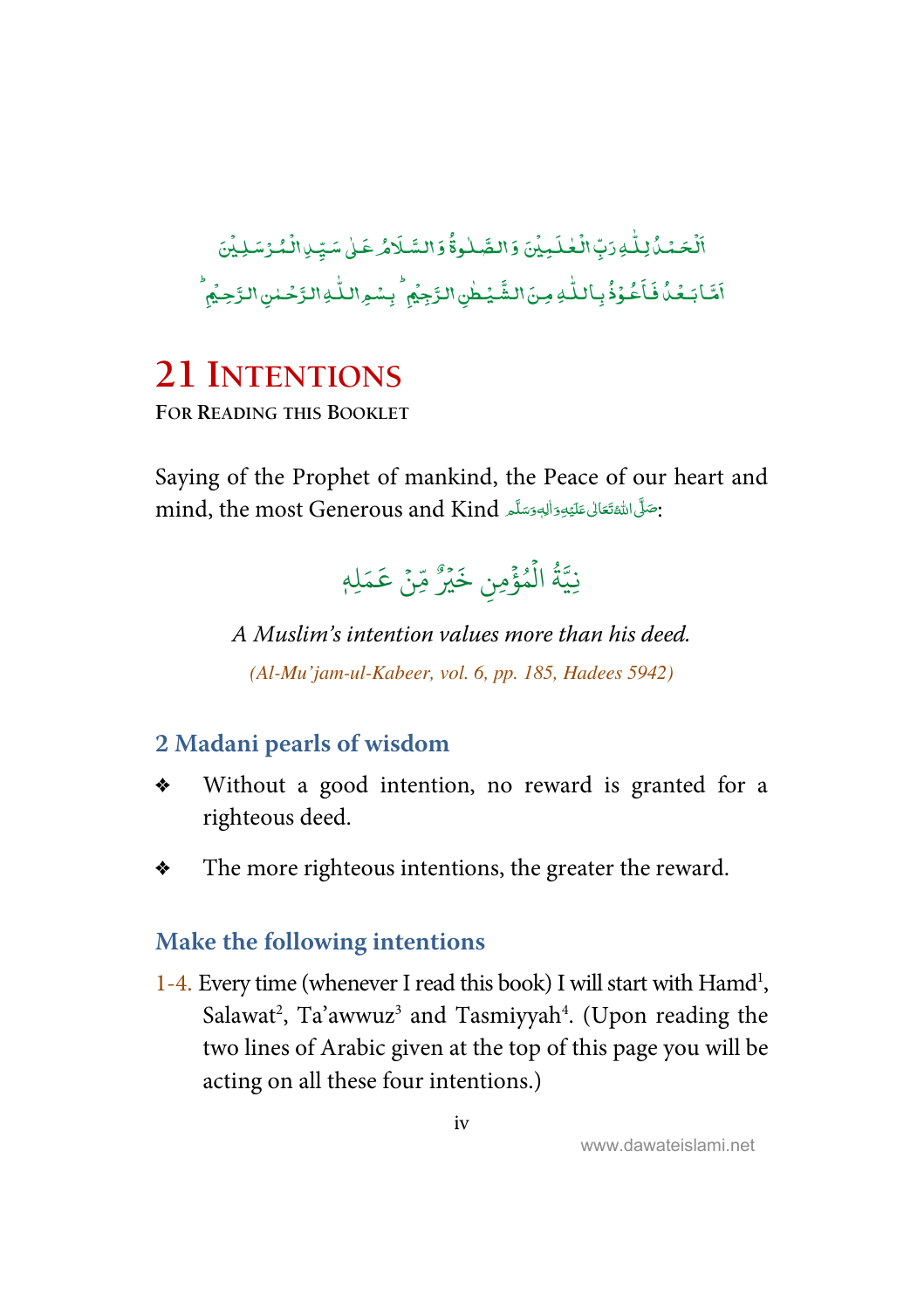- 5. For the pleasure of Allah حَزَّدَجَلَّ I will read this book from -the beginning to the end.
- 6-7. To the best of my ability, I will try to read it whilst in the state of Wudu<sup>6</sup> and facing the Qiblah<sup>7</sup>.
- 8. I will behold the Quranic verses
- 9. and the blessed Ahadees out of respect.
- 10. Whenever I will read the exalted name of Allah رَعَزَّوَجَلَّ , --I will say 'عَزَّوَجَلَّ' I
- 11. and whenever I will read the blessed name of the Beloved . مَا اللَّهُ تَعَالَى عَلَيْهِ وَاٰلِهٖ وَسَلَّم ٗ I will invoke حَمَّلَ اللَّهُ تَعَالى عَلَيْهِ وَاللهِ مَسَلَّم Prophet -Í --ć ---Ĭ. ٰ ؚ<br>ا ا
- 12. I will narrate the marvels of the Great Imam and saints of Islam (كَرْحَمَهُمْ اللَّهُ السَّلَاءِ) to other people and thereby earn the í í í ĺ blessings of mentioning these pious people because it is stated in a narration: 'عِنْدَ ذِكْرِ الصَّالِحِيْنَ تَنَزَّلُ الرَّحْـمَةُ'' ۡ ֧֦֘ و<br>ا ُ descends when the righteous Muslims are mentioned.

(Al-Mu'jam-ul-Awsat, vol. 7, pp. 335, Hadees 10750)

- 13. (On my personal copy) I will underline to highlight important things, as needed.
- 14. I will persuade others to read this booklet.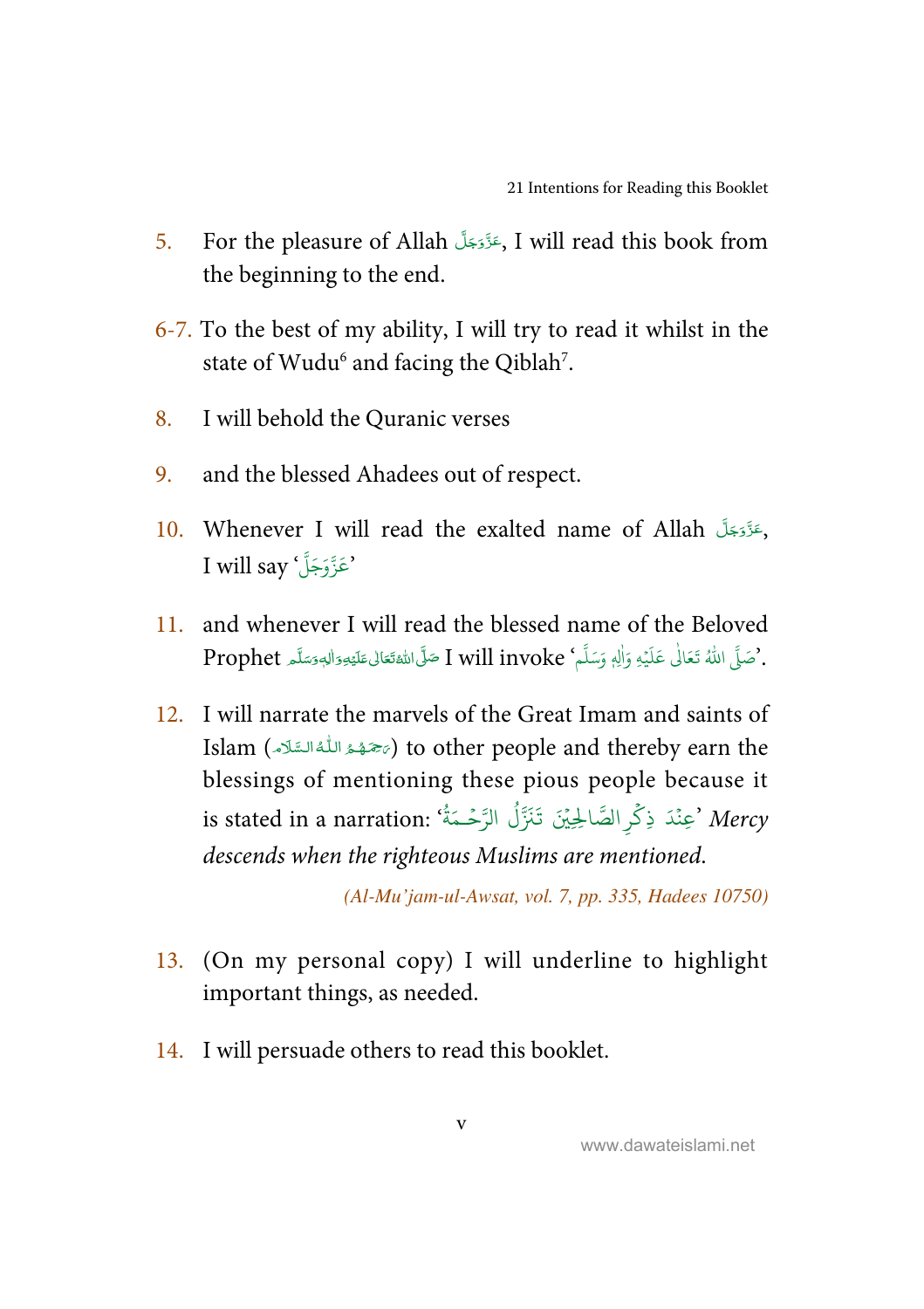- 15. With the intention of acting upon the Hadees 'فَقَادَوْا تَحَابُوْا ' ؚ<br>ؙ Give gifts to each other, it will enrich affection amongst you, (Muwatta Imam Maalik, vol. 2, pp. 407, Hadees 1731) I shall buy this booklet (at least 10 in relation to  $10<sup>th</sup>$  of Muharram or as many as I can afford) and will gift it to others.
- 16. I will convey Isal-e-Sawab of reading this booklet to the entire Ummah.
- 17. If I spot any Shar'i mistake, I will inform the publisher in writing (verbal intimation is usually ineffective).
- 18. I will deliver Dars from this booklet on related occasions.
- 19. I will read the entire booklet every year in the month of Muharram.
- 20. In case I could not understand something, I will refer to scholars thereby acting upon the Quranic verse:



O people! Ask those who have knowledge if you know not. [Kanz-ul-Iman (Translation of Quran)] (Part 14, An-Nahl, verse 43)

21. In case some passage is found difficult to comprehend, I will read it again and again.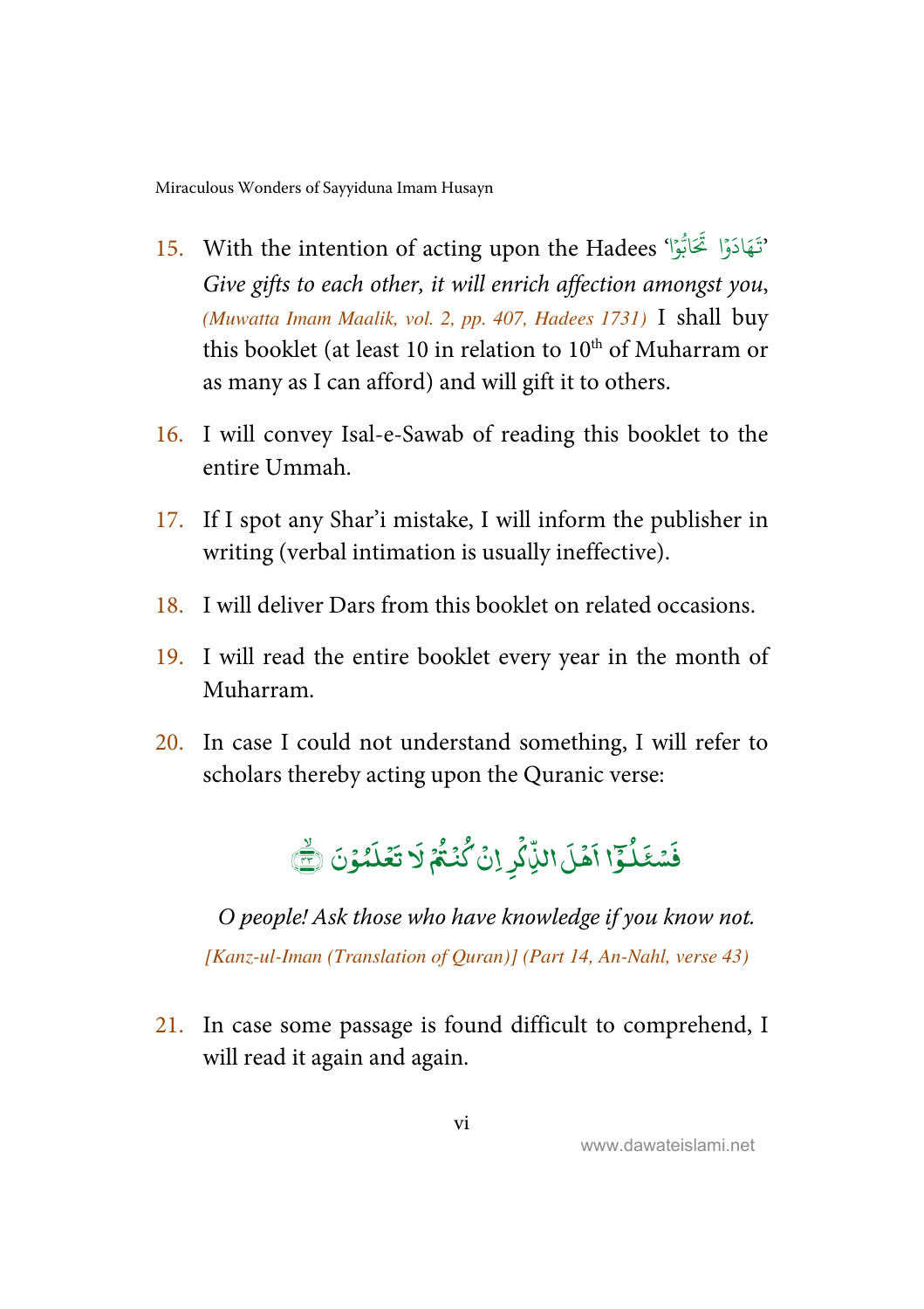<span id="page-7-0"></span>-.<br>اَلۡحَمۡدُۢ لِـلّٰہِ رَبِّ ֘ ٰ دَبِّ الْعٰلَـٰمِيۡنَ وَ الصَّّلٰوةُۚ وَالسَّـلَامُرْعَـٰلِىٰ سَيِّـِٰ الْمُـرۡ سَـٰلِيۡنَ ֘ ֘ ٰ i --ٰ -֘ ֘ أَمَّا بَـعُدُّ فَأَعُوُذُ - $\overline{a}$ -֦֧֦ - $\ddot{\cdot}$ فَأَعُوَٰذُ بِأَللّٰهِ مِنَ الشَّيۡطٰنِ ٰ ٰ الشَّيۡطٰنِ الرَّجِيۡمُ ۙ بِسۡهِ اللّٰهِ الرَّحۡمٰنِ الرَّحِيۡمِ <sup>,</sup> ٰ ؚ<br>؛ ,

#### **Miraculous Wonders of** Sayyiduna Imam Husayn *أَرْضِىَ* اللَّهُ تَعَالَىٰ عَنْهُ ֧֘ ر<br>ا

No matter how lazy Satan makes you feel, read this booklet from the beginning to the end with the intention of earning reward. لِنْ شَــَاءَاللّٰه عَزَّدَجَلَ, your heart will thrive with the admiration of the --Í -blessed Ahl-e-Bayt (the households of the Beloved and Blessed Prophet (صَلَّى اللَّهُتَعَالَى عَلَيْهِ وَالِهٖ وَسَلَّم , -Í --ć ا<br>ا --

#### **Excellence of reciting Salat-'Alan-Nabi** \$

The Prophet of mankind, the Peace of our heart and mind, the most Generous and Kind حَلَّىَ اللَّهُ تَعَالَى عَلَيْهِ وَالِهٖ وَسَلَّم most Generous and Kind -Í --ć --of Thursday approaches, Allah عَزَّدَجَلَّ sends His angels who have -papers made of silver and pens made of gold. They inscribe the names of those who extensively recite Salat during the day of Thursday and the night before Friday [i.e. Thursday night].'

(Kanz-ul-'Ummal, vol. 1, pp. 250, Hadees 2174)

.<br>وا عَلَى الْح ہ<br>ا و<br>آ صَلُّوْا عَلَى الْحَبِيْبِ ۚ صَلَّى اللَّهُ تَعَالَىٰ عَلَىٰ مُحَمَّد ֘ ٰ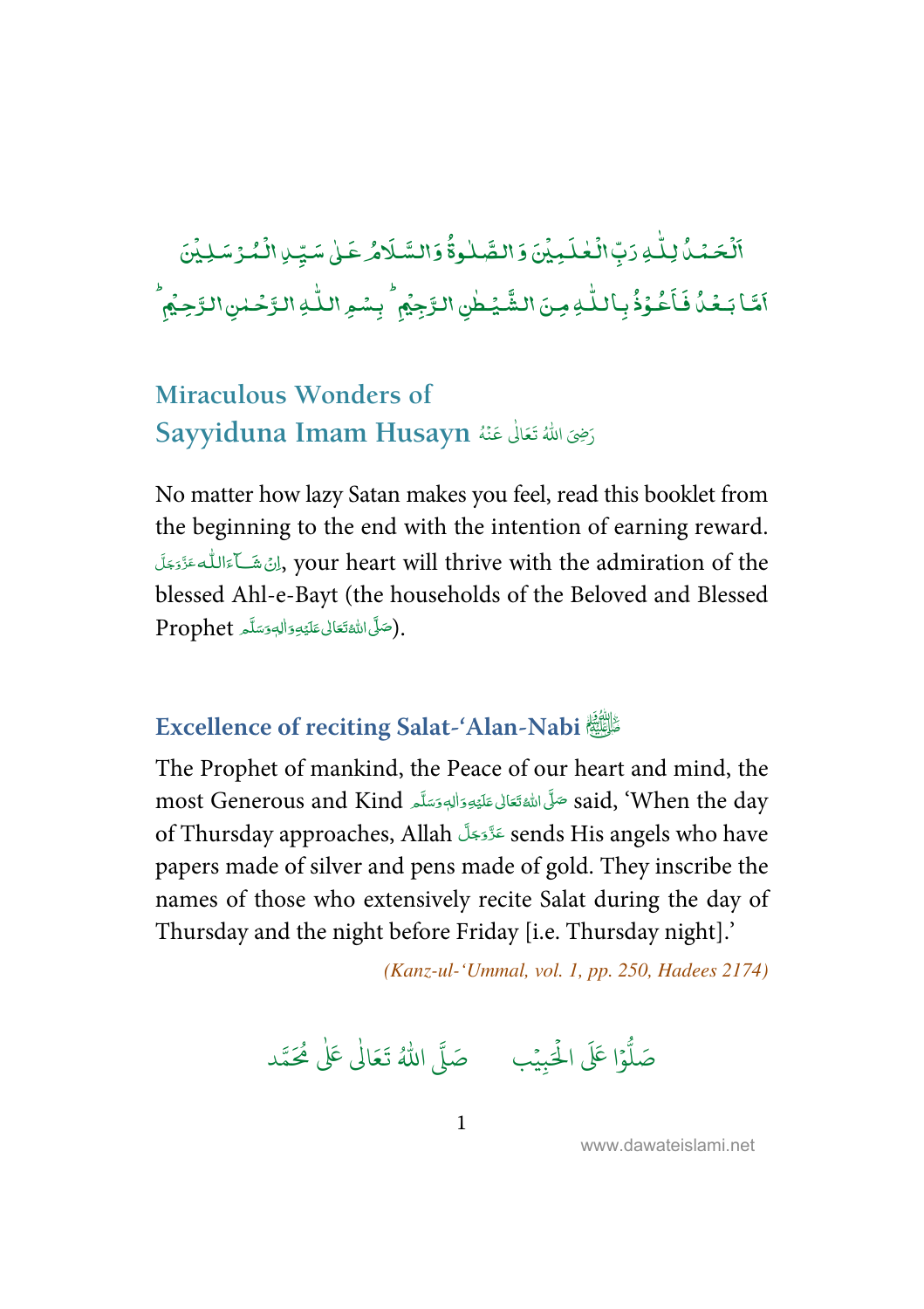<span id="page-8-0"></span>[Miraculous Wonders of Sayyiduna Imam Husayn](#page-48-0) 

#### **The miraculous birth**

The grandson of Mustafa سَمَّلَ اللَّهُ تَعَالَى عَلَيْهِ وَأَلِهٖ وَسَلَّمَ The grandson of Mustafa, -Í --ć <u>:</u> --Sayyiduna 'Ali and Sayyidatuna Fatimah, his Royal Highness Sayyiduna Imam Husayn تَحْيَى ٱللَّهُ تَعَالَى عَنْهُمْ أَجْمَعِينُ Sayyiduna Imam Husayn í -& - $\ddot{ }$ ؙؚ<br>֡ -Í -Even his blessed birth is a great wonder.

Sayyidi 'Arif Billah Nooruddin 'Abdur Rahman Jami ڤيّتنسِرُّهُالسَّابِي į ś ĺ has stated in Shawahid-un-Nubuwwah: Sayyiduna Imam Husayn -خَرَى اللهُ تَعَالَى عَنْهُ  $\sim$  was born on  $4^{\rm th}$  of Sha'ban on Tuesday in  $4 \rm \ AH$  in ć -ŕ Madina-tul-Munawwarah دَادَهَا اللَّهُ شَرَئًا وَّ تَعْظِيْمًا  $\;$  It is narrated that --í -> ֺ֦֧֦֦֧֦֦֧֧֧֧֧֧֧֧֦֧֧֦֧֧֦֧֧֦֧֚֚֚֝֬֝֬֝֓֬֓֓֝֓֬֓֬֓֓֝֓֬֓֓֬֓֓֓֝֓֓֓֓֓֓֓ ֺ֦֧֦֦֧֚֚֝<u>֓</u> -Í Sayyiduna Imam Husayn حرى الله تعانى عقة Mas given birth after a ź -ŕ pregnancy period of just six months. Other than Sayyiduna Yahya عَلَيْوالسَّلَامَ and Imam Husayn عَلَيْوالسَّلَامِ Tahya عَلَيْوالسَّلَامِ آ Ĵ ĺ -- $\overline{a}$ ---ŕ ś birth after pregnancy period of only six months could survive.

(Shawahid-un-Nubuwwah, pp. 228)

ء<br>م وَ ُ ر<br>آ ل ع ؚ<br>م ر<br>آ وَاللَّهُ تَعَالَٰى اَعْلَمُ وَ رَسُوۡلُهٗ اَعۡلَمُ ؚ<br>ؙ ُ ا ُ ر<br>آ ل ع ؚ<br>م ر<br>آ ا

Marhaba Sarwar-e-'Aalam kay pisar aaye hayn Sayyidah Fatimah kay lakht-e-jigar aaye hayn

> Wah qismat kay charagh-e-Haramayn aaye hayn Ay Musalmano! Mubarak kay Husayn aaye hayn

.<br>وا عَلَى الْح ر<br>آ و<br>آ صَلُّوْا عَلَى الْحَبِيْبِ ۚ صَلَّى اللَّهُ تَعَالَىٰ عَلَىٰ مُحَمَّد ֘ ٰ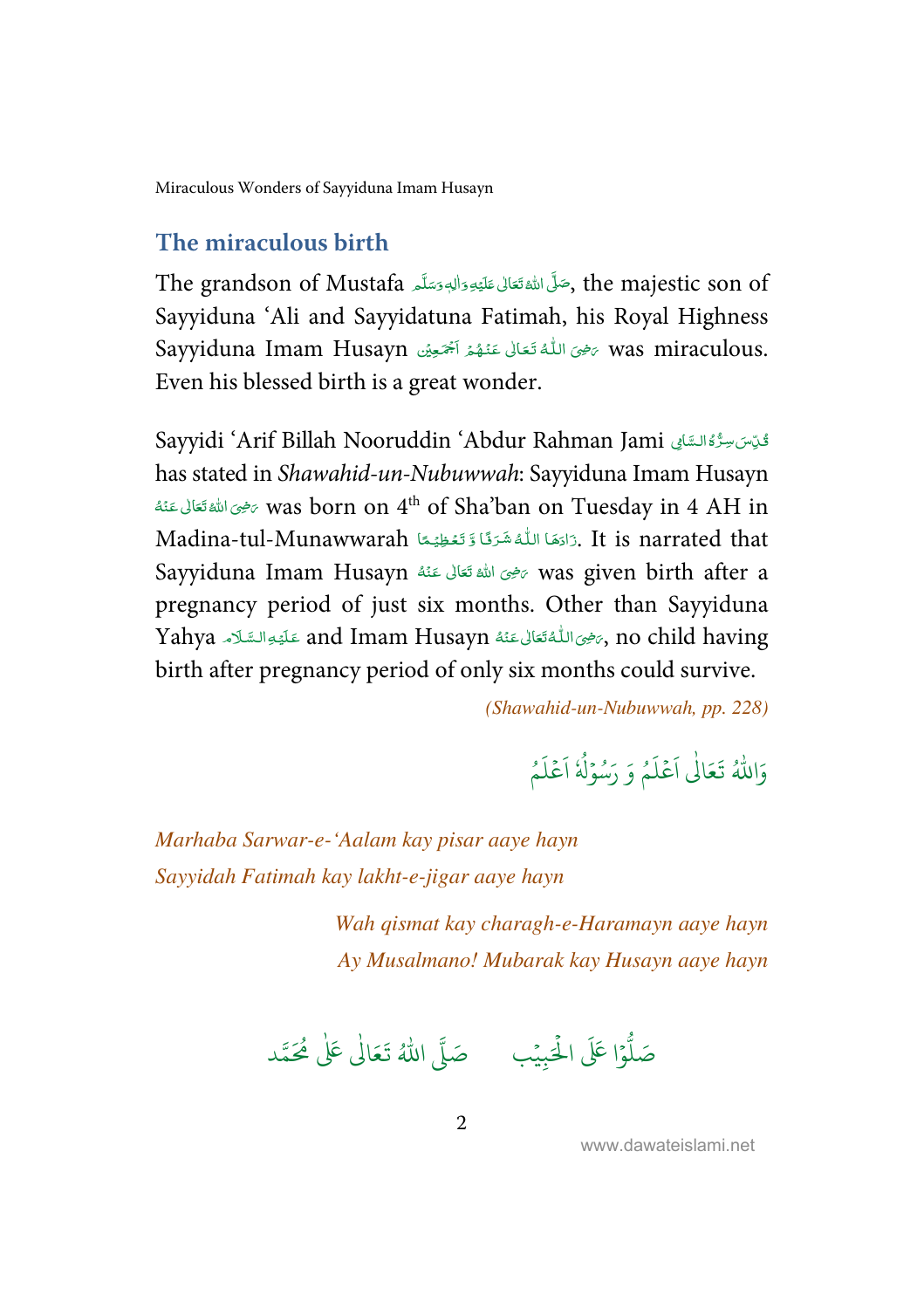### <span id="page-9-0"></span>**Refulgent countenance**

'Allamah Jami  7 , 8- 9 : ; 0 has further stated, 'Whenever Imam į ĺ ĺ Husayn رَضِيَ اللهُ تَعَالَى عَنْهُ Husayn سَنْوَى اللهَ تَعَالَى عَنْهُ Husayn ć -ć become illuminated by the refulgent beams radiating from his blessed forehead and cheeks.' (Shawahid-un-Nubuwwah, pp. 228)

Tayri nasal-e-pak mayn hay bachchah bachchah noor ka Tu hay 'ayn-e-noor tayra sab gharanah noor ka

#### **Water welled up**

When Sayyiduna Imam Husayn حَرْضِ اللَّهُ قَعَانَى عَنْهُ When Sayyiduna Imam Husayn ć -ś Madinah to Makkah كَاللَّهُ شَرَتًا وَ تَغْظِيْمًا), on the way, he met --í -> ֺ֧<sup>֓</sup> ֺ֦֧֦֦֦֚֚֝֬֝֝֬֝֓֓֝֬֝֓֝֬֝֓֬֝֓֬֝֓֬֝֓֬֝֓֬֝֓֬֝֓֬֝֓֬֝ í Sayyiduna Ibn Mutee' عَلَيْهِ َحْمَةُ اللّٰهِ الْبَرْنَى 'Sayyiduna Ibn Mutee -ļ ś -ļ suffering from scarcity of water, so please supplicate for blessings in it.' Sayyiduna Imam Husayn سَرْحَى اللَّهْ تَعَالَى عَنْهُ Sayyiduna Imam Husayn ć ֦ -ŕ from that well. When the bucket of water was presented, he ć فينَ اللهُ تَعَالَى عَنْهُ $\sigma$  drank some water by sipping from it directly and ---ć also gargled from it. Then he مخوى اللهُ تَعَالى عَنْهُ  $\gamma$  poured the water of ć -í the bucket back into the well. Water welled up substantially and became sweeter and more pleasant than before.

(Al-Tabqat-ul-Kubra, vol. 5, pp. 110)

Bagh-e-Jannat kay hayn bahr-e-madah khuwan-e-Ahl-e-Bayt Tum ko muzdah Nar ka ay dushmanan-e-Ahl-e-Bayt

.<br>وا عَلَى الْح ہ<br>ا و<br>ا صَلُّوْا عَلَى الْحَبِيْبِ ۚ صَلَّى اللَّهُ تَعَالَىٰ عَلَىٰ مُحَمَّد ֧֘ ٰ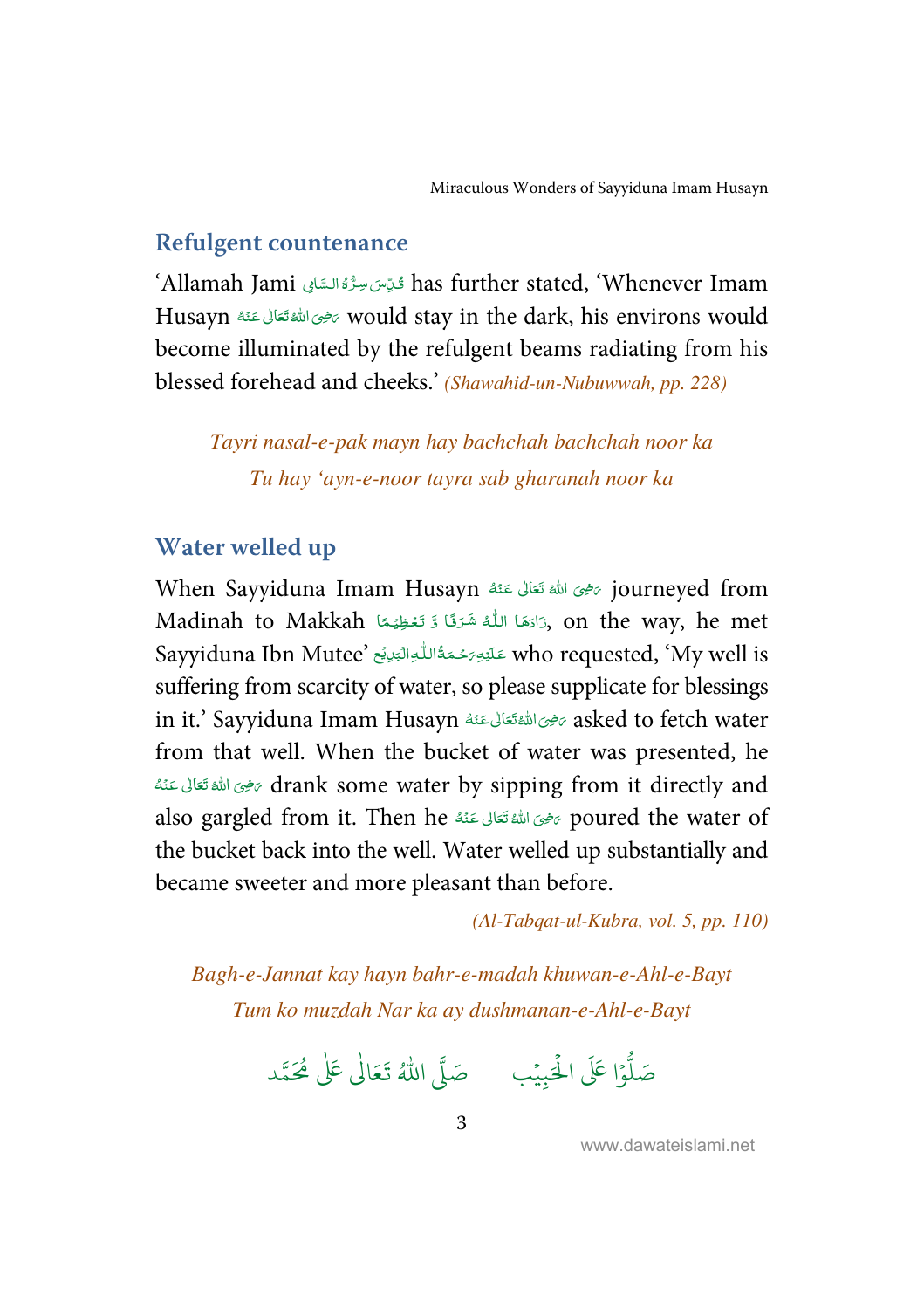<span id="page-10-0"></span>[Miraculous Wonders of Sayyiduna Imam Husayn](#page-48-0) 

### **Horse hurled the blasphemous into the fire**

On the day of 'Aashura i.e. Friday the  $10<sup>th</sup>$  of Muharram, 61 AH, when His Excellence Sayyiduna Imam Husayn الله تعانى عنه  $\epsilon$ ć   -ć was delivering sermon to the Yazeedi soldiers in the battlefield of Karbala in order to leave no room for excuse on their side, a foul-mouthed Yazeedi (Maalik Bin 'Urwah) looked towards the fire which was lit in a trench for the protection of the camps of the dejected caravan and said, 'O Husayn (الرَّضِى اللَّهْتَعَانِ عَنْهُ)! You have ć  $\overline{a}$ -í lit this fire before that of the Hereafter.' Sayyiduna Imam Husayn -مُحْدَاشَة بِيَا عَدُوَّ الله :replied وَكَذَبْتَ يَا عَدُوَّ الله ؟replied مَضِى اللهَقَعَالى عَنْهُ ć -í اد<br>ا ֘  $\it You$  are a liar! Do you think, حَعَاذَاللّٰه عَزَّدَجَلَ, I will go to the Hell?' ----

A devotee of Imam Husayn, Sayyiduna Muslim Bin 'Awsajah -قاستان عَنْهُ asked permission from Imam Husayn حَيْنَ اللَّهُ تَعَالَى عَنْهُ Asked permission from Imam Husayn ć ֦ -í ć  $\overline{a}$ -í fire an arrow at the face of the foul-mouthed Yazeedi but Imam Husayn رَضِى اللهُ تَعَالى عَنْهُ Id not allow and said, 'We should ć -í not initiate the attack.' Imam Husayn حَيْنَ اللَّهَ تَعَالَى عَنْهُ not initiate the attack.' Imam Husayn ć  $\overline{a}$ -ć hands for prayer and supplicated, 'O Rab-e-Qahhar (اعَزَّدَجَلَّ)! --Make this wicked suffer the punishment of worldly fire before the torment of the hellfire.'

The prayer was answered instantly; the hoof of the horse of the Yazeedi stepped inside a ditch, which jolted the horse. The blasphemous Yazeedi fell off the horse's back and his foot entangled in the stirrup. The horse galloped whilst dragging the Yazeedi along and threw him inside the trench which was full of fire. The ill-fated Yazeedi burnt to death. Sayyiduna Imam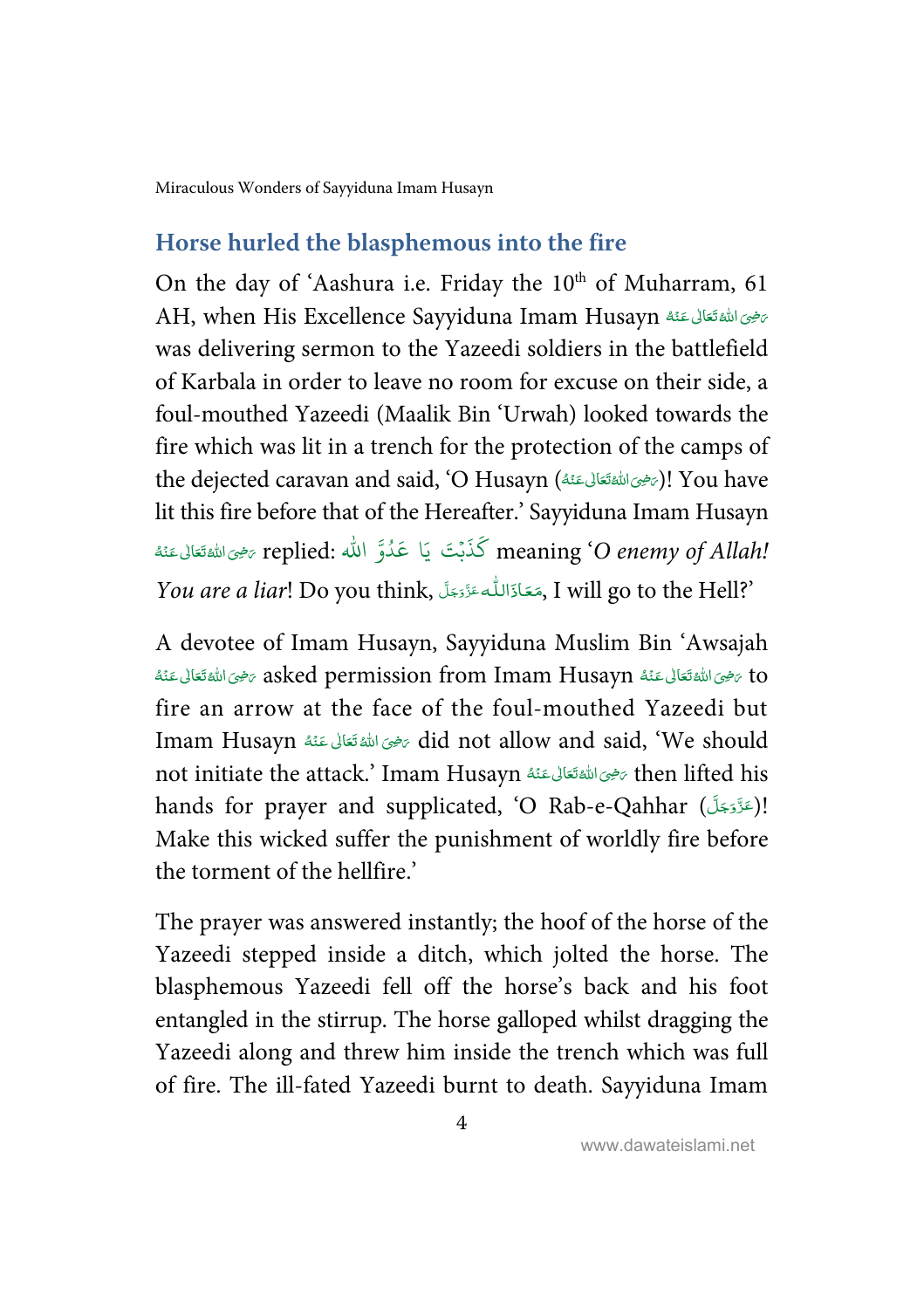<span id="page-11-0"></span>Husayn رَضِيَ اللهُ تَعَالَى عَنْهُ Husayn مَضْ offered Sajdah-e-Shukr (prostration to pay ć -ć gratitude in the court of Allah (عَزَّدَجَلَّ and said, 'O Allah (عَزَّدَجَلَّ ا ----Gratitude to You for punishing the one blaspheming the holy family of the Beloved Prophet أَسَّلَّا بِالْمُعْتَقَانِ عَلَيْهِ وَالْبَعَثَةَ لِمَا يَسْتَمَدُّ عَلَيْهِ وَا ĺ --ć ---

(Sawanih Karbala, pp. 88)

#### **Stung by black scorpion**

Despite witnessing the instant dreadful end of the blasphemous Yazeedi and instead of learning lesson from it, they took it as a casual event. Another rude Yazeedi said to Sayyiduna Imam Husayn شَرَى اللَّهُ تَعَالَى عَنْهُ Husayn بَحْيَنَ اللَّهُ تَعَالَى عَنْهُ -í -í (صَلَّى اللَّهُ تَعَالَى عَلَيْهِ وَالِهٖ وَسَلَّم )!' Hearing that, Sayyiduna Imam Husayn í --& Í ļ ٖ ----تَ فِي اللَّهُ تَعَالَى عَنْهُ  $\,$  hocked and so he حَضِي اللهُ تَعَالَى عَنْهُ  $\,$  supplicated in the ć -í ć -í court of Allah (اعَزَّدَجَلَّ O Allah) بِمَزَّدَجَلَ Punish this rude person.' ----

The outcome of the supplication appeared instantly; that Yazeedi unexpectedly felt need of defecation, he came off his horse, ran to a side, undressed and sat down; suddenly, a black scorpion stung him. Contaminated with impurity, he was seen running here and there out of acute pain and eventually he fell dead extremely disgracefully in front of his accomplices. Despite that, the stony-hearted, shameless people did not take it as a warning; instead they ignored considering it a casual event.

(Sawanih Karbala, pp. 89)

'Ali kay piyaray Khatoon-e-Qiyamat kay jigar paaray Zameen say aasman tak dhoom hay un ki siyadat ki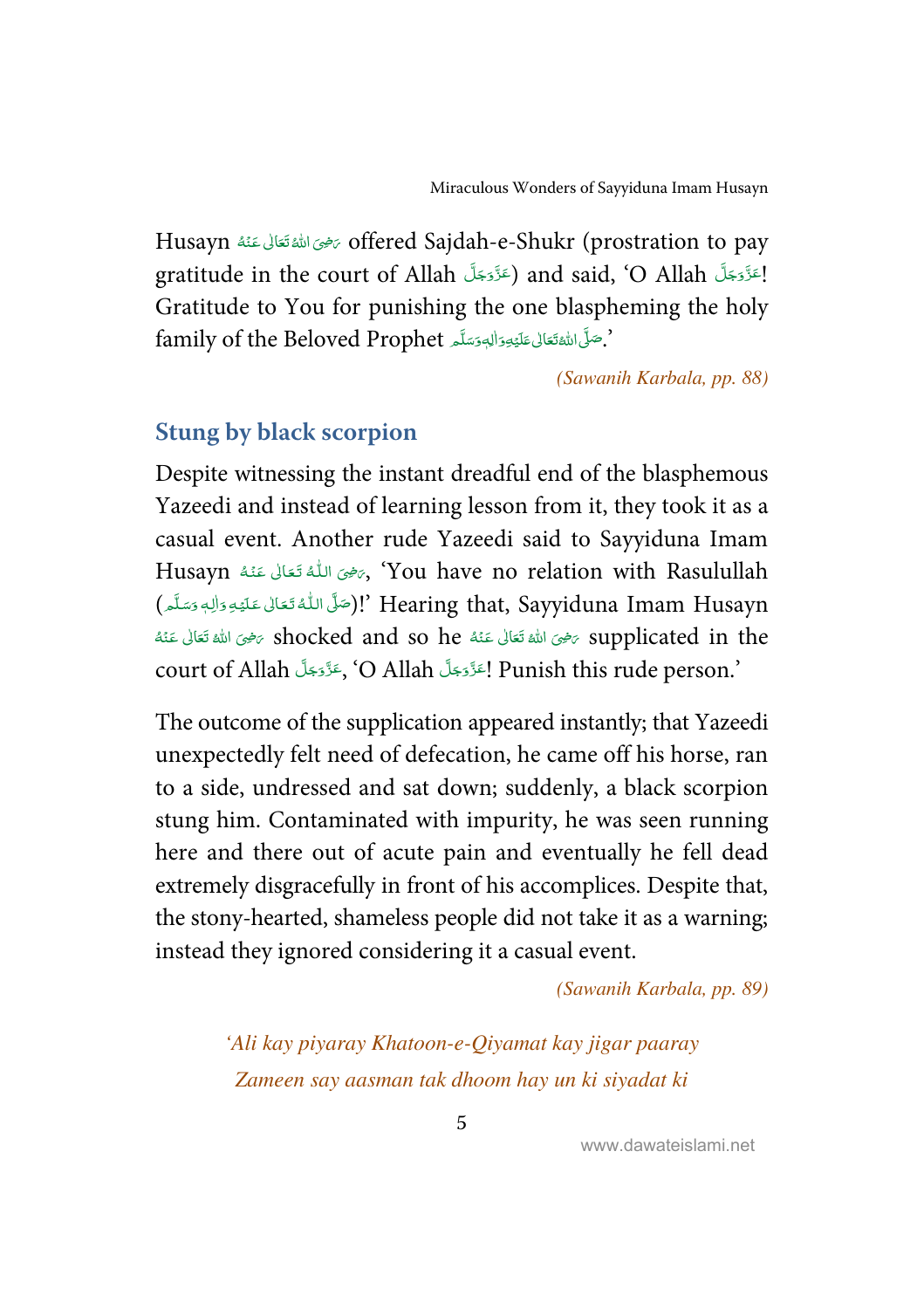<span id="page-12-0"></span>[Miraculous Wonders of Sayyiduna Imam Husayn](#page-48-0) 

#### **Blasphemous died of thirst**

A stony-hearted person of the Yazeedi army came in front of Sayyiduna Imam Husayn سَفِيَ اللهُ تَعَالَى عَنْهُ Sayyiduna Imam Husayn ć -ŕ the turbulent River Euphrates. By Allah اِعَرَّوَجَلَ You will not get -even a drop of it, and you will die of thirst.' Sayyiduna Imam Husayn تَقَزَّدَجَلَّ beseeched in the court of Allah رَضِى اللَّهُ تَعَالَى عَنْهُ Husayn -ŕ -ś --الْمُحَّةَ الْعِتْدَةَ meaning: O Allah المَحْدَوَجِدَ Make him die out of و<br>م ۡ و<br>م َ֧֦֘ - $thirst$ . As soon as Sayyiduna Imam Husayn مَرْحَى اللهُ تَعَانى عَنْهُ  $\operatorname{finished}$ ć  $\overline{a}$ -í the supplication, the horse of the insolent Yazeedi galloped abruptly out of fright. The Yazeedi ran after it; as a result, he suffered raging thirst and he was found calling out ٱلۡعَطَشۡ ٱلۡعَطَشۡ ٱلۡعَطَشَ ہ<br>آ َہ<br>آ َ'I'm thirsty, I'm thirsty' repeatedly but when water would bring to his mouth, he would remain unable to drink even a drop from it and, eventually he died due to extreme thirst.

(Sawanih Karbala, pp. 90)

Han mujh ko rakho yad mayn Haydar ka pisar hoon Aur bagh-e-Nubuwwat kay shajar ka mayn samar hoon

> Mayn didah-e-himmat kay liye noor-e-nazar hoon Piyasa hoon magar Saqi-e-Kawsar ka pisar hoon

#### **Marvels left no room for excuses**

Dear Islamic brothers, did you notice how grand the rank of Sayyiduna Imam Husayn حَذَّدَجَلَّ is! We learnt that Allah صَفِّيَ اللَّهَتَعَانَ عَنْهُ ć  $\overline{a}$ -ś -does not allow disrespect, disgrace and insult of the blessed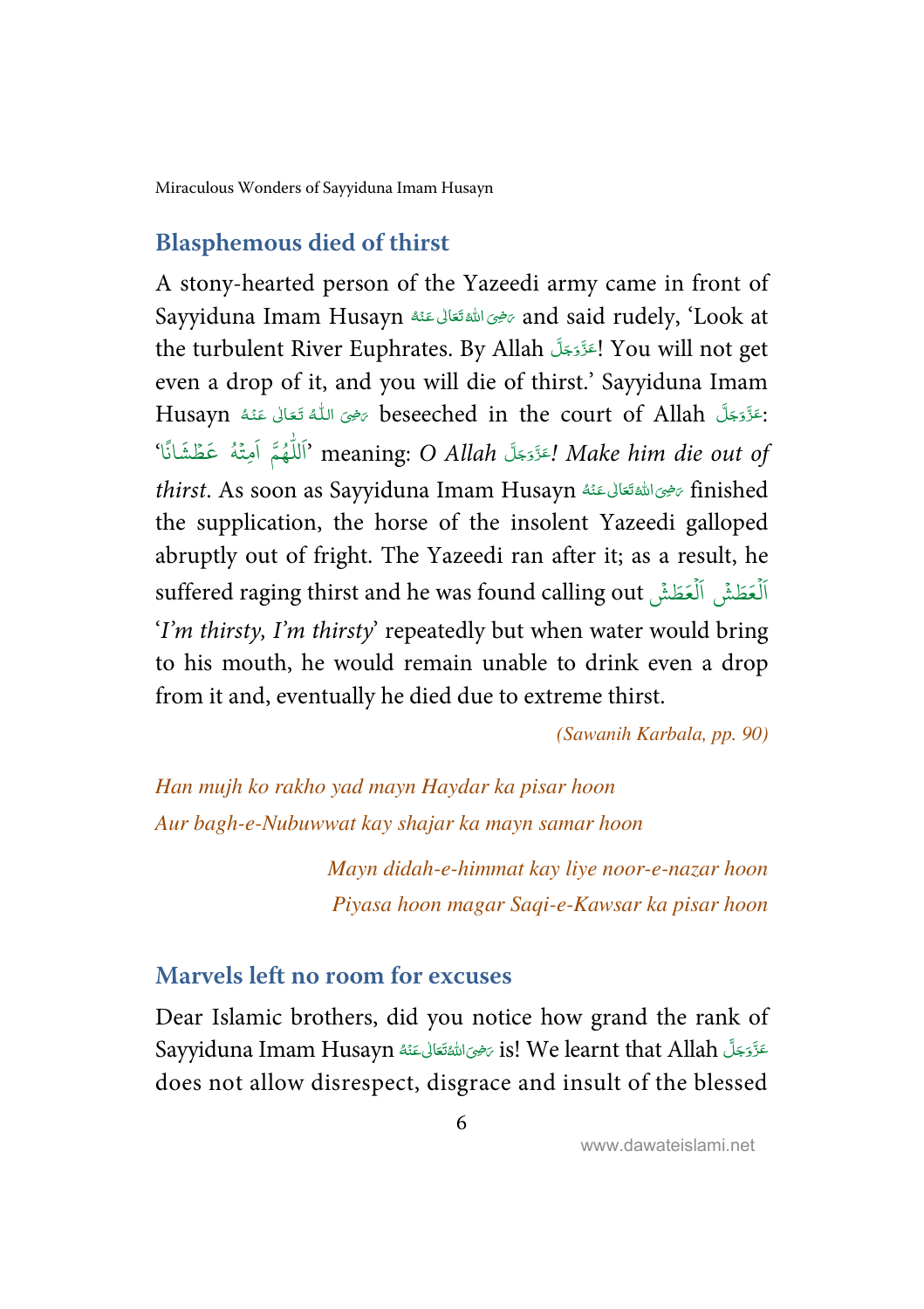<span id="page-13-0"></span>Imam شَرَى اللهُ تَعَالَى عَنْهُ Inam Husayn . ĺ -ŕ -خوى الله تَعَالى عَنْهُ $\sqrt{v}$  were disgraced and were subjected to painful torment --ĺ ć even in this world and surely this bears a great warning.

'Allamah Maulana Sayyid Muhammad Na'eemuddin Muradabadi -has elaborated after mentioning the terrifying عَلَيْهِ رَحْمَةُ اللَّهِ الْهَادِى j -á ļ instant end of some of impudent Yazidis: The blessed son of the Noblest Prophet حَلَّى اللَّهْ تَعَالى عَلَيْهِ وَاللهِ وَسَلَّمَ the Noblest Prophet ĺ --ć --the plenty of verses and famous Ahadees in favour of his high rank and excellence in the court of Allah - !-" - #, his marvels and -wonders also testify to it. Hence, physical demonstration of the divine favour by him (through miraculous wonders) was in fact for the reason to leave no room for excuses i.e. if you have eyes, then take heed.

To confront someone whose prayers are answered so promptly and so precisely, is nothing but battling with Allah بَحَّذَوَجَلَّ think -of its consequences and be warned! But those embodiments of mischief failed to pick lesson from those open wonders as the greed of the temporal world that had overwhelmed their souls blinded them.' (Sawanih Karbala, pp. 90)

### **The pillar of light and the white birds**

After the martyrdom of Sayyiduna Imam Husayn شَرَّضْ اللَّهُ تَعَانَى عَنْهُ After the martyrdom of Sayyiduna Imam --ŕ ć several miraculous wonders were exhibited from his blessed head. The remaining people of the caravan of Ahl-e-Bayt reached Kufa on the 11th of Muharram-ul-Haraam whereas the blessed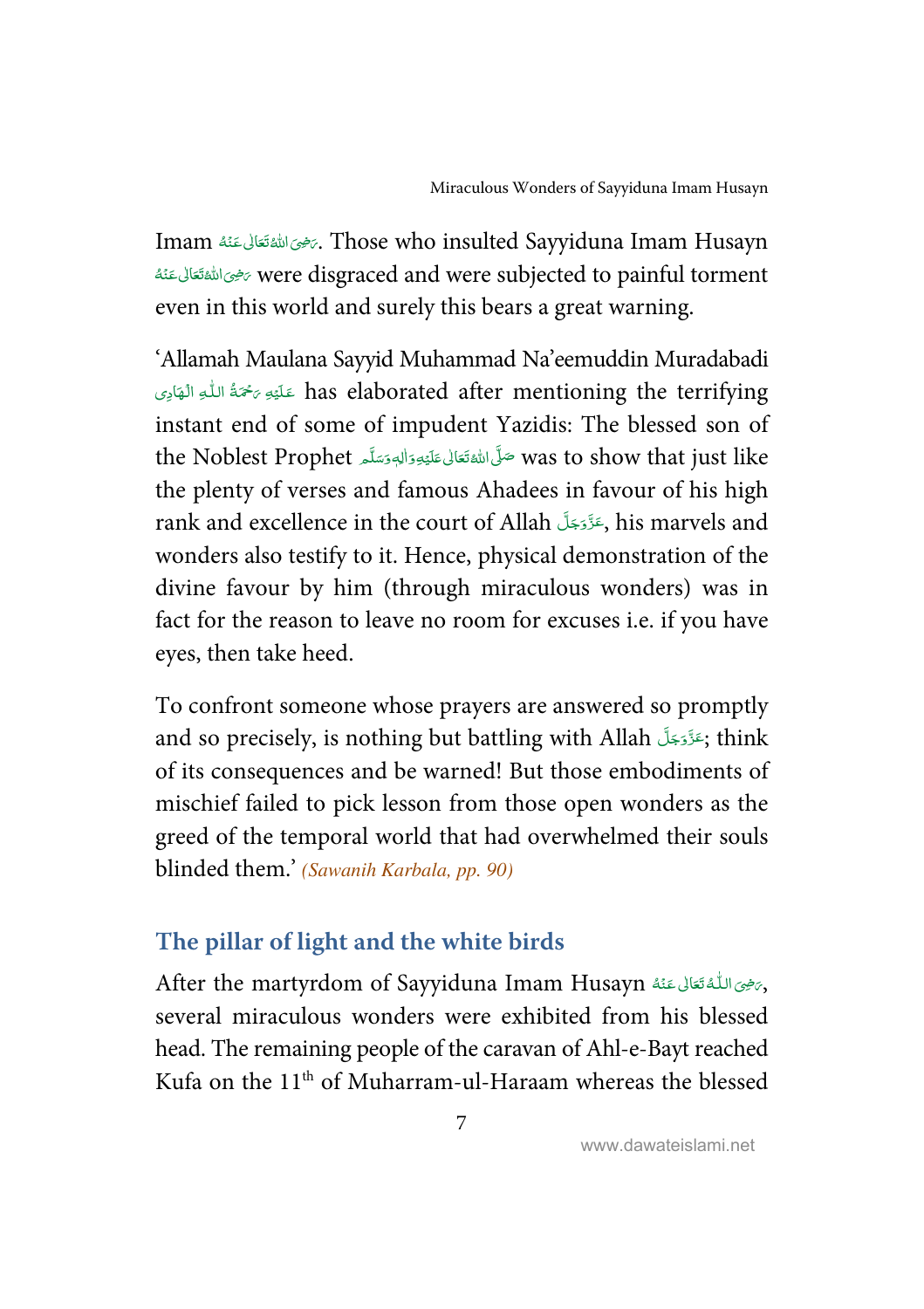<span id="page-14-0"></span>heads of the martyrs of Karbala had reached there before them. The blessed head of Sayyiduna Imam Husayn سَرْحِىَ اللَّهُ تَعَالَى عَنْهُ Re ć  $\overline{a}$ -í the possession of the ill-fated ruthless Yazeedi named 'Kholi Bin Yazeed'. He reached Kufa at night time. Since the gate of the state house had been closed, he brought the blessed head to his home. He placed the blessed head on the floor disrespectfully, took a large pan and covered the blessed head with it. He then went to his wife 'Nawaar' and said, 'I have brought for you the biggest wealth of the world. Look! The head of (Sayyiduna) Husayn Ibn 'Ali (ﷺ قَعَالى عَنْهُ) is lying over there in your home.' ć -í She exclaimed furiously, 'May the curse of Allah عَزَّدَجَلَّ be upon -you! People bring gold and silver and you have brought the blessed head of the Prophet's son! By Allah إعَرَّوَجَلَّ I will not live -with you anymore.'

Saying that, she rose from her bedding and sat beside the blessed head. She narrated, 'By Allah اعَزَّوَجَلَ I saw a shaft of bright light -from the sky up to the pan like a pillar and white birds were flying around it.' In the morning, Kholi Bin Yazeed took the blessed head to the wicked Ibn Ziyad. (Al-Kamil Fit-Tareekh, vol. 3, pp. 434)

> Baharaun per hayn aaj aaraishayn gulzar-e-Jannat ki Suwari aanay waali hay shahidaan-e-mahabbat ki

# **Horrific end of Kholi Bin Yazeed**

Extreme worldliness and the greed for money make one blind to the fate of his ill endeavours. Kholi Bin Yazeed separated the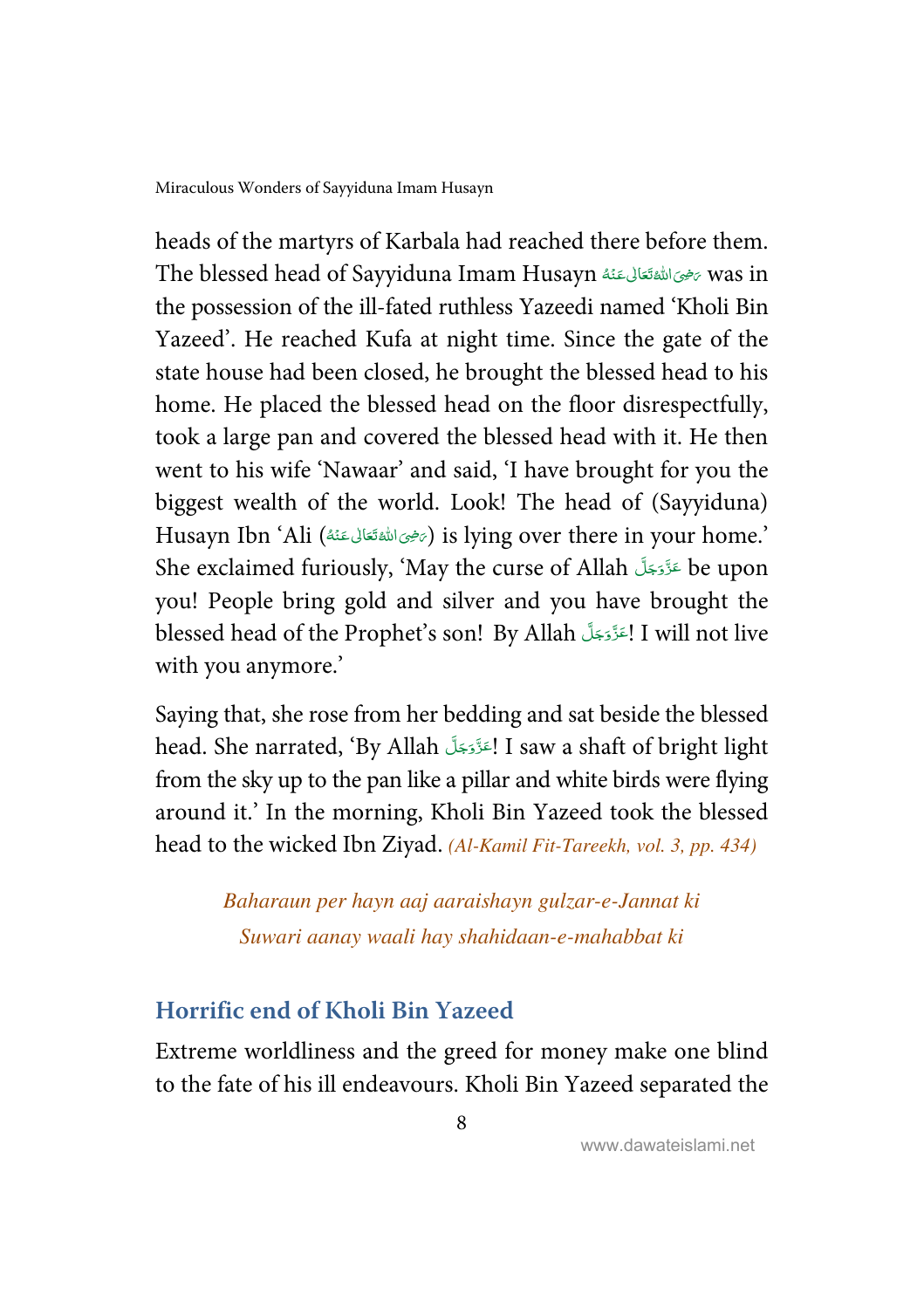blessed head from the sacred body for worldly gains and fame, but, after only a couple of years, he succumbed to a terrible end. As regard to the revenge taken by Mukhtar Saqafi from the murderers of Sayyiduna Imam Husayn شخص الله تعانى عَنْهُ Murderers of Sayyiduna Imam Husayn ć -ś Maulana Sayyid Muhammad Na'eemuddin Muradabadi --فَلَيْسِ يَحْمَدُّاللُّهِ has stated, 'Just a couple of years after the martyrdom ĺ -**.** -È. ļ of Sayyiduna Imam Husayn شَفَانَا عَنْهُ Rukhtar ordered that ć -í whoever accompanied 'Amr Bin Sa'd (the leader of the Yazeedi army) in Karbala must be killed wherever he was found. Upon hearing that order, the tyrant and cruel people of Kufa ran towards Basra. The army of Mukhtar chased them and wherever they were found, they were murdered. Their corpses were burned and houses were robbed. Kholi Bin Yazeed was that damn and wicked person who separated the blessed head of Sayyiduna Imam Husayn رَحْمَى اللهُ تَعَالى عَنْهُ Irom the sacred body. That ruthless ć -ŕ person was also arrested and presented to Mukhtar. Mukhtar got his (Kholi) hands & feet severed and then he was crucified. In the end, he was thrown into blazing fire. Likewise, Mukhtar killed all the evil people of the army of Ibn Sa'd by different tortures and killed six thousand people of Kufa who had contributed in the martyrdom of Sayyiduna Imam Husayn -څوکالله تخالی عَنْهٔ $\cdot$  (Sawanih Karbala, pp. 122) ć  $\overline{a}$ -í

Ay tishnigan-e-khoon-e-jawanan-e-Ahl-e-Bayt Daykha kay tum ko zulm ki kaysi saza mili Kuttaun ki tarah laashay tumharay saraa kiye Ghooray pay bhi na gor ko tumhari ja mili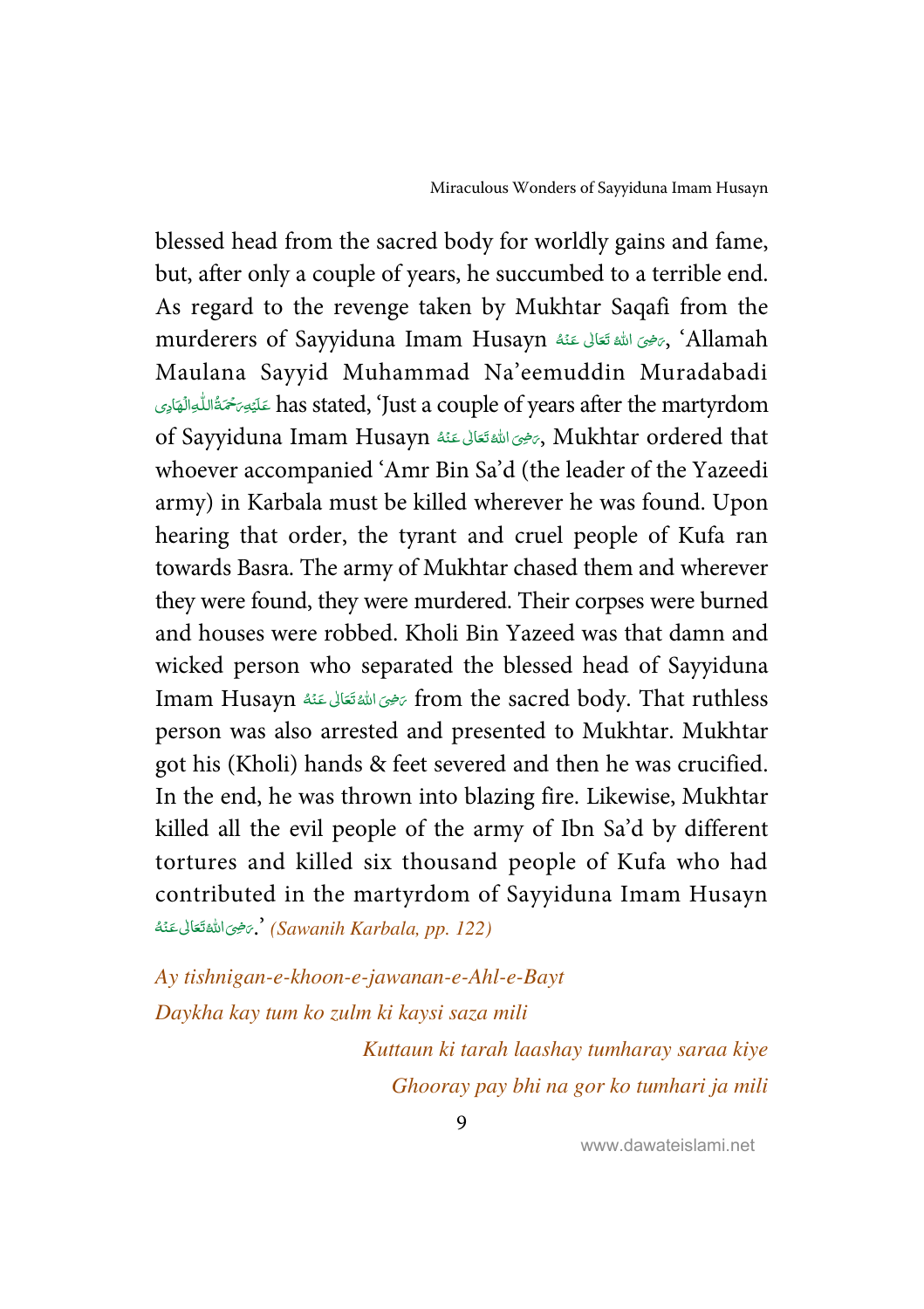<span id="page-16-0"></span>Ruswa-e-khalq ho gaye barbad ho gaye Mardudon! Tum ko zillat her dawsara mili Tum nay ujara Hadrat-e-Zahra ka bostan Tum khud ujar gaye tumhayn yeh bad-Du'a mili Dunya parastaun! Deen say munh mor ker tumhayn Dunya mili na 'aysh-o-tarab ki hawa mili Aakhir dikhaya rang shahidon kay khoon nay Sar kat gaye amaan na tumhayn ik zara mili Paayi hay kya Na'eem unho nay abhi saza Daykhayn gey woh Jaheem mayn jis din saza mili

#### **Recitation of the Holy Quran atop the spear**

Sayyiduna Zayd Bin Arqam سَحْقَ اللَّهَ تَعَالَى عَنْهُ Sayyiduna Zayd Bin Arqam ć -ŕ Yazeedi comrades raised the refulgent head of Sayyiduna Imam Husayn سَرْحِى اللَّهَ تَعَالَى عَنْهُ Husayn مَشْيَرَ atop a spear and paraded through the streets ć ֦ -í of Kufa, at that time I was in upstairs of my house; when the refulgent head passed by me I heard the blessed head reciting the 9<sup>th</sup> verse of Surah Al-Kahf:

#### ا<br>أهر أَهْرْ حَسِبْتَ ֘ تع<br>ت  $\mathbf{r}$ Í .<br>آ اَصِّحْبَ انْكَهَّفِ وَ الرَّقِيْمِ ۖ كَانُوْا ֧֚֚֚֝<br>֧֚֚֝ ٰ <u>ہ</u> ֧֘ ,  $\overline{\phantom{a}}$ -J كَانُوًا مِنُ اٰيِتِنَا بَجَبًا ֦֧֦֧֦ ٰ ٰ  $\overline{\phantom{a}}$ عَبَّا ۞

Did you come to know that the men of the cave and of the jungle's side were a wonderful sign of Ours.

 [Kanz-ul-Iman (Translation of Quran)] (Part 15, Surah Al-Kahf, verse 9) (Shawahid-un-Nubuwwah, pp. 231)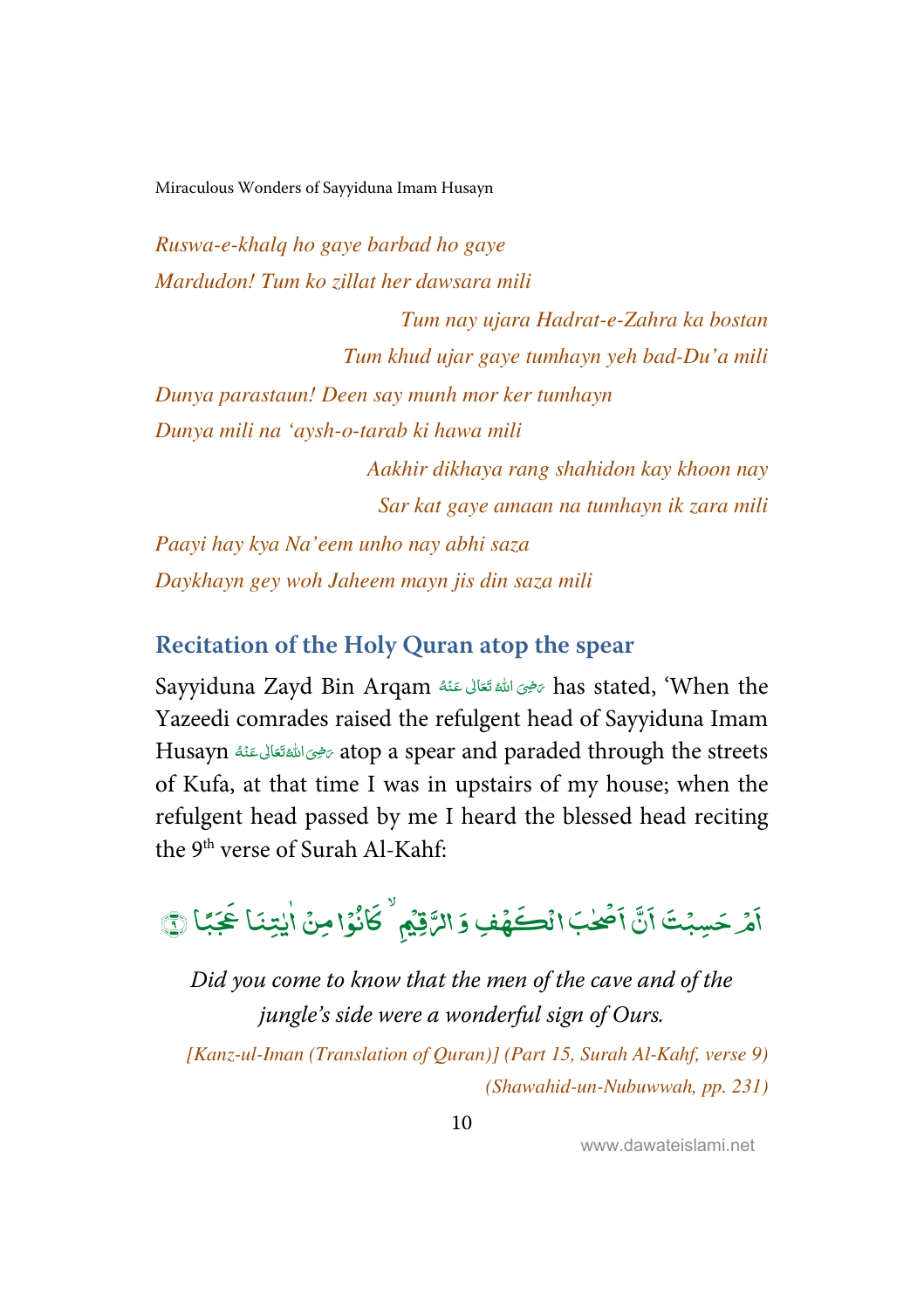Likewise, another saint (﴿حَمَّةُ اللَّهِ تَعَالَى عَلَيْهِ) of Islam has stated that í -Í --when the blessed head of Sayyiduna Imam Husayn سَرْحَىَ اللَّهُ تَعَالَى عَنْهُ ĺ -ĺ was taken off the spear and taken into the palace of the devilish Ibn Ziyad, Imam Husayn's sacred lips were quivering; his blessed tongue was reciting verse  $42<sup>nd</sup>$  of Surah Al-Ibraheem:

#### ۇلا  $\overline{\phantom{a}}$ = ر<br>بن و<br>قسّباً ۡ  $\overline{\phantom{a}}$ تَكَسَبَنَّ اللَّهَ ٰ با<br>أ اللَّهَ غَافِلًا l<br>T افِلَا  $\overline{\cdot}$ غَافِلًا عَمَّا ر<br>م ت<br>ً6 عَمَّا يَعۡدَلُ الظَّٰلِمُوۡ -<u>ّ</u> ֧֘ -ٰ ļ لظَّلِمُوۡنَ ۡ }

And do not ever think that Allah is unaware of the doings of the oppressors.

[Kanz-ul-Iman (Translation of Quran)] (Part 13, Surah Al-Ibraheem, verse 42) (Rauda-tush-Shuhada, vol. 2, pp. 385)

 $\bullet\bullet\bullet$ 

'Ibadat ho to aysi ho tilawat ho to aysi ho Sar-e-Shabbir to nayzay pay bhi Quran sunata hay

.<br>وا عَلَى الْح ر<br>آ و<br>آ صَلُّوْا عَلَى الْحَبِيْبِ ۚ صَلَّى اللَّهُ تَعَالَىٰ عَلَىٰ مُحَمَّد ֘ ٰ

Minhaal Ibn 'Amr has reported: I was in Damascus at that time. By Allah التَّزَّدَ I saw with my own eyes that when the people -were parading with the blessed head of Sayyiduna Imam Husayn -مضِى اللهَ تَعَالَى عَنْهُ atop the spear, a person was reciting Surah Al-Kahf ć  $\overline{a}$ -í in front of the blessed head. When he reached the verse:

11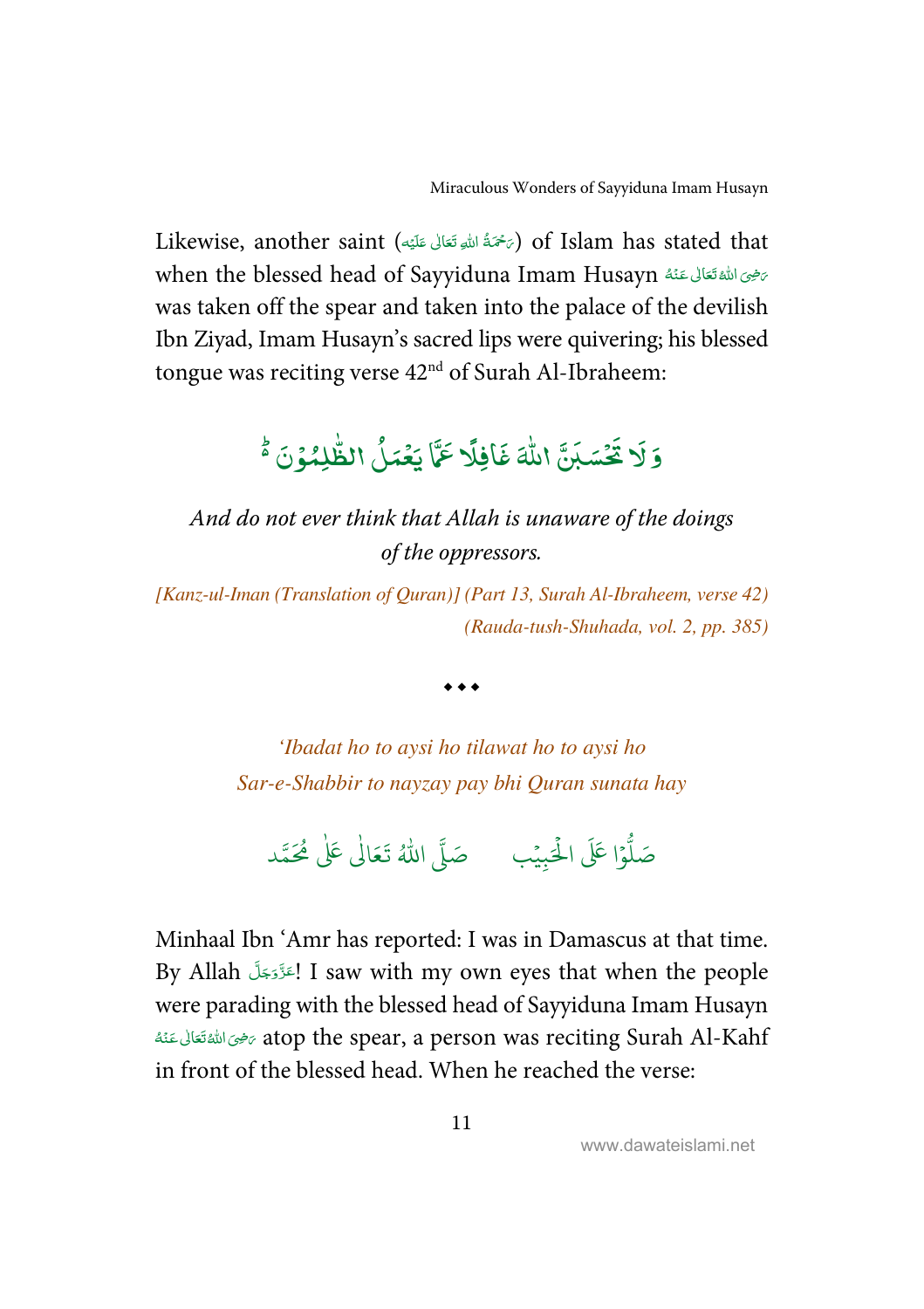#### $\overline{\mathbf{a}}$ Í ֡֡ نَّ أَصْلٰبَ ٰ ؚ<br>ۣ  $\ddot{\phantom{0}}$ ا<br>أَصْحٰبَ انْڪَهُفِ وَ الرَّقِيْمِ ۗ كَانُوْا ֧֦֘ , ؚ<br>ۣ - $\overline{\phantom{a}}$ كَانُوًا مِنْ اٰيِتِنَا عَجَبًا ֦֧֦֧֦֧֦֧֦֧֦֧֦֧֦ ٰ ٰ  $\overline{\phantom{a}}$ عَبَّا ٢

The men of the cave and of the jungle's side were a wonderful sign of Ours.

[Kanz-ul-Iman (Translation of Quran)] (Part 15, Surah Al-Kahf, verse 9)

Allah عَدَّدَخِلَّ aranted the blessed head capability to speak and the -blessed head spoke out remarkably: وَحَمْلِيْ بِرَحْمَلِيْ جَلَيْنَ بِهِ blessed head spoke out remarkably: ់ ֘ ؚ<br>أ ؚ<br>م ا 'My murder and roaming around with my head is stranger than the event of the Ashaab-e-Kahf.' (Sharh-us-Sudoor, pp. 212)

Sar shahidan-e-mahabbat kay hayn nayzaun per buland Aur oonchi ki Khuda nay 'izz-o-shan-e-Ahl-e-Bayt

Dear Islamic brothers! After mentioning above narration in his book 'Sawanih Karbala', 'Allamah Maulana Na'eemuddin Muradabadi (أَ عَلَيْهِ  $\sim$   $\sim$  has commented, 'In fact, this is ĺ ŕ. ļ true because in case of Ashaab-e-Kahf, unbelievers committed the oppression whereas in case of Sayyiduna Imam Husayn -# (& -   ) 2 . 3 , the Ummah of his Grandfather (the Holy Prophet ć -ś سَنَّ (صَلَّى اللَّهُ تَعَالَىٰ عَلَيْهِ وَالِهٖ وَسَلَّم ) invited him as a guest then deceitfully ŕ --& Í j ٖ --deprived him of even drinking water.

The households and companions of Sayyiduna Imam Husayn -نوى اللهَ تَعَالَى عَنْهُ were martyred before his eyes and then he was also ć -ŕ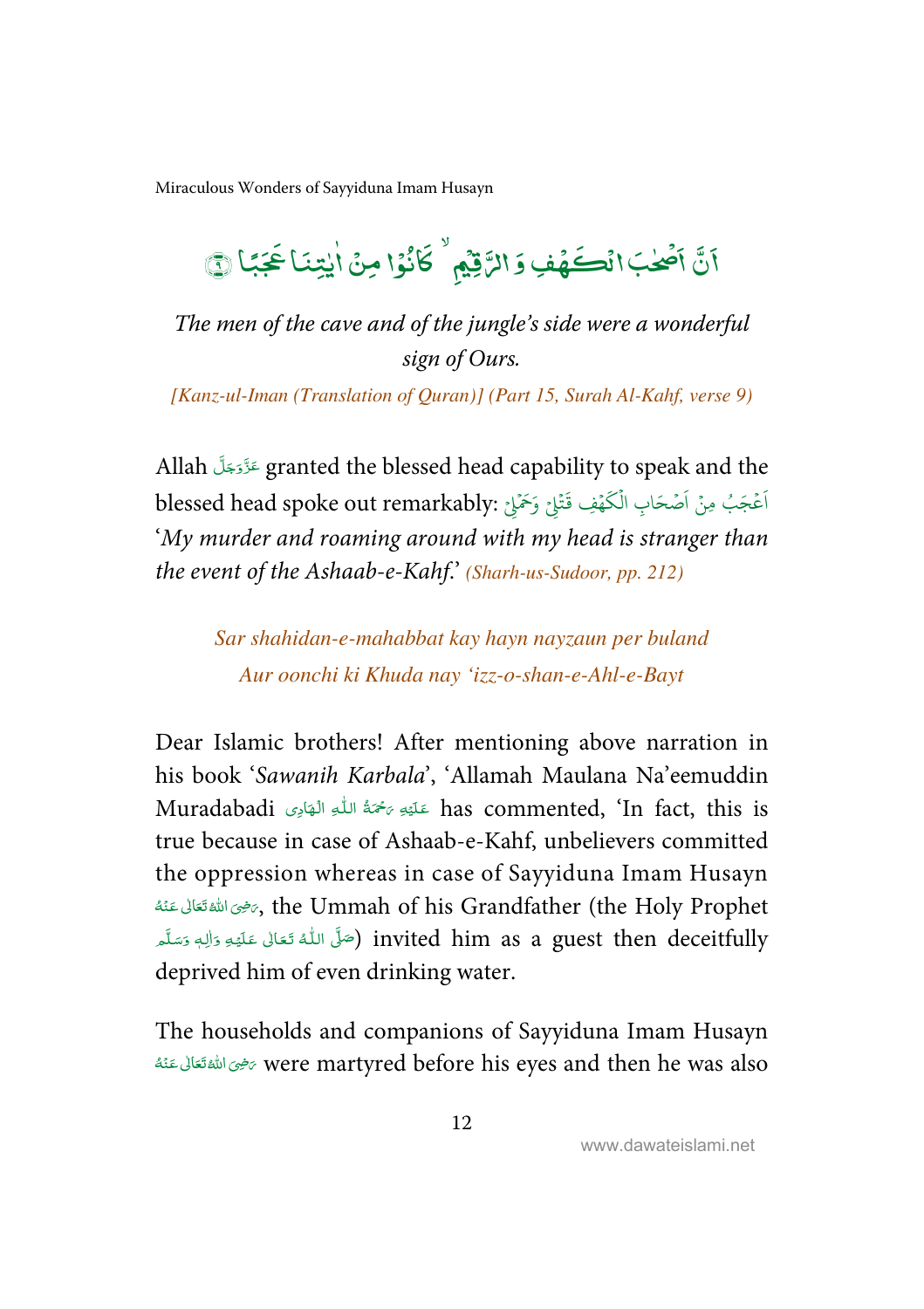<span id="page-19-0"></span>martyred. The respected Ahl-e-Bayt حرض اللُّهَ تَعَالى عَنْهُم were imprisoned.  $\overline{a}$ ---ŕ í ć The blessed head was carried through different cities and towns. It is certainly strange that the Ashaab-e-Kahf spoke out after a very deep sleep of several years, however, it is much stranger for the blessed head to speak out after being struck off the blessed body.' (Sawanih Karbala, pp. 118)

#### **Couplet written with blood**

The army of Yazeed was proceeding carrying the blessed heads of the martyrs of Karbala along with them. They stayed at one place. Sayyiduna Shah 'Abdul 'Azeez Muhaddis Dihlvi has reported: 'They began drinking the date عَلَيْهِ رَحْمَةُ اللَّهِ الْقَوِى ś -Í --extract.' According to another report, 'يَثْمَرُبُوْنَ الْخَمْرَ') i.e. *they* ر<br>۸ ֘ ֘ ُ ֧֘ ہ<br>ا commenced drinking wine.' Meanwhile, an Iron Pen appeared and it wrote the following couplet with blood:

#### $\ddot{\phantom{0}}$ پرو<br>ترجو ُ ֧<sup>֓</sup> ِ<br>آ اَتَرْجُوۡ اُمَّةً و<br>ا ِ<br>په ة<br>قَتَلَتُ ل َ ت  $\ddot{\mathbf{r}}$ قَتَلَتْ خُسَيْنًا شَفَاعَةَ ُ ؚ<br>ۣ  $\frac{1}{2}$ ةَ جَدِّم يَوۡمَ الۡحِسَابِ ہ<br>آ  $\ddot{\phantom{0}}$

### (Do the murderers of Husayn still hope to avail the intercession of his Noble Grandfather on the Day of Judgment?)

It is stated in some other narrations that above couplet was found inscribed on a stone 300 years before the advent of the Most Noble Prophet شَوَّانانْ عَلَيْوِدَالِهٖوَسَلَّمِ Noble Prophet -Í --ć ---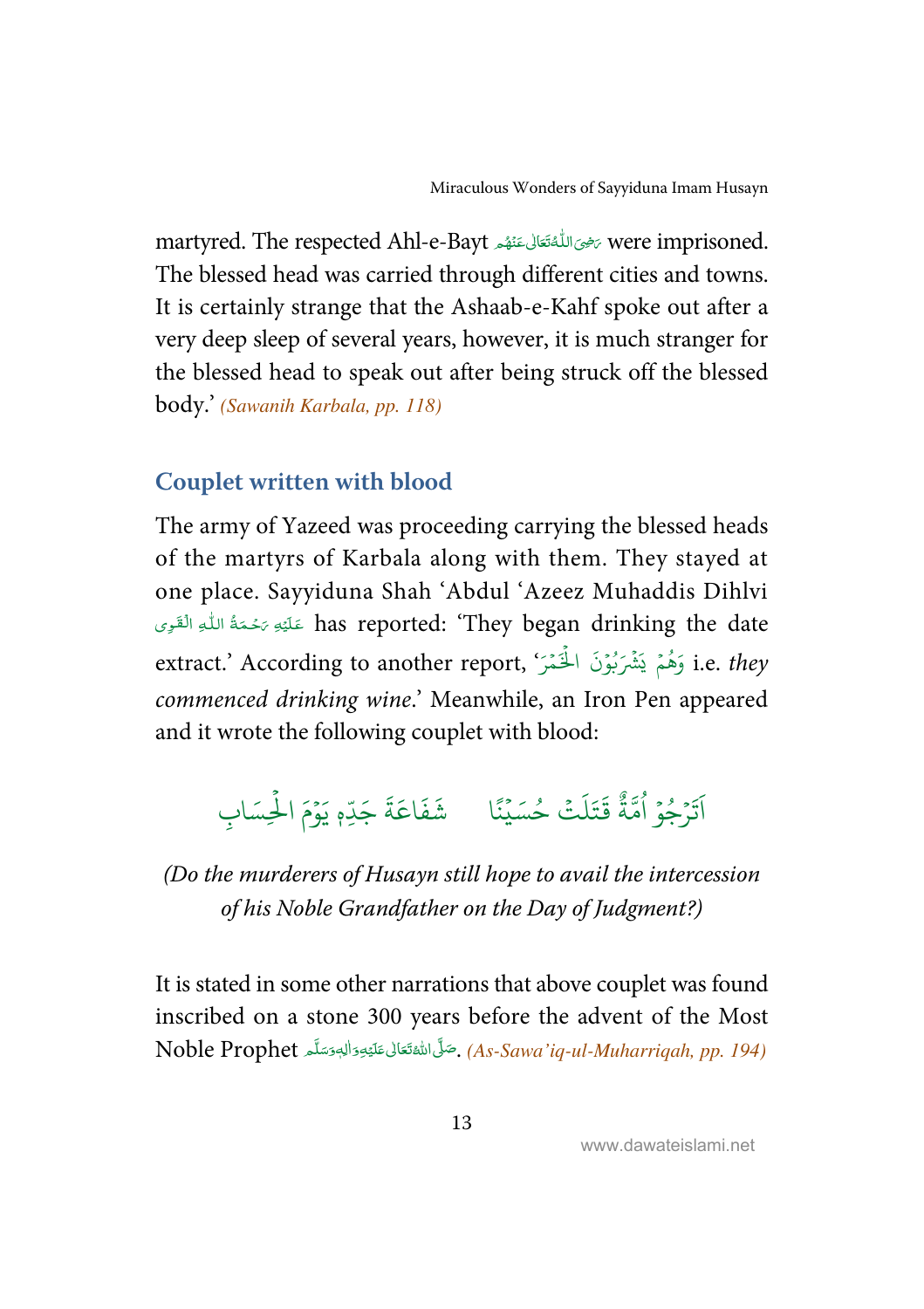#### <span id="page-20-0"></span>**Monk embraced Islam by virtue of the blessed head**

A Christian monk saw the refulgent head from his church and asked about the matter. When he was told about, he said, 'You are bad people. Will you be happy with 10 thousand Ashrafis (gold coins) for leaving this head with me for one night?' The greedy men accepted the offer. The monk washed the blessed head, perfumed it, placed it upon his thigh and kept closely observing it throughout the night. He noticed a beam of light emerging from the blessed head. The monk spent the night crying and the following morning, he embraced Islam. He abandoned the church and its provisions, and spent his rest of the life serving the Ahl-e-Bayt حَنْهُم ari  $\overline{a}$ -í j -í

(As-Sawa'iq-ul-Muharriqah, pp. 199)

Dawlat-e-deedar paayi pak jaanay baych ker Karbala mayn khoob hi chamki dukan-e-Ahl-e-Bayt

.<br>وا عَلَى الْح ہ<br>ا و<br>ا صَلُّوْا عَلَى الْحَبِيْبِ ۚ صَلَّى اللَّهُ تَعَالَىٰ عَلَىٰ مُحَمَّد ֧֘ ٰ

#### **Dirham and dinar turned into pebbles**

When the Yazeedi people opened the bags of dirham and dinar which they had plundered from the tents of Sayyiduna Imam Husayn مَضِى اللهُ تَعَانَى عَنْهُ Husayn فَالله عَانَى عَنْهُ Husayn مَضْيَنَ اللهُ قَتَانَى عَنْهُ ć -ŕ them, they found that all of them had turned into broken pieces of pottery. On one of their sides, the 42<sup>nd</sup> verse of Surah Al-Ibraheem, part 13 was found written: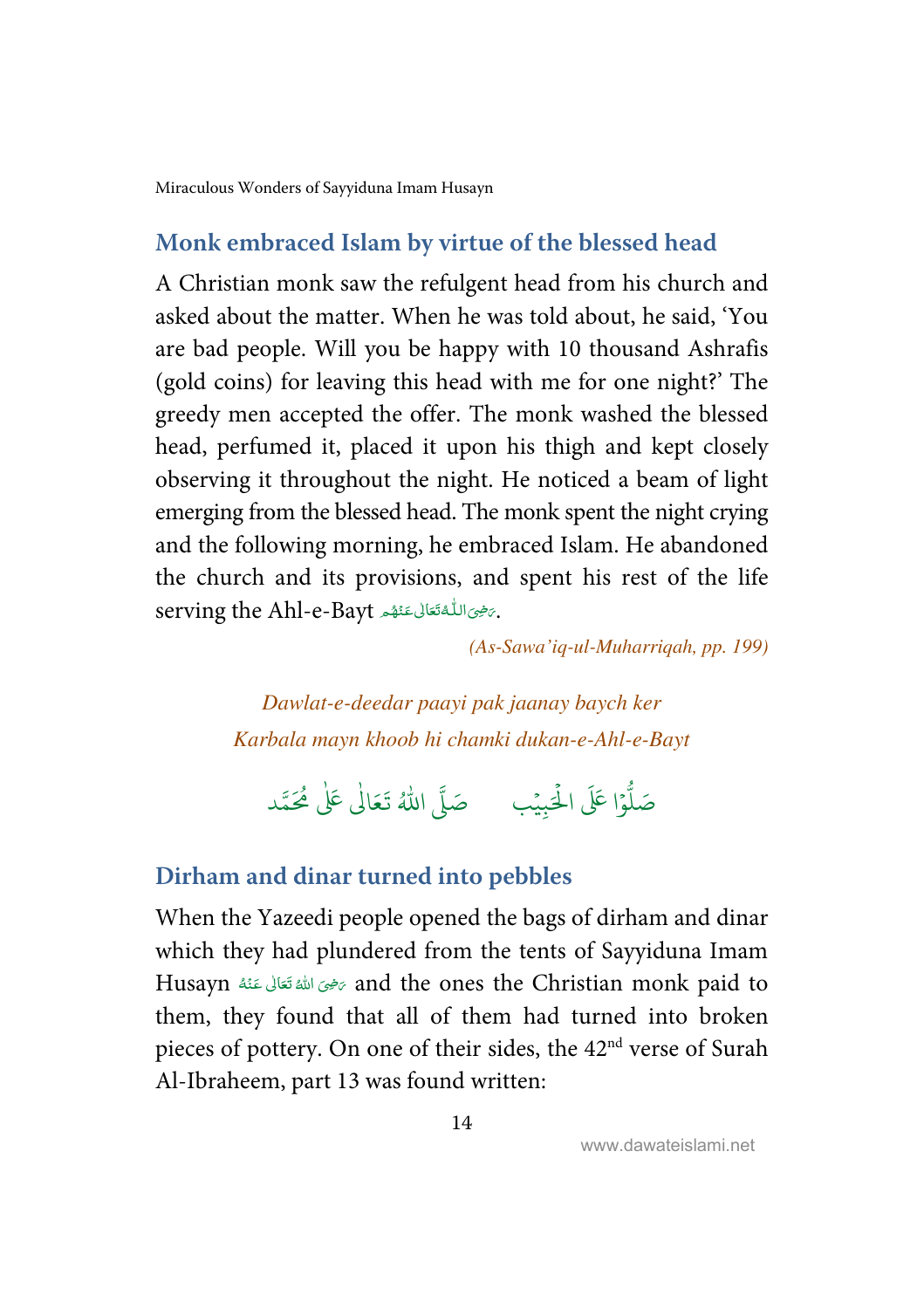#### ۇلا  $\overline{\phantom{a}}$ = بر<br>بن و<br>قسّباً ֘  $\overline{\phantom{a}}$ تَكَسَبَنَّ اللَّهَ ٰ ř اللَّهَ غَافِلًا l<br>T )فِلَا  $\overline{\cdot}$ غَافِلًا عَمَّا ے<br>ج ت<br>في عَمَّا يَعۡدَلُ الظَّٰلِمُوۡ -<u>ہ</u> ֧֘ -ٰ ļ الظَّلِمُوۡنَا ֦

# And do not ever think that Allah is unaware of the doings of the oppressors.

[Kanz-ul-Iman (Translation of Quran)] (Part 13, Surah Al-Ibraheem, verse 42)

And on the other side the  $227<sup>th</sup>$  verse of Surah Ash-Shu'ara, part 19 was found inscribed:

#### .<br>5 سَيَعۡلَمُ - $\overline{\phantom{a}}$ سَيَعۡلَمُ الَّٰٓلِيۡنَ  $\overline{a}$ ֧֓<sup>֓</sup>֓ Ĵ١ ِ<br>پ  $\frac{1}{2}$ ئوتخ - $\overline{\phantom{a}}$  $\tilde{\lambda}$  $\overline{\phantom{a}}$ ظَلَمُوَّا .<br>آی أَيَّ مُنۡقَلَبٍ  $\overline{\phantom{a}}$ ĺ ្ត مُنۡقَلَبٖ يَّنۡقَلِبُوۡنَ ֘ -ؚ<br>ۣ -֦ بنق ֧֦֧<sup>֓</sup>֧֓ يَّنۡقَلِبُوۡنَ ۞َ

And soon the oppressors will come to know upon which side they will return.

[Kanz-ul-Iman (Translation of Quran)] (Part 19, Ash-Shu'ara, verse 227) (As-Sawa'iq-ul-Muharriqah, pp. 199)

Tum nay ujara Hadrat-e-Zahra ka bostan Tum khud ujar gaye tumhayn yeh bad-Du'a mili

> Ruswa-e-khalq ho gaye barbad ho gaye Mardudon! Tum ko zillat her dawsara mili

Dear Islamic brothers! It was a divine lesson of warning: 'O illfated people! You turned your face away from Islam for the greed of the temporal and mortal world and severely oppressed the blessed family of the Noble Prophet حَلَّى اللَّهُ تَعَالَى عَلَيْهِ وَالِهِ وَسَلَّمَ ŕ --& ĺ ļ ٖ ---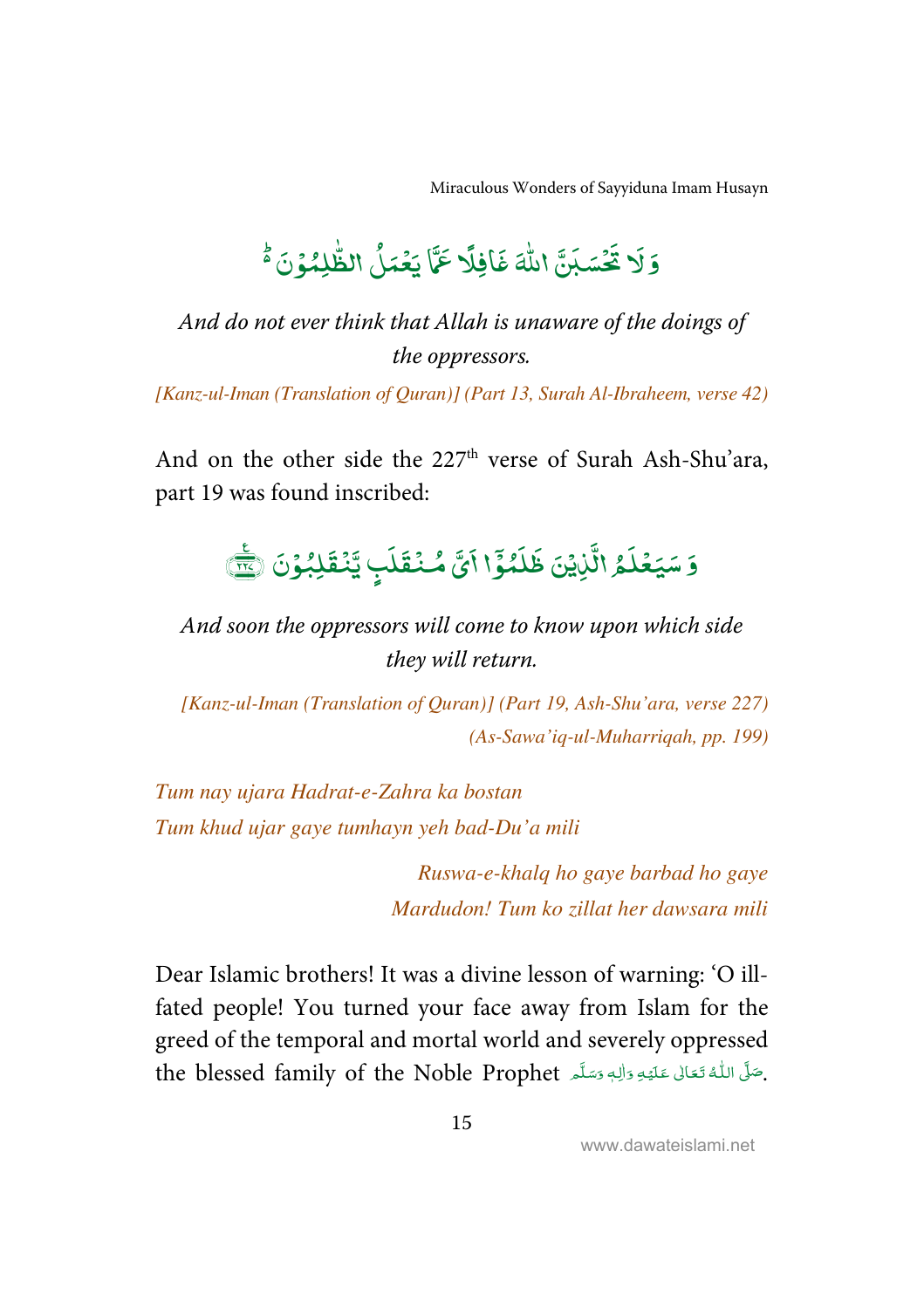[Miraculous Wonders of Sayyiduna Imam Husayn](#page-48-0) 

Remember! You exhibited extreme carelessness towards religion and you will lose even the worldly gains for which you committed such a loathsome act. You are a symbol of those who are at total loss not only in the afterlife but also in the worldly life.'

> Dunya parastaun! Deen say munh mor ker tumhayn Dunya mili na 'aysh-o-tarab ki hawa mili

> > $\bullet$   $\bullet$   $\bullet$

History delineates that the Muslims who preferred worldly gains over religion failed to win even the worldly riches and on the other hand, those who discarded worldliness and remained steadfast upon the laws and teachings of the Quran & Sunnah, the riches of the world inclined towards them. They became prosperous in the worldly life as well as in the afterlife. A'la Hadrat سَحْمَةُاللَّهِتَعَالَى عَلَيْهِ Hadrat ĺ --ŕ -

> Woh kay is dar ka huwa khalq-e-Khuda us ki huyi Woh kay is dar say phira Allah عَدَّدَجَلَ us say phir gaya --

(The creation of Allah becomes loyal to the one who becomes loyal to the Noble Prophet جَنَّلْ Allah جَمَّال عَلَيْهِ وَاللهِ وَسَلَّم the Noble Prophet ļ ĺ --ĺ ----becomes disloyal to the Noble Prophet أو الجوَسَلَّم الموضوَّة (becomes disloyal to the Noble Prophet ļ ĺ --ć ---

.<br>وا عَلَى الْح ہ<br>ا و<br>آ صَلُّوْا عَلَى الْحَبِيْبِ ۚ صَلَّى اللَّهُ تَعَالَىٰ عَلَىٰ مُحَمَّد ֘ ٰ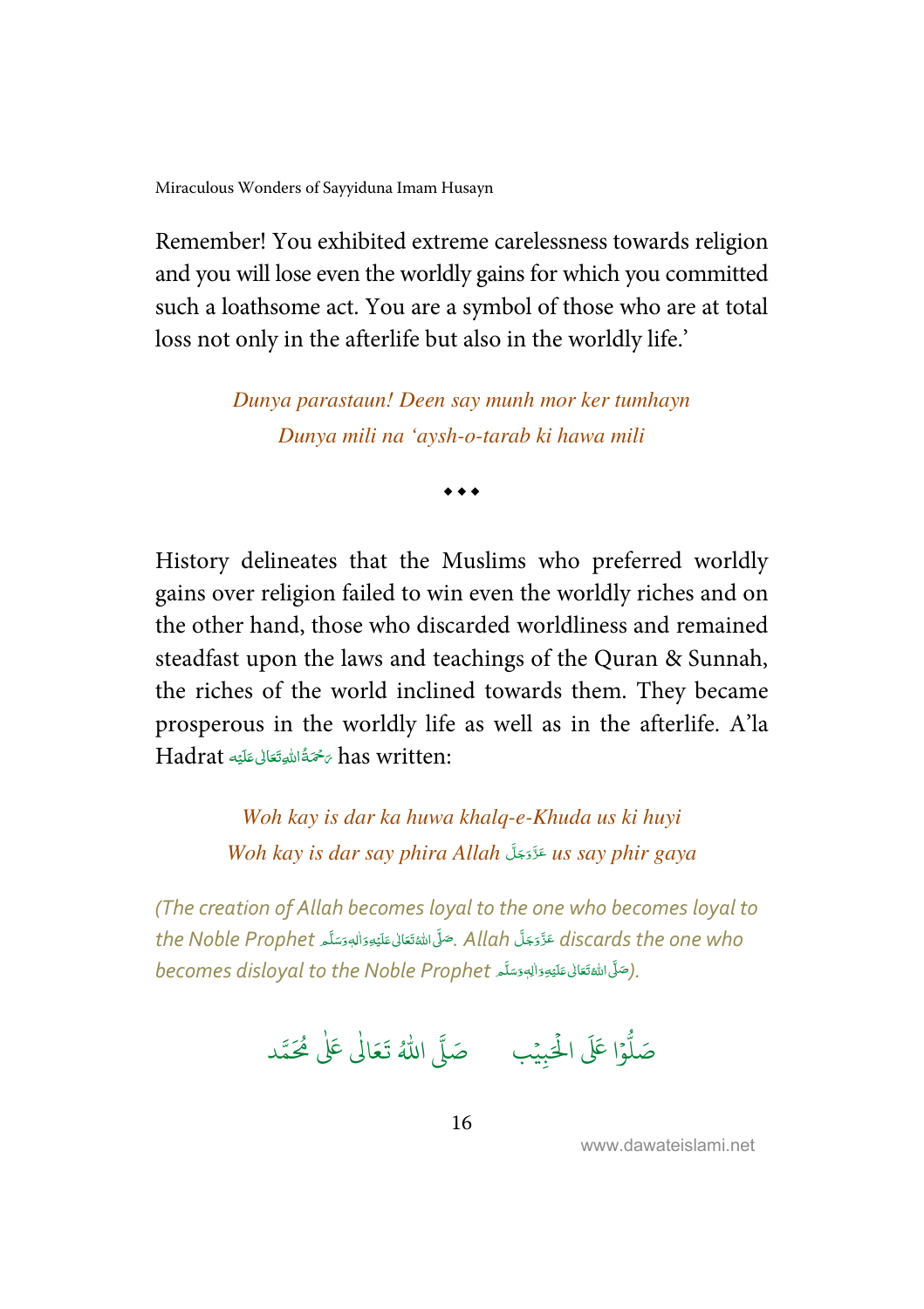#### <span id="page-23-0"></span>**Where was the blessed head buried?**

There are different reports as regard to the location of burial of Imam Husayn's blessed head. 'Allamah Qurtubi and Sayyiduna Shah 'Abdul 'Azeez Muhaddis Dihlvi عَلَيْهِ َحْمَةُاللّٰهِ الْقَوِى ad reported j -Í --that Yazeedi sent the captives of Karbala along with the blessed head to Madina-tul-Munawwarah تَامَعَا اللَّهُ شَرَتًا وَّ تَعْظِيْمًا `` and, after --í -> ֺ֧<sup>֟</sup> ֺ֦֧֦֦֧֦֦֚֚֝֬֝֬֝֬֝֓֬֝֓֬֝֬֝֓֬֝֓֬֝֓֬֝֓֬֝֓֬֝֓֬֝֓֬֝֓֬ ĺ being wrapped in a shroud, the head was buried in Jannat-ul-Baqi' beside the blessed grave of Sayyidatuna Fatimah Zahra or Sayyiduna Imam Hasan Mujtaba حَيْثَ الله تَعَالى عَنْهُمَا  $\mathscr{E}$  . Some have í -ć --reported that, after 40 days, the captives of Karbala came back to Karbala and buried the blessed head after joining it with the blessed body.

Some others have said that Yazeed ordered his accomplices to parade through the towns and cities displaying the blessed head. When those people reached a place called 'Asqalan, the ruler of that area took the blessed head and buried it. When the Europeans invaded 'Asqalan, Talaa'i Bin Razzeek who was known as 'Saalih' paid 30 thousand dinars to take the blessed head from the Europeans. On Sunday, the 8<sup>th</sup> of Jumadal Ukhra, 548 AH, whilst bare-foot (in order to pay tribute) and accompanied with his army and servants, he brought the blessed head to Egypt. Even at that time, the blood of the blessed head was fresh and musk could be smelt from it. He placed the blessed head inside a silk green bag, placed it upon a chair made of ebony, placed musk and ambergris around it, and finally got constructed the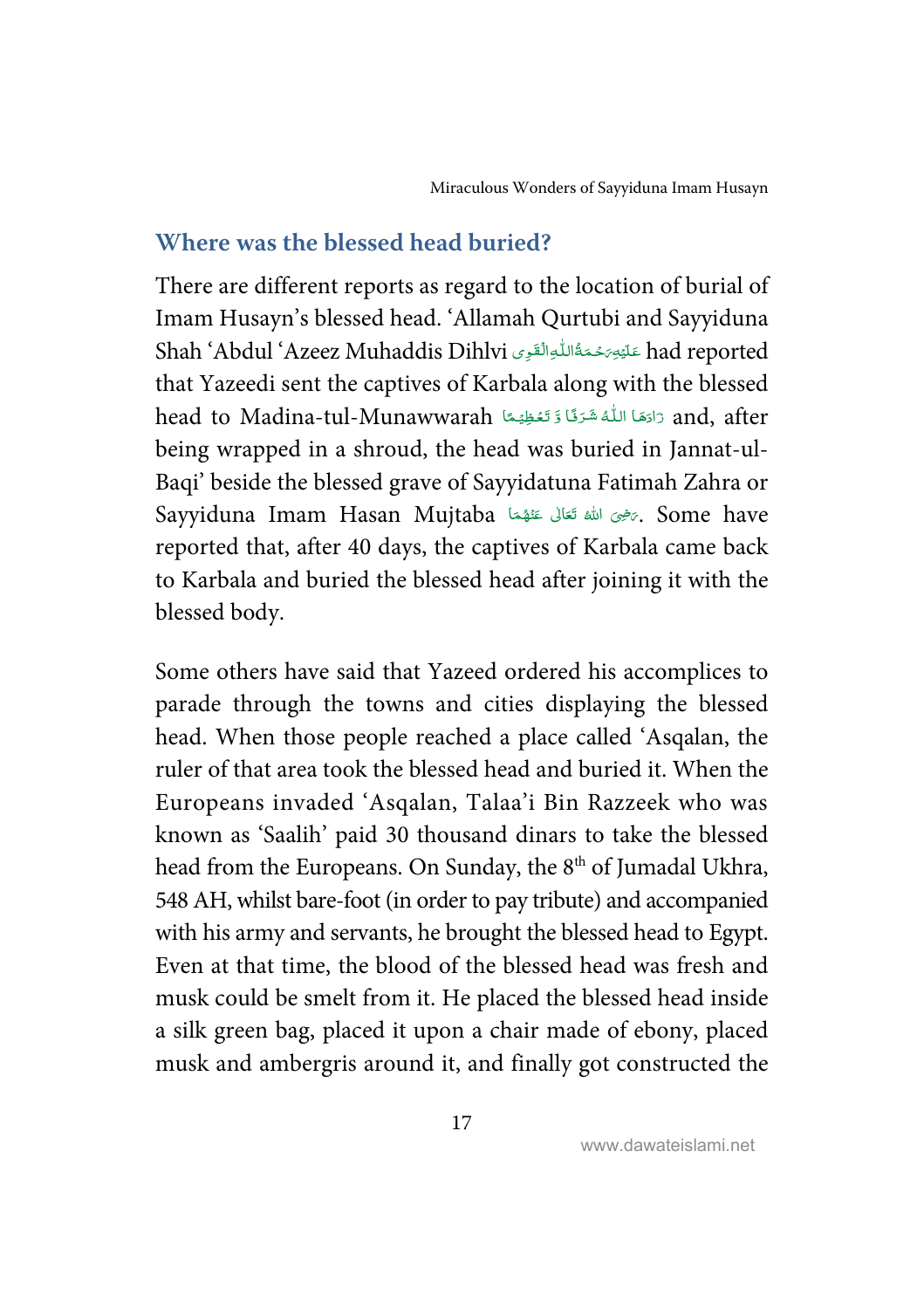<span id="page-24-0"></span>mausoleum of the martyred Husayn حَضِىَ اللَّهَ تَعَالَى عَنْهُ Mausoleum of the martyred Husayni ć  $\overline{a}$ -ś mausoleum built by Qareeb Khan Khalili is renowned.

(Shaam-e-Karbala, pp. 246)

Kis shaqi ki hay hukumat haye kya andhayr hay Din diharay lut raha hay karwan-e-Ahl-e-Bayt

#### **Beholding the mausoleum of the blessed head**

Sayyiduna Shaykh 'Abdul Fattah Bin Abi Bakr Bin Ahmad Shaafi'i Khalwati ﴿ تَحْمَةُ اللَّهِ تَعَالَى عَلَيْهِ Khalwati مَرْضَةُ اللَّهِ تَعَالَى عَلَيْه ŕ ļ --Í -Noor-ul-'Ayn: Shaykh-ul-Islam Shamsuddin Liqaani فَوِّسَ سِرُّهٗ الرَّبَّانِي Í  $\ddot{\phantom{a}}$ ć would frequently visit the sacred mausoleum to behold the blessed head and would say, 'I am sure, the blessed head of Sayyiduna Imam Husayn حَيْرَ اللَّهُ تَعَالَى عَنْهُ Sayyiduna Imam Husayn ć  $\overline{a}$ -ŕ

Sayyiduna Shaykh Shahabuddin Hanafi كَسْمَةُ اللهِ تَعَالى عَلَيْهِ Sayyiduna Shaykh Shahabuddin Hanafi Í --ŕ -I visited the mausoleum of Sayyiduna Imam Husayn سَرْحِىَ اللَّهَ تَعَالَى عَنْهُ ć  $\overline{a}$ -ć but I was uncertain as to whether or not the blessed head was actually there. Suddenly I fell asleep. I dreamt that a person emerged from near the blessed head and entered in the Grand Green Dome of the Beloved and Blessed Prophet . حَنَّى اللَّهَ تَعَالَى عَلَيْهِ وَاللهِ وَسَلَّمَ ć ĺ :<br>: -He politely said, 'Ya Rasoolallah أَصَلَّ اللَّهُ تَعَالَى عَلَيْهِ وَاللهٖ وَسَلَّم اللهُ E politely said, 'Ya ĺ --ć ---Halbi and 'Abdul Wahhab have beheld the burial place of your grandson's blessed head.' The Noble Prophet تَسَلَّى اللَّهُ تَعَانَى عَلَيْهِ وَالِهِ وَسَلَّمَ Í --ć -**:** said, 'اَللَّهُمَّ تَقَبَّلْ مِنْهُمَا وَاغْفِرْ لَهُمَا ) said, 'أَوْفِرْ لَهُمَا ر<br>م ؚ<br>: ہ<br>آ و<br>م  $\ddot{\cdot}$ و<br>م -and forgive both of them.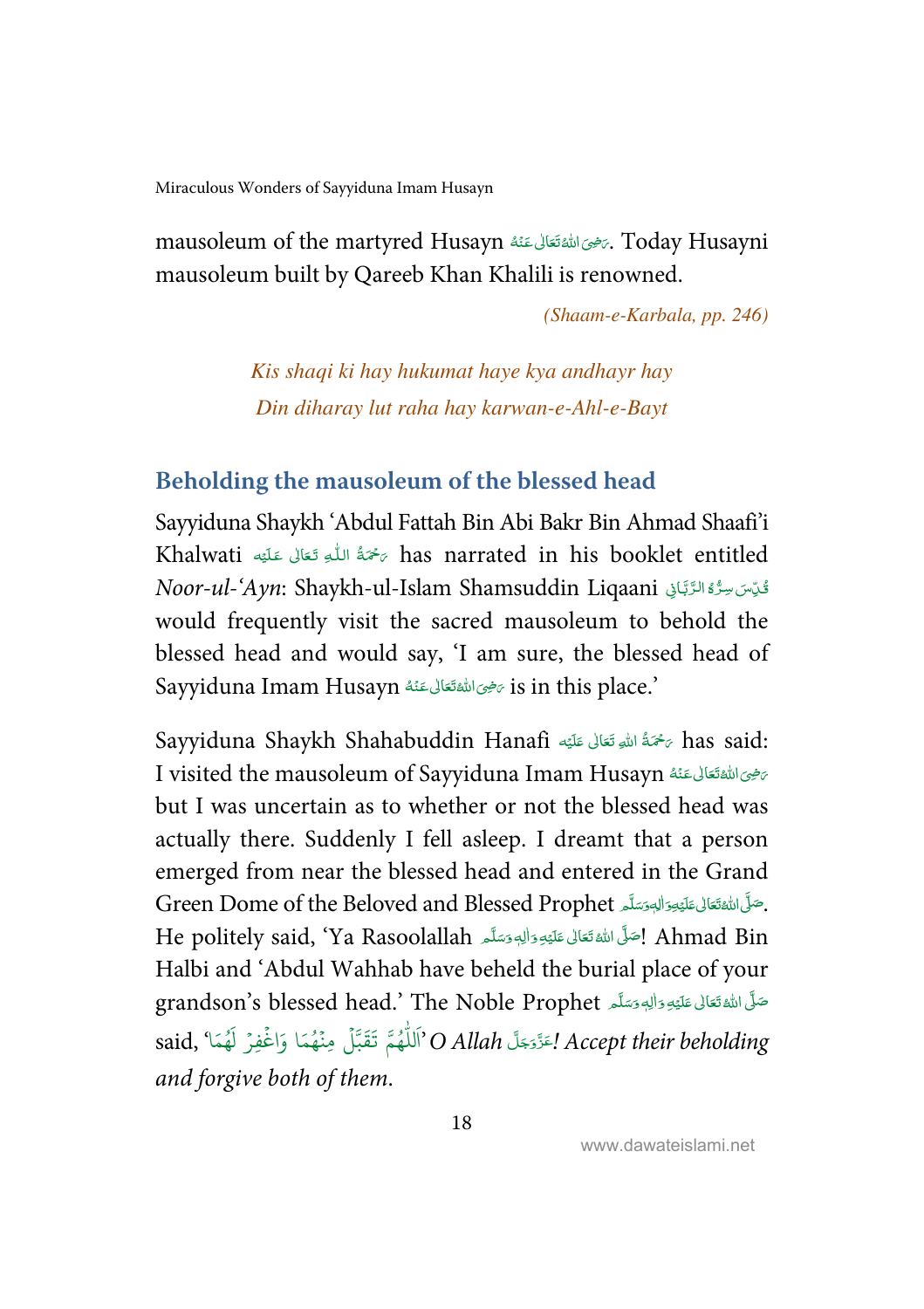<span id="page-25-0"></span>Sayyiduna Shaykh Shahabuddin Hanafi كَمُحْدًاللهِ تَعَالى عَلَيْه Í --í that day, I have been sure that the blessed head of Sayyiduna Imam Husayn رَضِى اللهَ تَعَالى عَنْهُ Is resting in that very place. I did not ć ֦ -í abandon beholding the blessed head till my death.'

(Shaam-e-Karbala, pp. 247)

Un ki paaki ka Khuda-e-Pak kerta hay bayan Ayah-e-tatheer say zaahir hay shan-e-Ahl-e-Bayt

.<br>وا عَلَى الْح ہ<br>ا و<br>ا صَلُّوْا عَلَى الْحَبِيْبِ ۚ صَلَّى اللَّهُ تَعَالَىٰ عَلَىٰ مُحَمَّد ֧֘ ٰ

### **Reply to Salam from the blessed head**

When Sayyiduna Shaykh Khaleel Abil Hasan Tamaarsi سَحْمَةُاللَّيْحَانُ عَكِّهِ ĺ -Í -would visit the blessed mausoleum to behold the blessed head, he would always say: 'َلَسَّلَامُ عَلَيْكُمْ يَا اِبْنَ رَسُوْلِ الله $^{\circ}$  May salutation ر<br>و  $\frac{1}{2}$ ֧֘ الم ֘ be upon you, O the son of Rasulullah and would immediately .<br>And may salutation be 'وَعَلَيْكَ السَّلَامُ يَا آبَا الْحَسَن' :hear the reply ֧<sup>֓</sup> ُ ہ<br>1 upon you as well, O the father of Hasan.

One day, however, he مَحْمَةُ اللهِ تَعَالَى عَلَيْهِ One day, however, he Í --ĺ was surprised and went back. The following day, he سَمَّةُ اللَّهِ تَعَالَى عَلَيْهِ Í ---came again and paid his Salam; he received the reply that time. He ' (& -  )   C --. then asked humbly, 'O Sayyidi! Yesterday I was Í --ŕ not blessed with your reply, what was the reason?' The reply was, 'O Abul Hasan! At that time yesterday, I was with my Beloved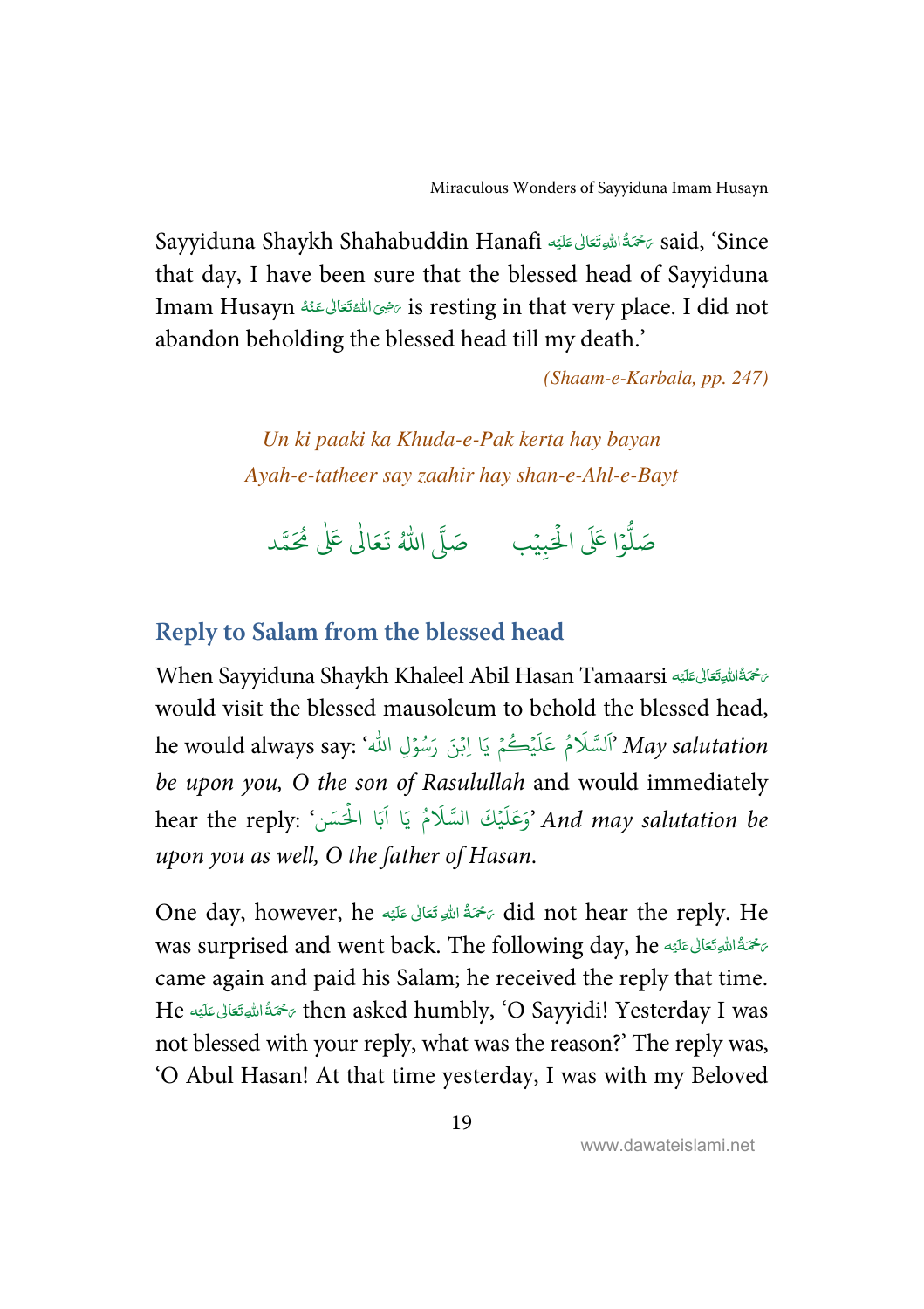<span id="page-26-0"></span>Grandfather, the Mercy for the Universe ,کُلُّ اللَّهَ تَعَالى عَلَيْهِ وَالْهِ وَسَلَّم Grandfather, the Mercy for the Universe -Í --ć --was busy with conversation.' (Shaam-e-Karbala, pp. 247)

> Juda hoti hayn janayn jism say jana<sup>n</sup> say miltay hayn Huyi hay Karbala mayn garam majlis wasl-o-furqat ki

Sayyiduna Imam 'Abdul Wahhab Sha'rani تَحْدِّت سِرُّهُ الرَّبَّانِيَ has stated, Í Ĵ 1 ĺ 'Ahl-e-Kashf<sup>1</sup> saints of Islam believe that the blessed head of Sayyiduna Imam Husayn سَرُوكالله عَنْهُ Sayyiduna Imam Husayn مَتَّالى عَنْهُ  $\,$ is in the same place.' Shaykh ć  $\overline{a}$ -í Karimuddin Khalwati سُخَةُ اللهِ تَعَالى عَلَيْهِ Karimuddin Khalwati مَضْمَةُ اللهِ تَعَالى عَليْه Í --ĺ at that place with the consent of the Beloved and Blessed Prophet

ضَّلِّ اللَّهُ تَعَالَىٰ عَلَيْهِ وَالْمِوَسَلَّـمِ $\ll$  (Shaam-e-Karbala, pp. 248) -Í --ć ---

> Isi manzar pay her janib say lakhaun ki nigahayn hayn Isi 'aalam ko ankhayn tak rahi hayn sari khalqat ki

### **A strange blessing of the refulgent head**

It is said that the king of Egypt 'King Naasir' was informed about a particular person who knew the whereabouts of some buried treasure inside the palace but did not tell anyone about its location. In order to make him disclose the whereabouts of the treasure, the king ordered to torture him. The person in charge of torturing held him and placed dung-beetles and scarlet flies on his head and tied a piece of cloth around it.

l

<sup>&</sup>lt;sup>1</sup> Those blessed with faculty of Divine intuition.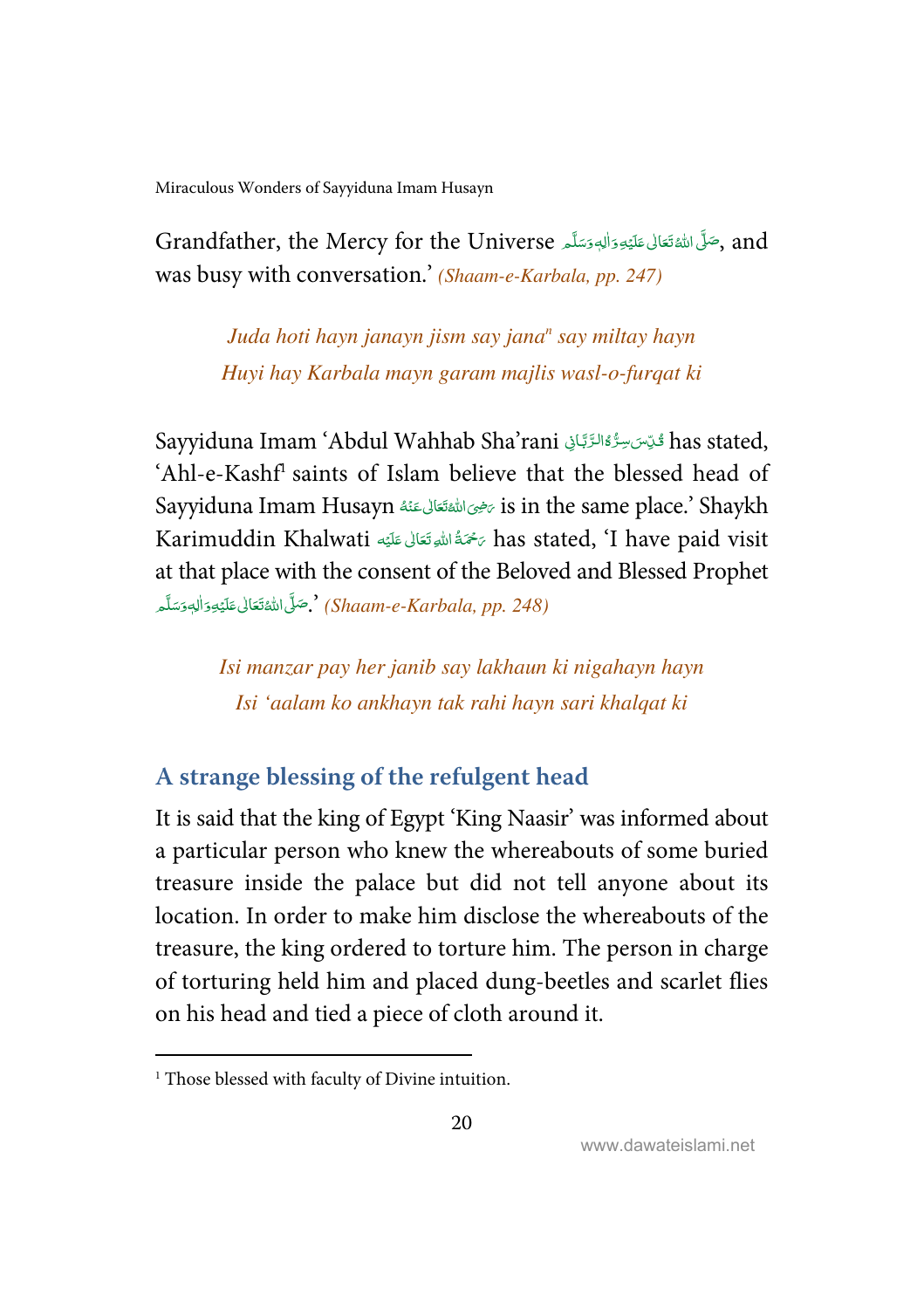<span id="page-27-0"></span>It is such terrifying and painful torment that is unbearable for even a single minute. The tortured person either reveals the secret instantly or, if he doesn't do so, dies within a few minutes. That punishment was given to the person many times but, surprisingly, nothing happened to him; instead, every time, the dung-beetles would die. The people asked the reason and in reply, he said, بَحْوَىاللَّهُ تَعَالَى عَنْهُ When the blessed head of Sayyiduna Imam Husayn<sup>؟</sup> ć  $\overline{a}$ -í was brought to Egypt, ٱلْحَمْدُلِلّٰه عَزَدَجَلَ I placed it upon my head Í í í j -out of love and tribute; and what you have seen is the blessing and miracle exhibited by Sayyiduna Imam Husayn's blessed head!' (Shaam-e-Karbala, pp. 248)

> Phool zakhmon kay khilaye hayn hawa-e-dost nay Khoon say seencha gaya hay gulistan-e-Ahl-e-Bayt

.<br>وا عَلَى الْح ر<br>آ و<br>آ صَلُّوْا عَلَى الْحَبِيْبِ ۚ صَلَّى اللَّهُ تَعَالَىٰ عَلَىٰ مُحَمَّد ֘ ٰ

# **Details regarding those stinging insects**

We learnt that placing a sacred thing on the head out of respect and tribute is a rewarding act in the world as well as in the Hereafter. Here is some detail as regard to the insects that were used to make the accused reveal secrets. Dung-beetles are twohorned black coloured insects that are born inside excreta and dung; scarlet flies are small silk-like red coloured insects bearing the size of a chick-pea which are found in some jungles usually in the rainy season. They are dried and their rich red colour is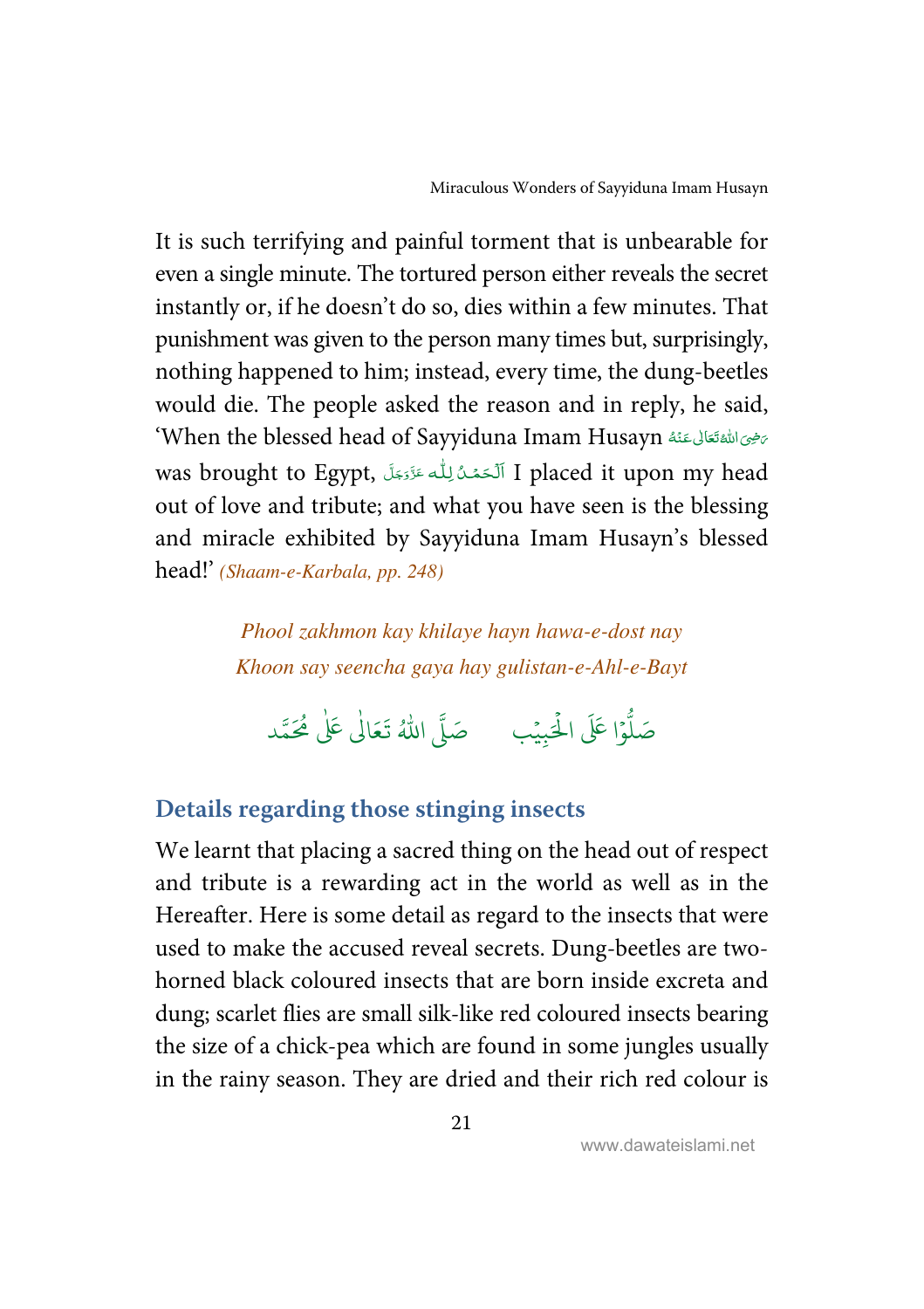used to dye silk; it is also used in making medicines; oil is also extracted from it

In the old days, the accused person used to be punished in that way to confess to his crime. The dung-beetles would be placed on the scalp and scarlet flies would be placed over them being tied with an ordinary cloth. The beetles would continuously bite, which would result in holes in the scalp; then, the secretions and bits of the scarlet flies would enter through the holes and, as a result, the arteries of the brain would burst. That was such an unbearable punishment that the accused would confess instantly. That frightening worldly torment also reminds us of the torments in the afterlife! Surely, none of us can bear the pain of these insects for even a moment, then how is it possible for anyone to bear the snake bites and scorpion stings in the grave and the hellfire! مَعَاذَاللّٰه عَزَّدَجَلّ , if we were held for even a minor sin, ----and if for instance, only one scorpion is placed on our head, then how will we bear it!

Dank machchar ka bhi mujh say to saha jata nahin Qabr mayn bichchu ka dank kaysay sahun ga Ya Rab!

> 'Afw ker aur sada kay liye razi ho ja Yeh karam hoga to Jannat mayn rahun ga Ya Rab!

.<br>وا عَلَى الْح ر<br>آ و<br>آ صَلُّوْا عَلَى الْحَبِيْبِ ۚ صَلَّى اللَّهُ تَعَالَىٰ عَلَىٰ مُحَمَّد ֘ ٰ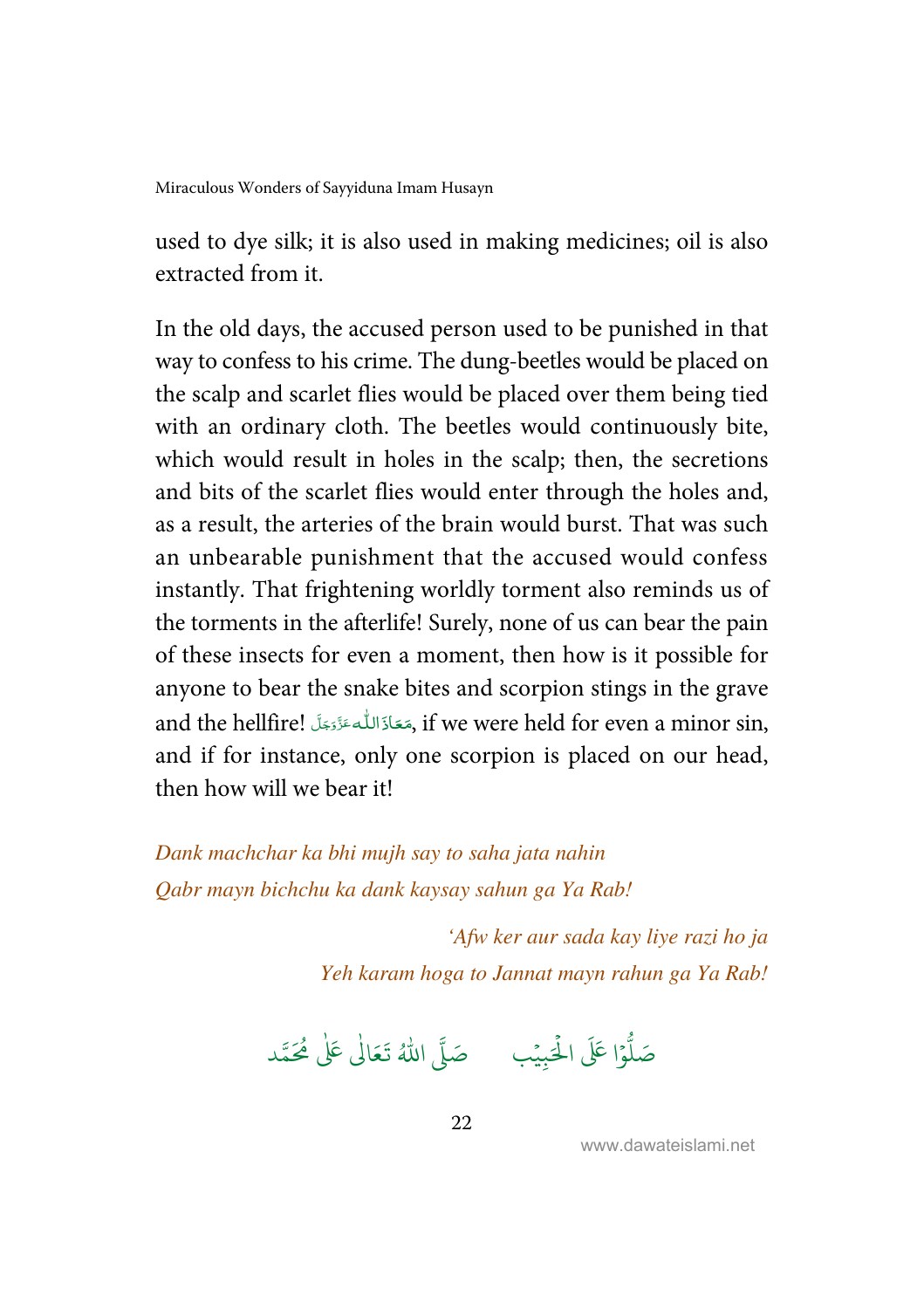#### <span id="page-29-0"></span>**Effulgence of the blessed head**

According to another narration, the blessed head remained in the treasury of Yazeed, the devilish. When the king of Banu Umayyah Sulayman Bin 'Abdul Malik took control of the reign (96 AH – 99 AH) and he got to know about it, he paid visit to behold the blessed head whose bones were shining like silver. He applied perfume, wrapped it in shroud and had the blessed head buried in a Muslim cemetery. (Tahzib-ut-Tahzib, pp. 326, vol. 2)

> Chehray pay aftab-e-Nubuwwat ka noor tha Ankhaun mayn shan-e-sawlat-e-Sarkar bu-turab

.<br>وا عَلَى الْح ہ<br>ا و<br>ا صَلُّوْا عَلَى الْحَبِيْبِ ۚ صَلَّى اللَّهُ تَعَالَىٰ عَلَىٰ مُحَمَّد ֧֘ ٰ

# **Cause of pleasure of Mustafa** \$

ʻAllamah Ibn Hajar Haytami Makki عَلَيْهِ رَحْمَةُ اللّٰهِ النَّقْوِى الكلماء Allamah Ibn Hajar Haytami ś ĺ --that Sulayman Bin 'Abdul Malik was honoured to behold Rasulullah حَلَّى اللهُ قَعَانِ عَلَيْهِ وَالِهِ وَسَلَّمَ Rasulullah فَيَا اللهَ عَلَيْهِ وَاللهِ وَسَلَّمَ -Í --ć ا<br>ا --Revered and Renowned Prophet سَنَّى اللَّهْتَعَالى عَلَيْهِوَالِهِوَسَلَّہ Revered and Renowned Prophet ĺ ---**:** towards him. The following morning, he asked Sayyiduna Hasan Basri تَحْوَى اللَّهْ قَعَالَى عَنْهُ Basri تَكْرَاهُ الْمَكْتَانَى عَنْهُ  $\,$  for the interpretation of the dream. Sayyiduna ź  $\overline{a}$ -ć Hasan Basri تَجْوَاللَّهُ replied, 'Perhaps you have done something ć  $\overline{\phantom{0}}$ -í good with progeny of the Prophet?' He politely said, 'Yes, I found the blessed head of Sayyiduna Imam Husayn سَرْحَى اللَّهُ تَعَالَى عَنْهُ He ć -ŕ treasury of Yazeed. I wrapped it in five pieces of cloth, offered funeral prayer along with some of my companions and then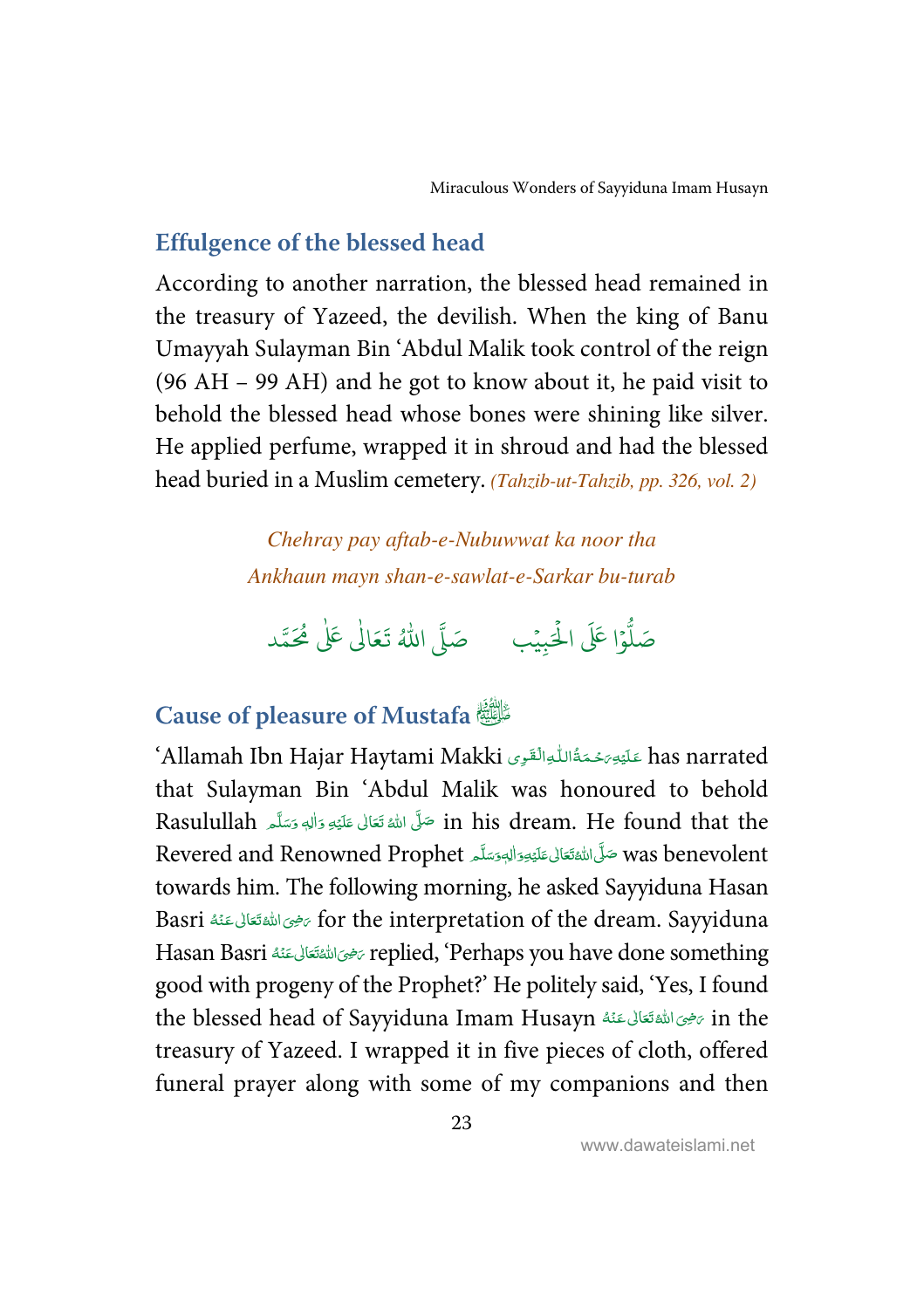<span id="page-30-0"></span>buried it.' Sayyiduna Hasan Basri حَرْمِى اللَّهَ تَعَالَى عَنْهُ sesponded, 'It is ć -ć that deed which has brought about the pleasure of the Holy  $\emph{Property (As-Sawa'}$ iq-ul-Muharriqah, pp. 199). $\emph{``As-Sawa'}$ كَ اللَّهُ تَعَانَى عَلَيْوِوَالْهِوَسَلَّمَ -Í --ć ---

> Mustafa 'izzat barhanay kay liye ta'zeem dayn Hay buland Iqbal tayra doodman-e-Ahl-e-Bayt

### **Explanation for different Mashahad**

The renowned orator of Pakistan, Maulana Al-Haj Al-Hafiz Muhammad Shafi' Okarvi عَلَيْهِ رَحْمَةُاللّٰهِ الْقَوِى Muhammad Shafi' Okarvi ś -Í --book Shaam-e-Karbala: There are different narrations with regard to the blessed head, and Mashahad<sup>1</sup> have been made at different places. It is quite possible that the narrations and Mashahad had been related to more than one blessed heads of the martyrs. The heads of all the martyrs of the Ahl-e-Bayt خوىاللُّهْ تَعَالَى عَنْهُم were sent to Yazeed and the heads might have been j -í j -ĺ buried in various places and the reference has been made with out of respect or due تخوى الله قعَالى عَنْهُ Sayyiduna Imam Husayn مَضْ ć  $\overline{a}$ -ŕ to some other reason. وَاللَّهُ أَعْلَمُ بِحَقِيْقَةِ الْحَال .to some other reason ֘ ٍّ ؚ<br>م ֧֦֧֦֧֦֧֦֧֦֧֦֧֦֧֦֧֦֧֦֧֦֧֦֧֘<br>֧֪֧֧֦֧֦֧֦֧֦֧֧֧֧֦֧֦֧֩֩֜֜֜֜

#### **A terrifying account regarding despair from forgiveness**

Sayyiduna Abu Muhammad Sulayman Al-A'mash Kufi Taabi'i -قليَّةِ مَحْمَةُاللُّهِ has stated, 'I visited to perform Hajj. During Tawaf ś -Í ---I saw a person who was clinging to the sacred cloth of the Holy

l

<sup>&</sup>lt;sup>1</sup> The plural of Mashhad is Mashahad. One meaning of it is: A place of presence.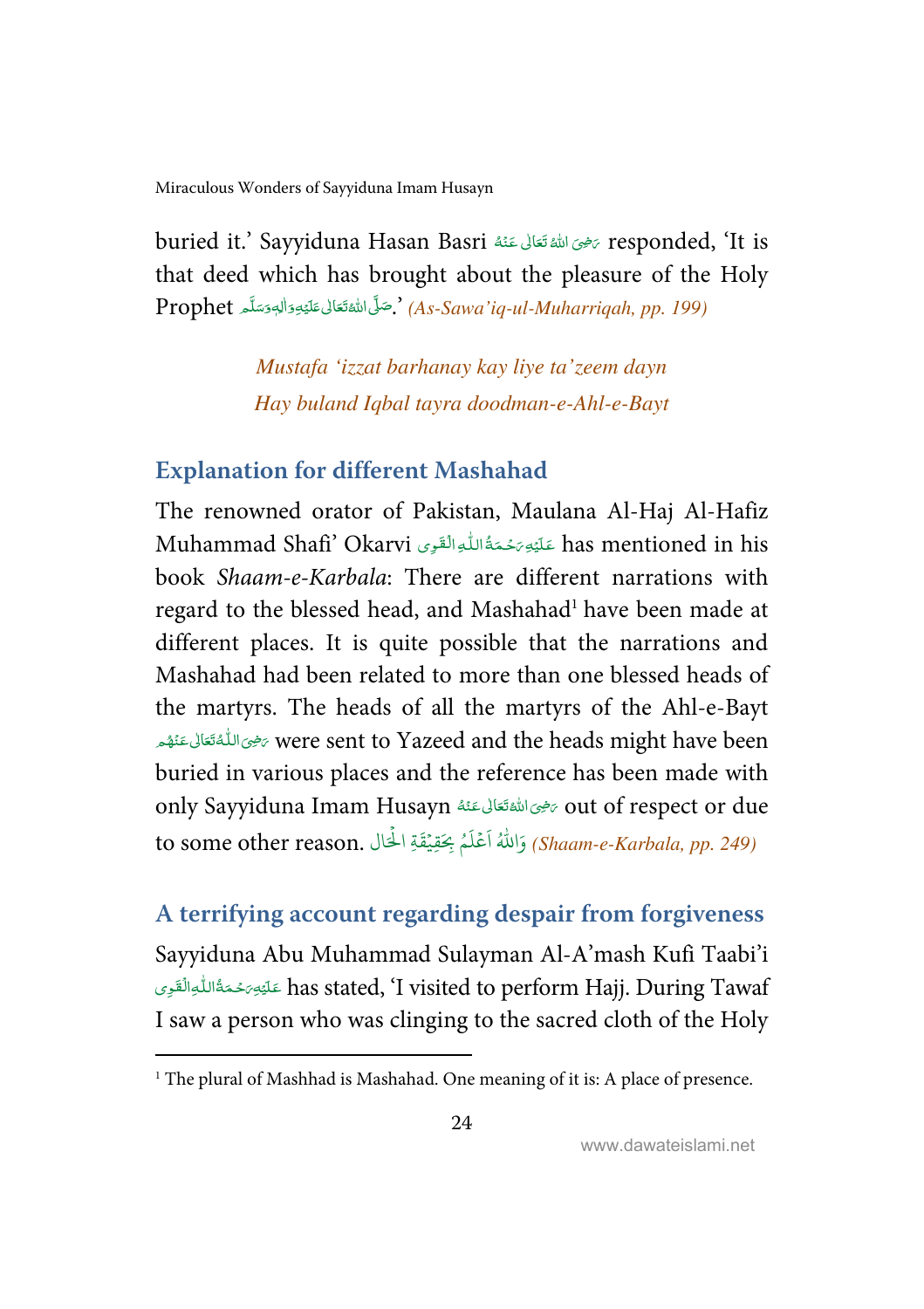Ka'bah and imploring, 'O Allah اعَزَّدَجَلَّ Forgive me but I suspect -that you will not forgive me.' Upon hearing it, I thought to myself as to what kind of sin he has committed because of which he is despaired of forgiveness; however, I remained busy with performing the Tawaf. In the second round, I heard him imploring the same, I became even more surprised. After I had finished the Tawaf, I said to him, 'You are standing at such a holy place where even the biggest sins are forgiven, so if you are asking Allah عَدَّدَجَلَ for forgiveness and mercy, then remain -hopeful, He - !-" -# is the Most Merciful, Most Generous.' The -person replied, 'O bondman of Allah, who are you?' I said, 'I am Sulayman Al-A'mash (جَحْمَةُاللهِقَتَانِ عَلَيْهَ $_{\triangledown}$ ).' He held my hand and took Í --ŕ me to a side. He said, 'My sin is very serious.' I asked, 'Is your sin greater than the mountains, skies, earths, and the 'Arsh (the Divine Throne)?' He replied, 'Yes, my sin is greater. O Sulayman! I am one of those 70 ill-fated people who brought the blessed head of (Sayyiduna Imam) Husayn (أَرَضِى اللهُ تَعَانَى عَنْهُ) to Yazeed. ć -í Yazeed commanded for blessed head to be hung outside the city. Then, with his command it was taken down, put in a platter made up of gold and placed in Yazeed's bedroom.

At midnight, Yazeed's wife awoke and witnessed light beaming from the blessed head to the sky, shining and twinkling. Yazeed's wife became terrified; she woke Yazeed and said, 'Get up and see, I am witnessing a strange thing.' Yazeed, the damned also saw the light and advised her to remain quiet about it.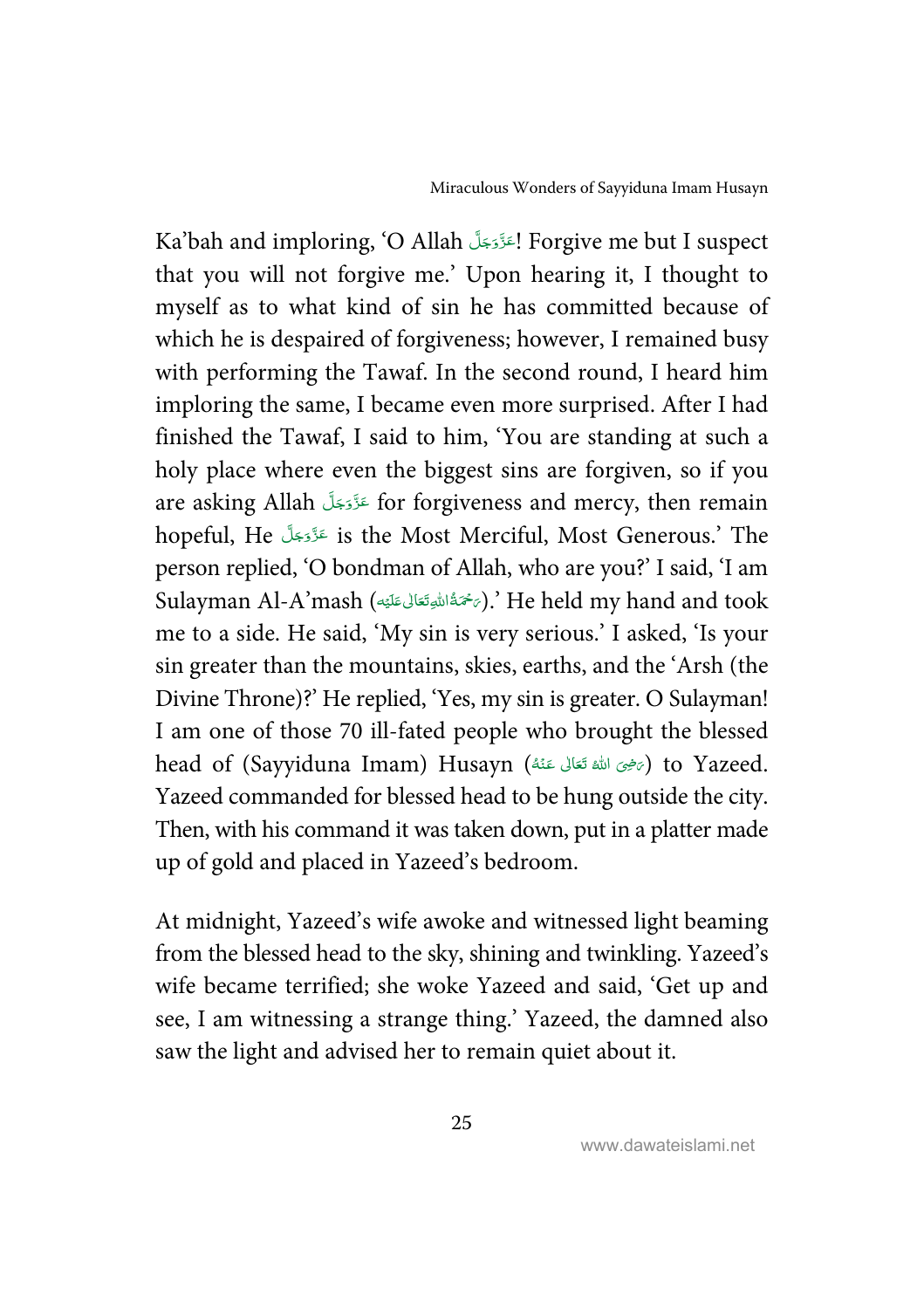In the morning, he got the blessed head placed in an emerald tent. He appointed 70 people to look after it and I was one of them. We were asked to go for having some food. When the sun set and the most part of the night had passed we went to sleep. Suddenly I woke up; I saw a very dense cloud in the sky, and heard the sound of thunder and that of bird-wings' flapping.

That cloud began descending, gradually coming nearer to the extent that it touched the ground. A man came out of the cloud; the man had two heavenly garments. In one hand he had a floor-mat and some chairs; he spread the floor-mat, placed the chairs on it, and began calling out; 'O father of mankind! O Aadam (عَلِّ نَبِيِّنَا وَعَلَيْهِ الصَّلْوَةُ وَالسَّلَامَ). Please come.' A very handsome --j í  $\mathsf{I}$ Í -Ś and saintly personality appeared, stood near the blessed head and said, 'Salutation be upon you, O friend of Allah! Salutation be upon you, O the symbol of piety and the one who died of martyrdom; you bore thirst until Allah عَزَّدَجَلَّ united you with -us; may Allah عَزَّدَجَلَّ bestow mercy upon you; and there is no -forgiveness for your murderer; and on the Day of Judgment, your murderer is destined for a very horrible fate in the hellfire.' After saying so, he moved away and seated himself upon one of the chairs.

Another cloud appeared and touched the ground in the similar way, and I heard someone calling, 'O Prophet of Allah! O Nuh جَالِ مَنْ يَوْتِنَا وَعَلَيْهِ الصَّلْوَةُ وَالسَّلَامِ). Please come.' A very noble and saintly --j í  $\overline{ }$ Í -É personality appeared with a slight yellowish complexion, wearing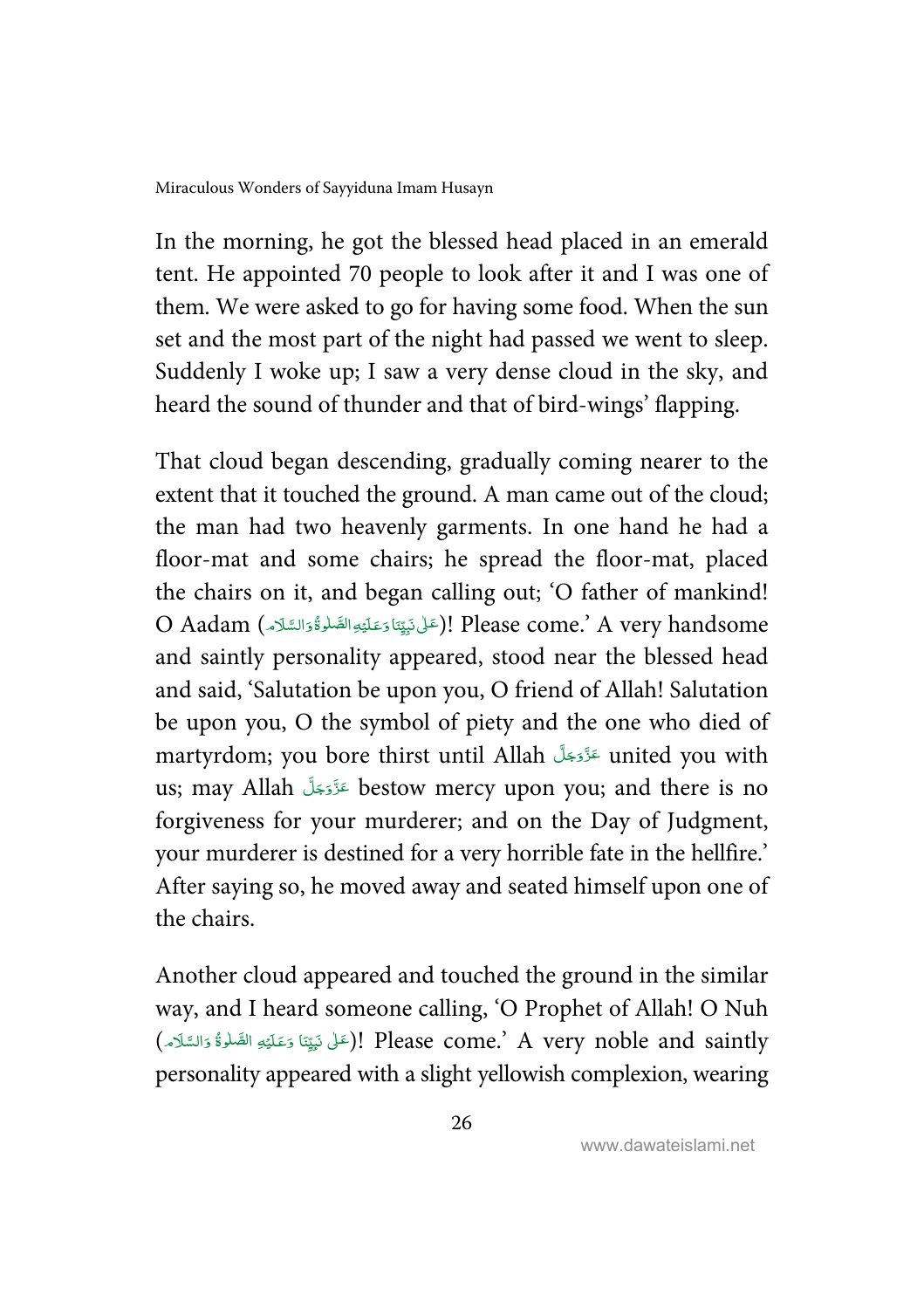two heavenly garments; he also spoke the same words and seated himself upon the chair. Then, another cloud appeared and that time Sayyiduna Ibraheem Khaleelullah عَلْى نَبِيِّنَا دَعَلَيْهِ الصَّلْوَةُ دَالسَّلَام . ž ---ĺ  $\overline{ }$ Í -Ĵ out of it, he too spoke similar words and seated himself upon another chair.

Likewise, Sayyiduna Musa Kaleemullah and Sayyiduna 'Isa Ruhullah عَلَيْهِمَا الصَّلْوَّ وَالسَّلَام ame, uttered similar words and sat -Í -& ĺ į --S upon the chairs. Then a denser and bigger cloud appeared and Sayyidatuna Fatimah كَأَوالله مَسَلَّم آله Sayyiduna Muhammad ŕ -j ĺ --and Sayyiduna Hasan Mujtaba تَجْمِىَ اللَّهُ تَعَالَى عَنْهُمَا  $\epsilon$  emerged. The ---ŕ í Holy Prophet حَلَّى اللَّهُ تَعَالَى عَلَيْهِ وَالِهٖ وَسَلَّم Holy Prophet مَثَل اللَّهُ تَعَالَى عَلَيْهِ -Í --ć --lovingly embraced it and wept a lot; then the Noblest Prophet تَ وَالِهِ وَسَلَّم وَاللهِ وَسَلَّمَ presented the blessed head to Sayyidatuna -Í --ć ---Fatimah جَرَى اللهَ تَعَالَى عَنْهَا Ashe too embraced it and wept a lot. Then, j -í  $\overline{a}$ --Sayyiduna Aadam عَلَى نَبِيِّنَا وَعَلَيْهِ الصَّلْوَّةُ وَالسَّلَام Sayyiduna Aadam --j í  $\mathsf{I}$ ĺ í -. for condolence and said صَلَّى اللَّهَ تَعَالى عَلَيْوِوَالِهٖوَسَلَّمِ Rasulullah ĺ --ć **:** --

#### و<br>م عَلَى ر<br>آ + لس َ السَّلامُ عَلَى الوَلْدِ ہ<br>آ ر<br>1 .<br>وَلَدِ الطَّيِّبِ، اَلسَّلَامُ عَلَى ر<br>آ اَلسَّلَا اَلسَّلَامُ عَلَى الْخَلْقِ الطَّيِّبِ ہ<br>آ ہ<br>آ ء<br>طيبٍ**»** .<br>م ع ر<br>آ اَعۡظَمَ اللّٰہُ اَجۡ ֘ ر<br>آ اَجْرَكَ وَاَحْ ֘ وَاَحْسَنَ عَذَاءَكَ فِي اِبْنِكَ الْحُسَيْنِ ا ہ<br>) ُ ہ<br>آ

Salutation be upon the virtuous son, salutation be upon the one who was born of purity, may Allah عَدَّدَجَلَ bless you with immense -reward and may He كَذَهَ reward you with the highest grade of -patience for (the tribulation of) your grandson Husayn.'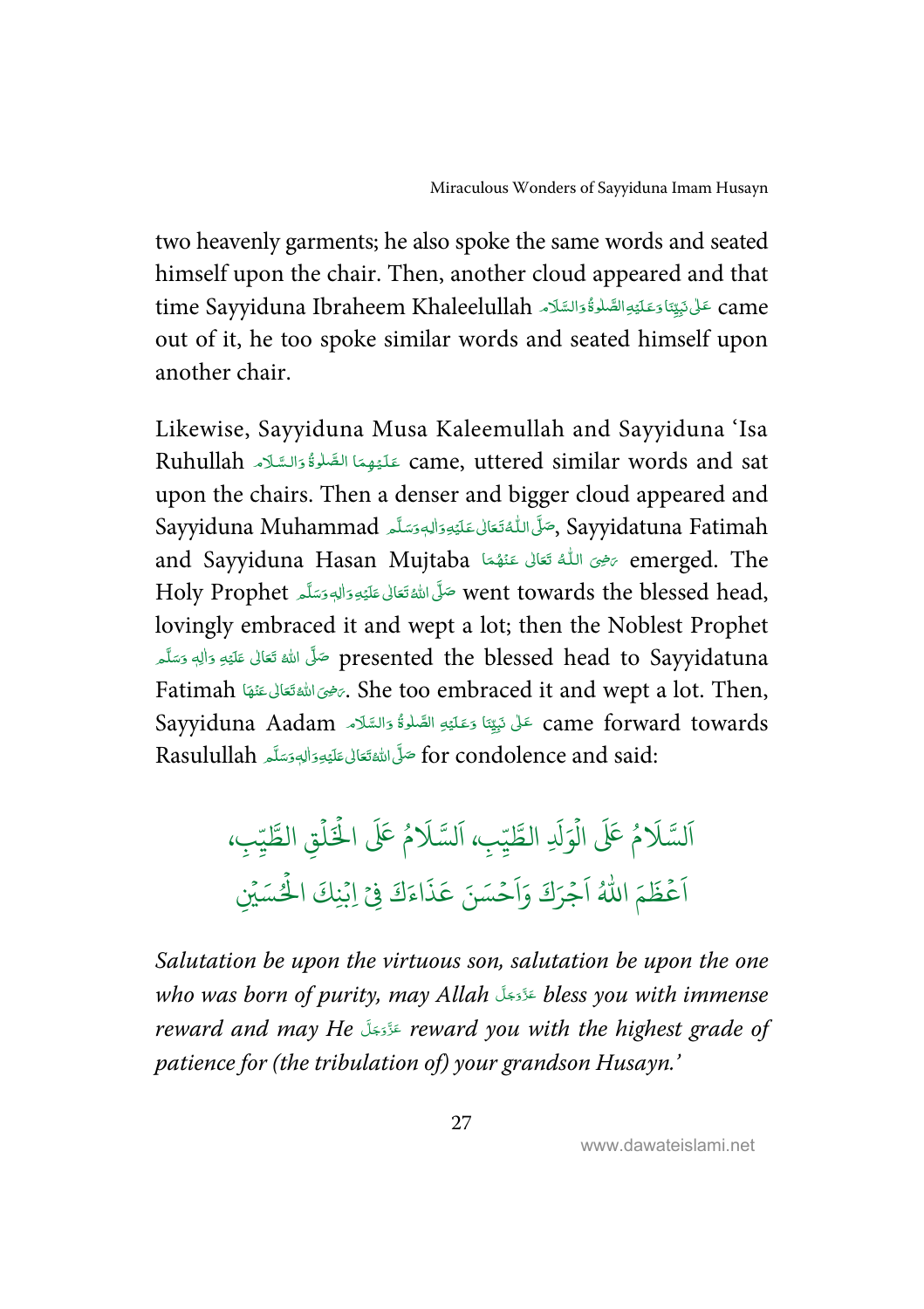Similarly, Sayyiduna Nuh, Sayyiduna Ibraheem, Sayyiduna Musa and Sayyiduna 'Isa عَلَيْهِمُ الصَّلْوَّةُ وَالسَّلَام and Sayyiduna 'Isa -Í í & ĺ i -ĺ Then, the Greatest and Holiest Prophet سَلَّ مَائِدِوَالِهٖوَسَلَّم Then, the Greatest and Holiest Prophet -Í --ć --a couple of words after which an angel came near the Beloved and Blessed Prophet حَنَّىَاللَّهُ تَعَالَى عَلَيْهِ وَاللهِ وَسَلَّمَ and Blessed Prophet مَتَّى اللَّهُ تَعَالِمُ -Í -----احلَّى اللَّهَ تَعَالَى عَلَيْهِ وَاللهِ وَسَلَّم )! Our hearts have shattered (due to the tragic -Í --ć --incident). I am the angel deputed on the world's sky. Allah القَدَّدَةَ السَّلَمَةَ السَّلَمَةُ عَنَّاءَ عَنَّ -has commanded me to obey you; if you command I can drop the sky upon them and totally obliterate them.'

Another angel said, 'O Abul Qaasim (حَبَّى اللَّهَ تَعَالَى عَلَيْهِ وَاللهٖ وَسَلَّم )؛ [ Another angel said, -Í --ĺ --the angel deputed on the seas. Allah عَزَّوَجَلّ has commanded me -to obey you. If you order I can bring a storm upon them to totally annihilate them.' The Prophet of Rahmah أَسَّلَّا اللَّهُ تَسَادُ (totally annihilate them.' The Prophet -Í --ć --replied, 'O the angels! Don't do that!' Sayyiduna Hasan Mujtaba -بر (whilst pointing towards the guards who were sleeping) كالله تكفيف الملعقة المصاغفة ć  $\overline{\phantom{0}}$ -ĺ said, 'Dear grandfather (حَلَّى اللَّهْ تَعَالَى عَلَيْهِ وَالْهِ وَسَلَّم )! The people who are -Í --ĺ --sleeping have brought my brother Husayn's head and they are appointed to guard it.' The Noble Prophet هَلَدٍ وَاللهِ وَسَلَّمَ الْمُسْتَقَالَ عَلَيْهِ وَاللهِ مَسَلَّمَ -Í --ć -said, 'O the angels! Kill them for martyring my son.'

By Allah المَرَّدَوَجَلَ I saw that all of my accomplices were slaughtered -within a few moments; an angel started coming towards me to slaughter me so I called out, 'O Abul Qaasim (الحَمَّى اللَّهَ تَعَالى عَلَيْهِ وَالْجِمْسَلَّمَ)! ĺ --ć ا<br>ا --Please save me! Please have mercy upon me! May Allah عَزَّدَجَلَ Please save me! Please have mercy -bestow mercy upon you.' The Prophet of Rahmah أَسَّلَاءَ لِلْهَ تَقَالُ عَلَيْهِ وَالْلِهِ وَسَلَّاءِ ĺ --ć --told the angel to leave me and then came to me and asked, 'Are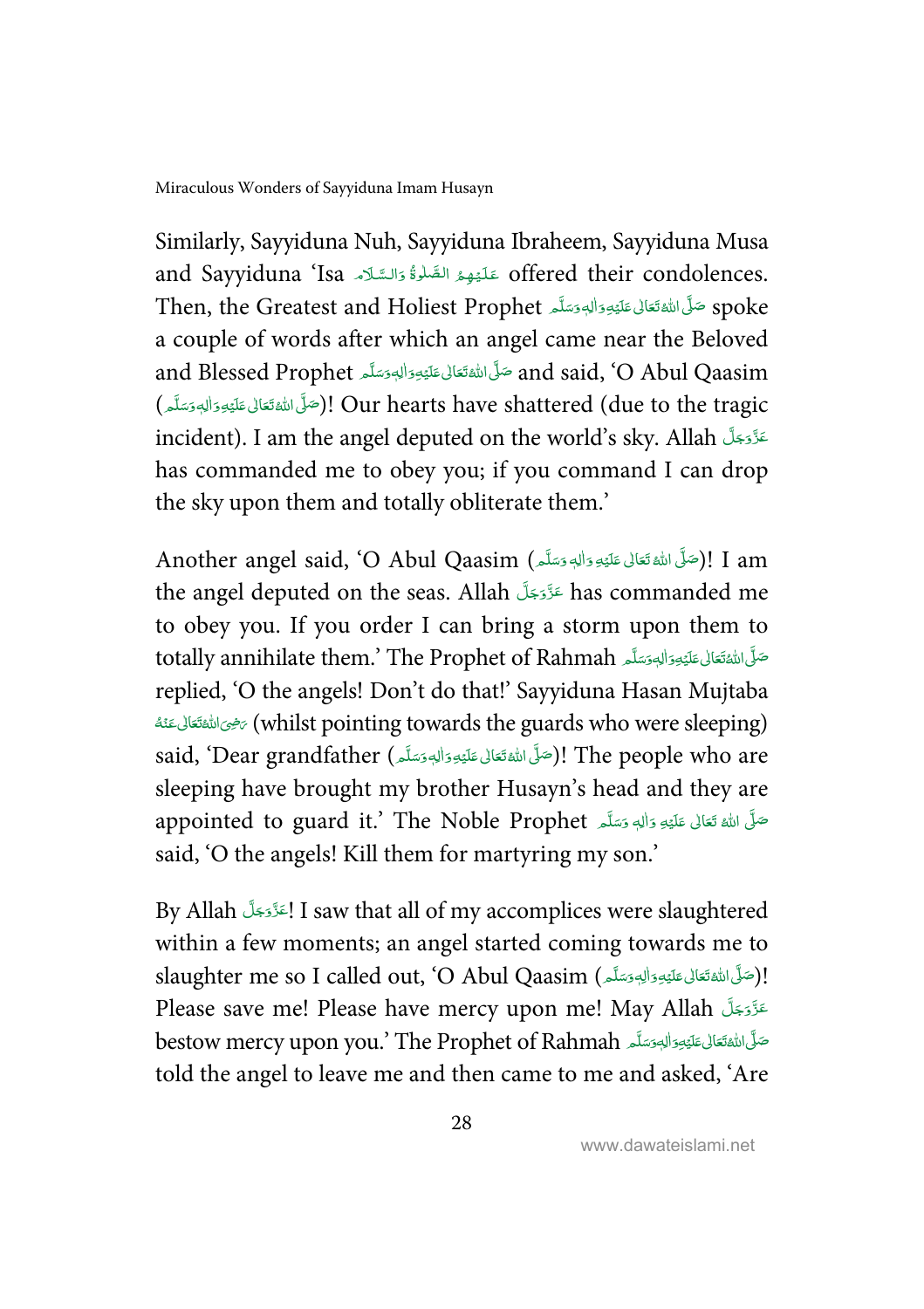<span id="page-35-0"></span>you amongst those 70 people who brought the head?' I humbly replied, 'Yes.' The Noble Prophet حَلَّى اللَّهُ تَعَانَى عَلَيْهِ وَاللهِ وَسَلَّمَ Placed his -Í --ć --blessed hand upon my shoulder, threw me on the floor and said, 'May Allah - !-" -# neither have mercy on you and nor forgive -you; may Allah عَزَّدَجَلَّ burn your bones in the fire of Hell.' --

So, it is the reason why I am despaired of the mercy of Allah (جَوَّوَجَلَّ So, it --When Sayyiduna Al-A'mash سَحْمَةُ اللهِ تَعَالى عَلَيْهِ heard it, he said, 'O the Í --ŕ damned! Move away from me, otherwise torment may afflict me because of you.' (Shaam-e-Karbala, pp. 267-270)

> Bagh-e-Jannat chor ker aaye hayn Mahboob-e-Khuda Ay zahay qismat tumhari kushtigan-e-Ahl-e-Bayt

.<br>وا عَلَى الْح ہ<br>ا و<br>آ صَلُّوْا عَلَى الْحَبِيْبِ ۚ صَلَّى اللَّهُ تَعَالَىٰ عَلَىٰ مُحَمَّد ֘ ٰ

# **Yearning for fame and wealth**

Dear Islamic brothers! Yearning for fame and wealth is a terrible thing. The Beloved Rasool حَلَّى اللَّهُ تَعَالَى عَلَيْهِ وَاللهِ وَسَلَّم thing. The Beloved Rasool حَلَّى اللَّهُ تَعَالَى عَلَيْهِ وَاللهِ وَسَلَّم -Í --ć --wolves, when set free in a flock of sheep, do not cause as much harm as the greed of wealth and status causes to one's religion.' (Sunan-ut-Tirmizi, vol. 4, pp. 166, Hadees 2383)

It was Yazeed's greed for wealth and status which caused the dreadful and terrible tragedy of Karbala. He feared that Sayyiduna Imam Husayn حَضِي اللَّهُ تَعَالَى عَنْهُ Mould overthrow him whereas -í -í Sayyiduna Imam Husayn حرضى الله تَعَالى عَنْهُ was totally unconcerned ć -ś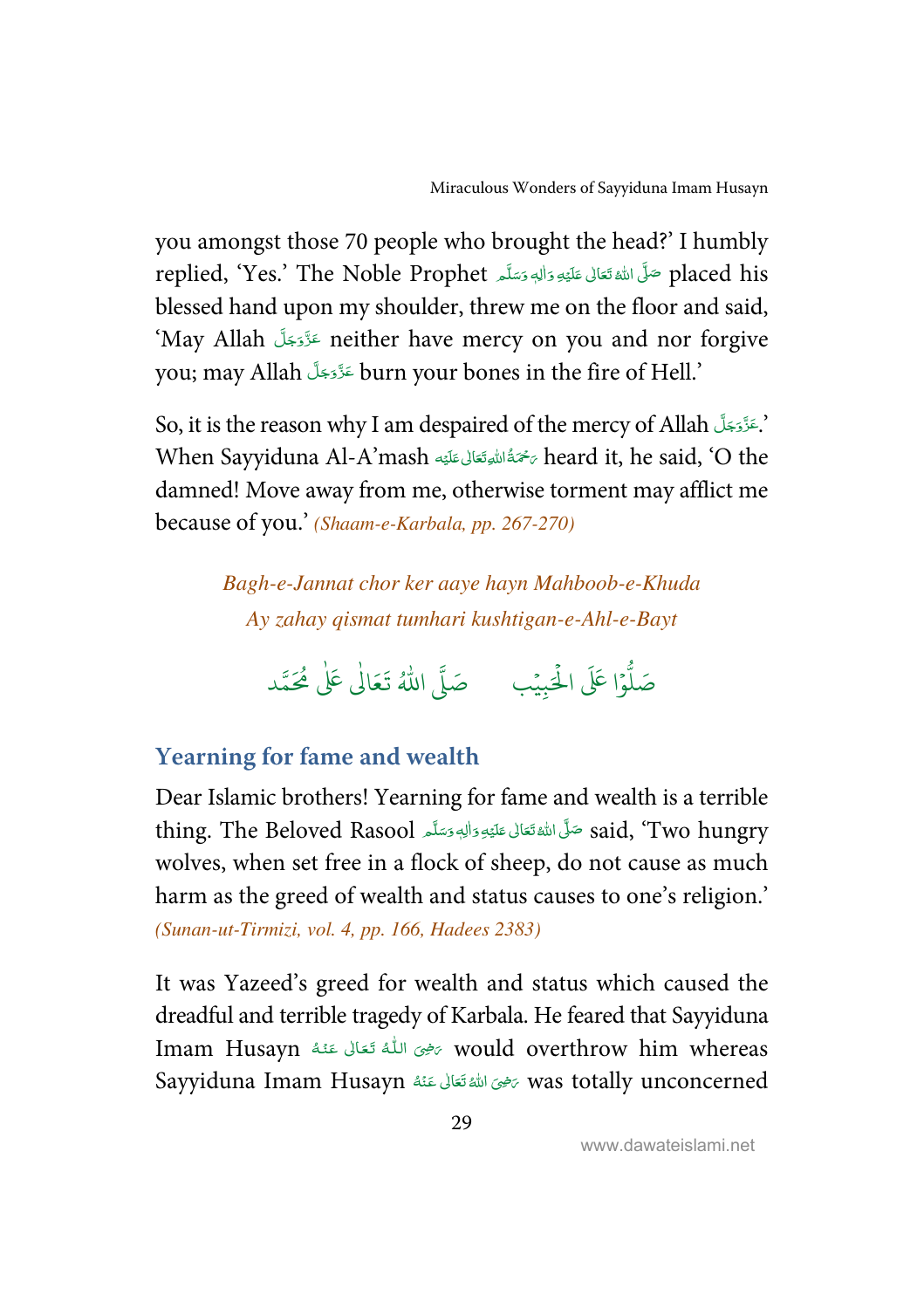<span id="page-36-0"></span>and uninterested in power & authority of this mortal world. In fact, Sayyiduna Imam Husayn تَحْيَى اللَّهُ تَعَالَى عَنْهُ  $\bar{z}$  is ruler of the hearts ć -ŕ of the Muslims of the past and present times and will remain so forever.

Na hi Shimr ka woh sitam raha, na Yazeed ki woh jafa rahi Jo raha to naam Husayn ka, jisay zindah rakhti hay Karbala

### **Dreadful end of Yazeed**

There is an indirect Hadees reported by Sayyiduna Hasan Basri -حُبُّ الدُّنۡيَا رَأۡسُ كُلِّ خَطِيۡعَةٍۢ بِهَضِيَاسَٰفَتَالٰٓعَنۡهُ ć ֘֒ -í ر<br>د . .<br>Worldliness is the root of all 'حُبُّ الدُّنْيَا رَأْسُ كُلِّ خَطِيْئَةٍ ۔<br>ءِ أ ់ َ֘ evils. (Al-Jami'-us-Sagheer, pp. 223, Hadees 3662)

Yazeed's heart was fully engrossed in the fondness of this temporal world! He was greedy for popularity, authority and power. Forgetting the consequences, he stained his hands with the brutal murder of Sayyiduna Imam Husayn الله تَعَالى عَنْهُ and ć -í his blessed companions حَيْنَ اللَّهُ تَعَانَى عَنْهُم a The brutal massacre he -í ĺ -ŕ had committed in Karbala for power and authority could not prolong his reign. His cruel reign lasted for only 3 years and 6 months, and he died at the age of 39 in Rabi'-un-Noor 64 AH in Syria in a place called Huwwareen which is located in the city of 'Homs.' (Al-Kamil Fit-Tareekh, vol. 3, pp. 464)

One of the causes that are mentioned for Yazeed's death is that he fell in love with a Roman girl but that girl actually hated him. One day, she tricked Yazeed to go with her to a deserted area on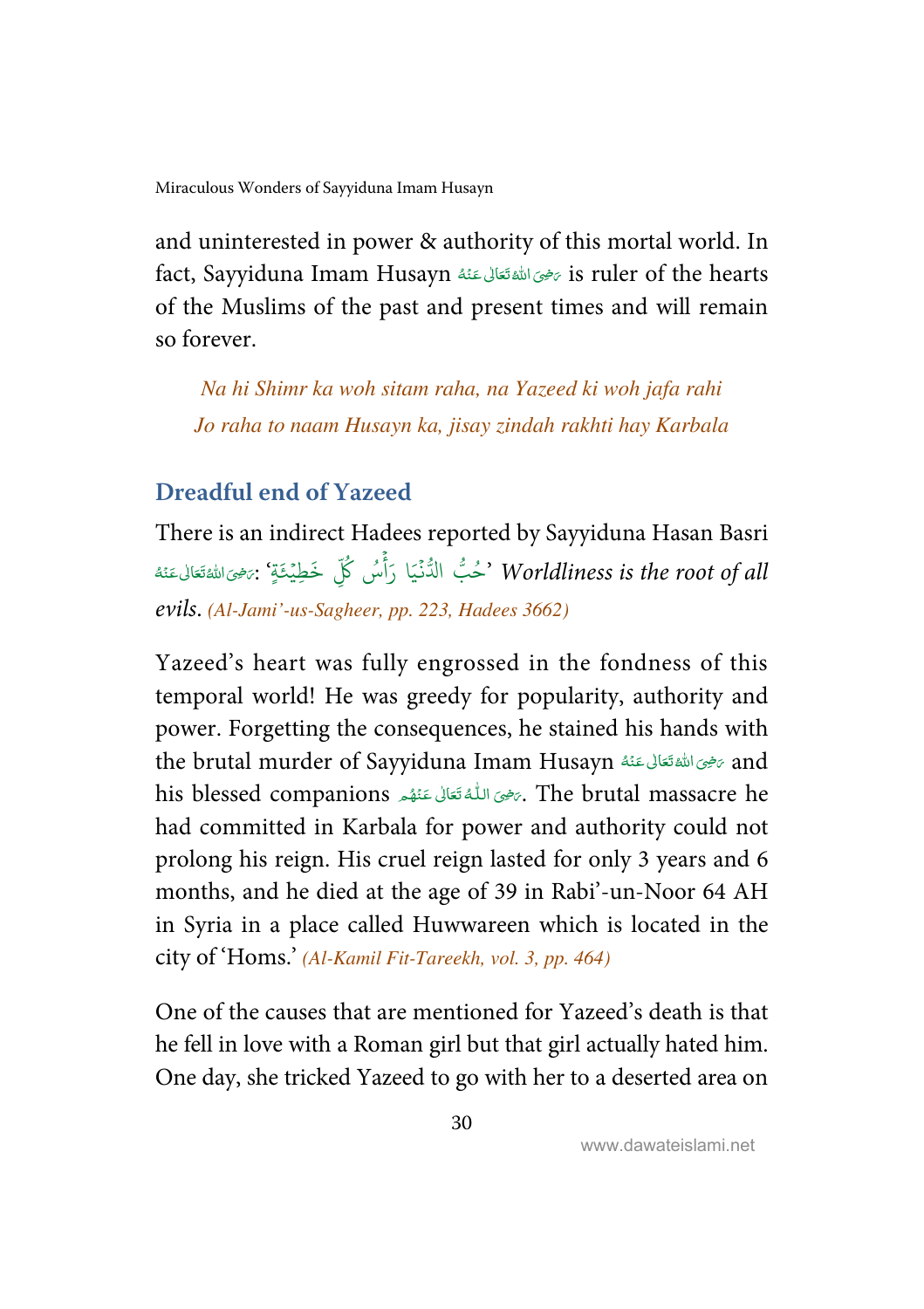<span id="page-37-0"></span>the pretext of having romance. The cool breeze of that desolate place aroused Yazeed but the lady said that a shameless person who was disloyal and unfaithful to his Prophet's grandson could never be faithful to her. After saying so she repeatedly stabbed Yazeed with a dagger and left him there. For a few days, vultures and crows feasted on his dead body. Finally, his people explored the dead body. They dug a ditch and dumped his rotten remains. (Awraaq-e-Gham, pp. 550)

> Woh takht hay kis qabr mayn woh taj kahan hay? Ay khak bata zaur-e-Yazeed aaj kahan hay?

# **Ibn Ziyad's dreadful end**

بَحْثَ اللَّهُ تَعَالَى عَنْهُم Yazeed's accomplices who massacred the Ahl-e-Bayt  $\overline{a}$ -í j -ĺ suffered a dreadful end. After Yazeed, the most brutal criminal was the governor of Kufa 'Ubaydullah Ibn Ziyad. It was he who ordered to torture Sayyiduna Imam Husayn تحيى اللفقتاني عَنْهُ and his ć  $\overline{a}$ -í blessed Ahl-e-Bayt حَرَى اللَّهُ تَعَانَى عَنْهُم blessed Ahl-e-Bayt، مَرْحَى اللَّهُ تَعَانَى عَنْهُم  $\overline{a}$ -í  $\ddot{ }$ -í day i.e. the  $10^{th}$  of Muharram, 67 AH (by the strategic revenge conducted by Mukhtar Saqafi) Ibn Ziyad was brutally murdered at the hands of the army of Ibraheem Bin Maalik on the banks of the River Euphrates. The soldiers cut off his head and presented it to Ibraheem who then sent it to Mukhtar in Kufa.

(Sawanih Karbala, pp. 123)

Jab sar-e-mahshar woh puchayn gey bula kay samnay Kya jawab-e-jurm do gey tum Khuda kay samnay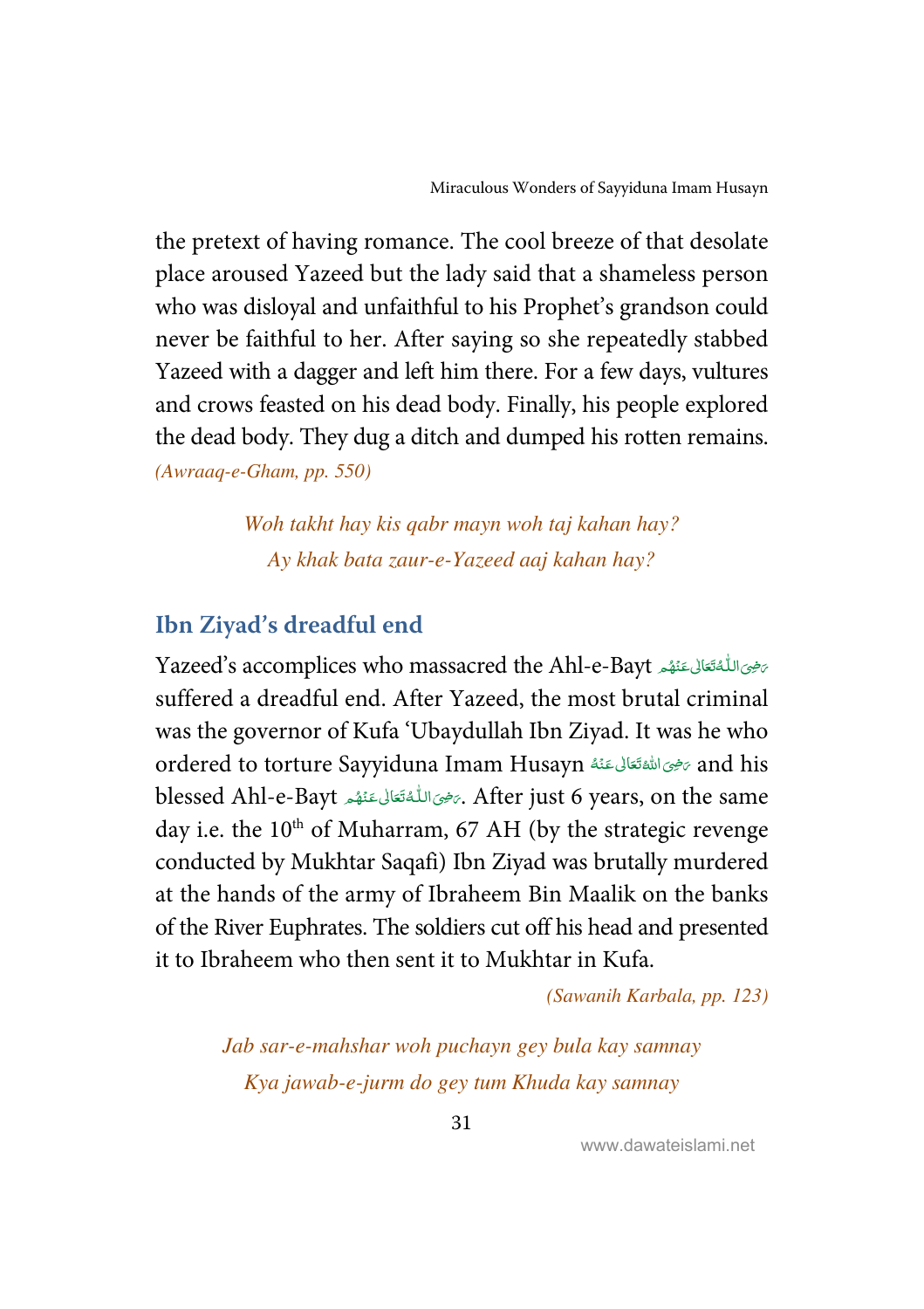<span id="page-38-0"></span>[Miraculous Wonders of Sayyiduna Imam Husayn](#page-48-0) 

#### **Snake in the nose of Ibn Ziyad**

The governor house in Kufa was adorned for celebrations and the head of Ziyad was exhibited on the same place where the blessed head of Sayyiduna Imam Husayn سَرْحَانَ عَنْهُ Blessed head of Sayyiduna Imam Husayn ć  $\overline{a}$ -í six years back. There was nobody to cry for this ill-fated person; instead people celebrated his death. (Sawanih Karbala, pp. 123)

It is narrated in a Sahih (authentic) Hadees reported by 'Imarah Bin 'Umayr that when the head of 'Ubaydullah Ibn Ziyad along with those of his accomplices was placed down, he went towards them. Suddenly everyone started screaming, 'It's come. It's come.' He saw that a snake was coming. It slithered above and between all the heads and finally approached the dirty head of Ibn Ziyad. It entered the nostril, stayed for a while and then left. Everyone started screaming again, 'It's come, it's come.' Same thing happened two or three times.

#### (Sunan-ut-Tirmizi, vol. 5, pp. 431, Hadees 3805)

Ibn Ziyad, Ibn Sa'd, Shimr, Qays Ibn Ash'as Kandi, Kholi Ibn Yazeed, Sanaan Ibn Anas Nakh'i, 'Abdullah Ibn Qays, Yazeed Bin Maalik and the remaining damned people who were involved or contributed in martyrdom of Sayyiduna Imam Husayn -هِ اللهُ تَعَالَى عَنْهُ $\sigma$  all faced horrible ending and horses were made to ć -ŕ trample over their corpses. (Sawanih Karbala, pp. 158)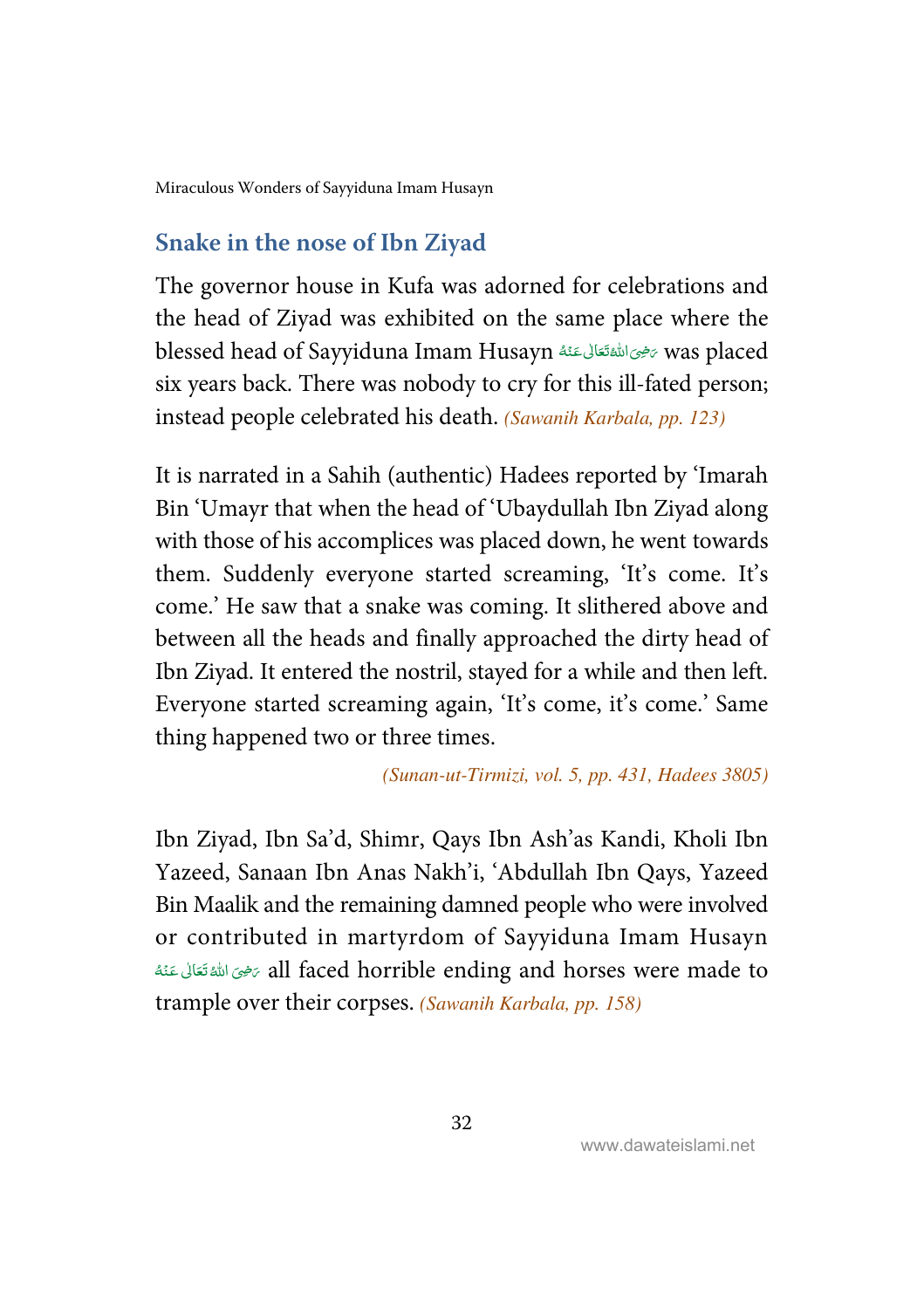### <span id="page-39-0"></span>Kab talak tum hukumat pay itrao gey Kab tak aakhir gharibon ko tarpao gey

Zalimon! Ba'd marnay kay pachtao gey Tum Jahannam kay haqdar ho jao gey

#### **Wrongdoings culminate in bad end**

Mukhtar Saqafi wiped all the Yazeedis off the face of the earth. The oppressors were unaware that the holy blood of the martyrs would ultimately lead to their destruction and the Yazeedi kingdom would be shattered to pieces and that all the people who were involved in the murder of the blessed Imam (التفتّعاني عَنْهُ) ć  $\overline{a}$ -ć would be killed brutally. There would be the same bank of the River Euphrates; the same day of 'Aashura; the similar group of oppressors; and the horses of Mukhtar would trample over them. Their majority would not benefit them. Their hands and feet would be cut; houses would be robbed; they would be hung; corpses would rot and everyone in the world would hate them; people would rejoice and celebrate their deaths. In war, they would be in thousands but they would become cowards and would run away like eunuchs. Like dogs and mice they would find it difficult to save themselves. Wherever they would be found, they would be massacred instantly. They would be hated and condemned in the world and on the Day of Judgment.

(Sawanih Karbala, pp. 125)

Daykhay hayn yeh din apnay hi hathaun ki ba-dawlat Sach hay kay buray kaam ka anjam bura hay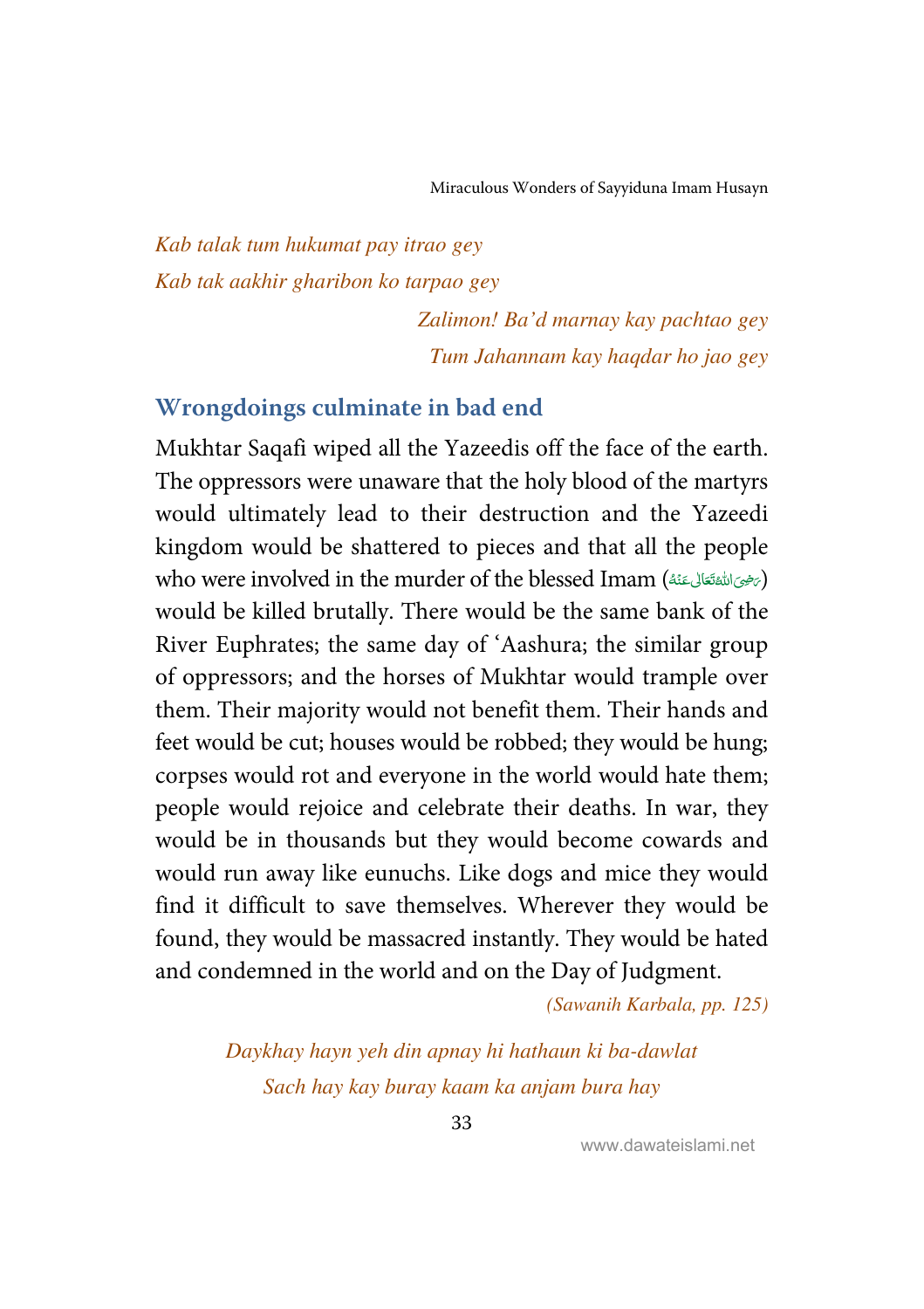<span id="page-40-0"></span>[Miraculous Wonders of Sayyiduna Imam Husayn](#page-48-0) 

### **Mukhtar claimed Prophethood**

Dear Islamic brothers! No one is aware of the covert will of Allah - !-" - # regarding him. Though Mukhtar Saqafi killed all -the murderers of Sayyiduna Imam Husayn and won the hearts of devotees of Sayyiduna Imam Husayn, but his predestined misfortune overcame. He claimed Prophethood and started proclaiming that he receives revelation.

(Al-Sawa'iq-ul-Muharriqah, pp. 198)

**Satanic whisper:** How can such a great devotee of the Ahl-e-Bayt be misguided and become a Murtad (apostate)? Can a false Prophet have the ability of performing such marvellous deeds?

**Remedy for the satanic whisper:** Allah - !-" -# is dependent to -none. We should all fear His covert will because nobody knows what will happen to him! Look! Shaytan was very learned, obedient and ascetic; he worshipped Allah عَنَّوَجَلَّ for thousands -of years but his predestined misfortune overcame and he became cursed and an unbeliever. Bal'am Bin Baa'oora was also a very learned, obedient and pious person whose supplications were always answered. He had the knowledge of 'Ism-e-A'zam.' By virtue of his spirituality, he was capable to view 'Arsh-e-A'zam (the Divine Throne) from the earth but when his predestined misfortune overcame, he died without Iman and he will enter the Hell in the form of a dog. Ibn-e-Saqa was one of the most intelligent scholars and debaters but since he became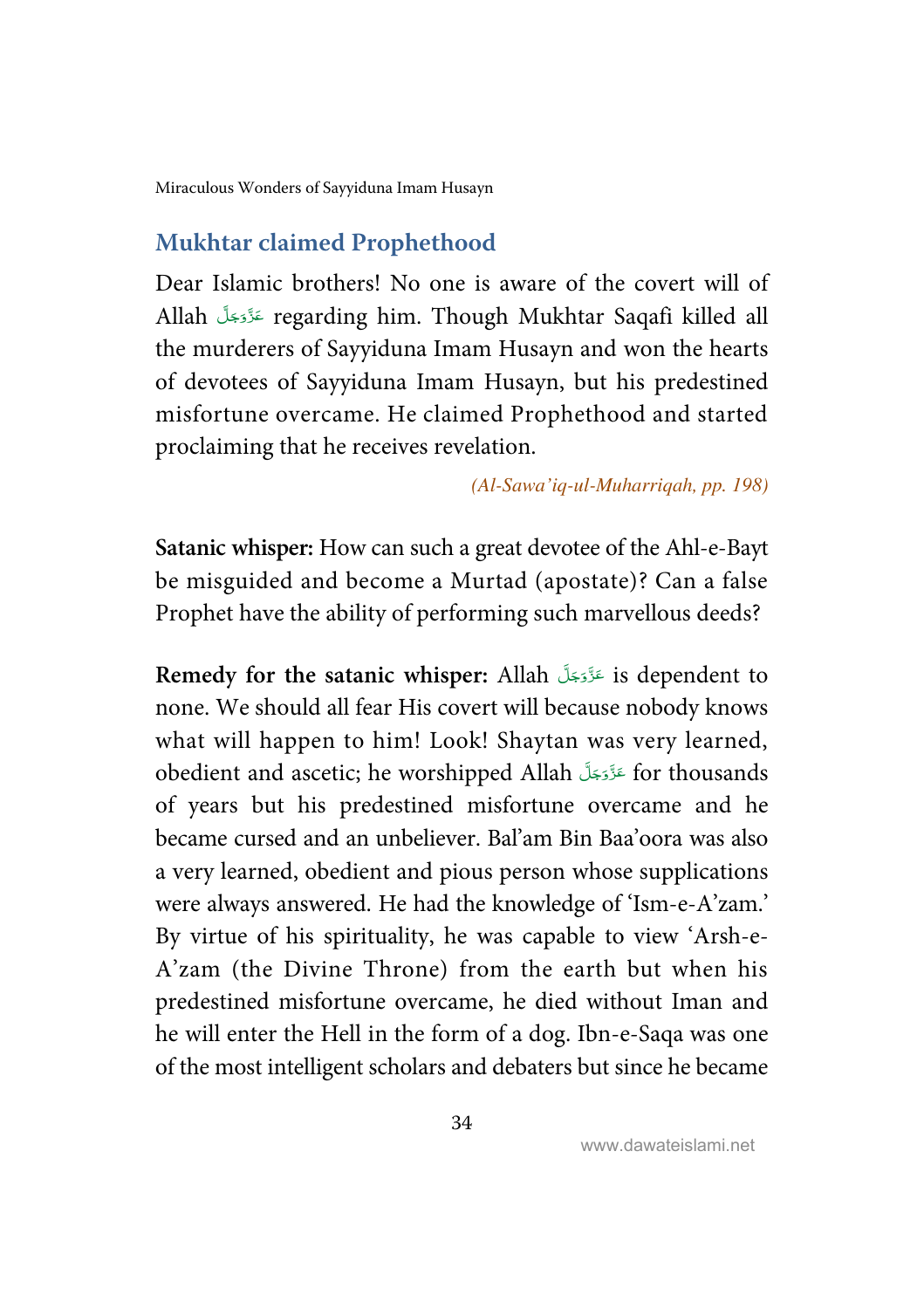disrespectful towards the Ghaus of his time, he fell in love with a Christian princess, embraced Christianity and died ill-fated.

Allah حَزَّدَ revealed to His Beloved Rasool حَزَّدَ بَلَّ مَا allah حَزَّدَ بِلَّ --ĺ --ć ---'I killed 70 thousand people in lieu of the murder of Yahya Bin Zakariyya (عَنَيْهِمَاالسَّلَاء) and I will kill double the number of people -ĺ ĺ in lieu of your grandson.' (Al-Mustadrak, pp. 485, vol. 3, Hadees 4208)

History delineates that Allah عَذَوَجَلَ deputed an oppressor like --'Bakht-e-Nasr', who claimed to be god, to take revenge for the unjust assassination of Sayyiduna Yahya Bin Zakariyya حَلَيْهِمَا السَّلَاء . -ĺ Í Similarly, Allah - !-" -# deputed the liar Mukhtar Saqafi, to take -revenge for the unjust assassination of Sayyiduna Imam Husayn -خوى الله تَعَالى عَنْهُ $\zeta$ . (Shaam-e-Karbala, pp. 285) ć  $\overline{a}$ -ŕ

#### .<br>وا عَلَى الْح ہ<br>ا و<br>آ صَلُّوْا عَلَى الْحَبِيْبِ ۚ صَلَّى اللَّهُ تَعَالَىٰ عَلَىٰ مُحَمَّد ֘ ٰ

Only Allah عَزَّدَ knows what His strategies are. Based on His sole -intent, He لَأَدَّجَلَ sets the oppressors to destroy the oppressors. --Hence, it is stated in verse 129 of Surah Al-An'aam:

#### ۇڭما ٰ ֠ كَلٰ<sub>ْ</sub> لِكَ نُوَلِّيْ ; ں<br>م لِّ بَعۡضَ١لظَّٰلِہِیۡنَ ؚ<br>ۣ ٰ j<br>.. لطَّلِمِيْنَ بَعۡضًا بِمَا كَا  $\overline{a}$ ֦ كَانُوْا يَكْسِبُوْنَ (٢ ֦֧֦֧֦ -֦֧֦֧֦ -֘

And likewise we empower some of the oppressors over others the recompense of their deeds.

[Kanz-ul-Iman (Translation of Quran)] (Part 8, Surah Al-An'aam, verse 129)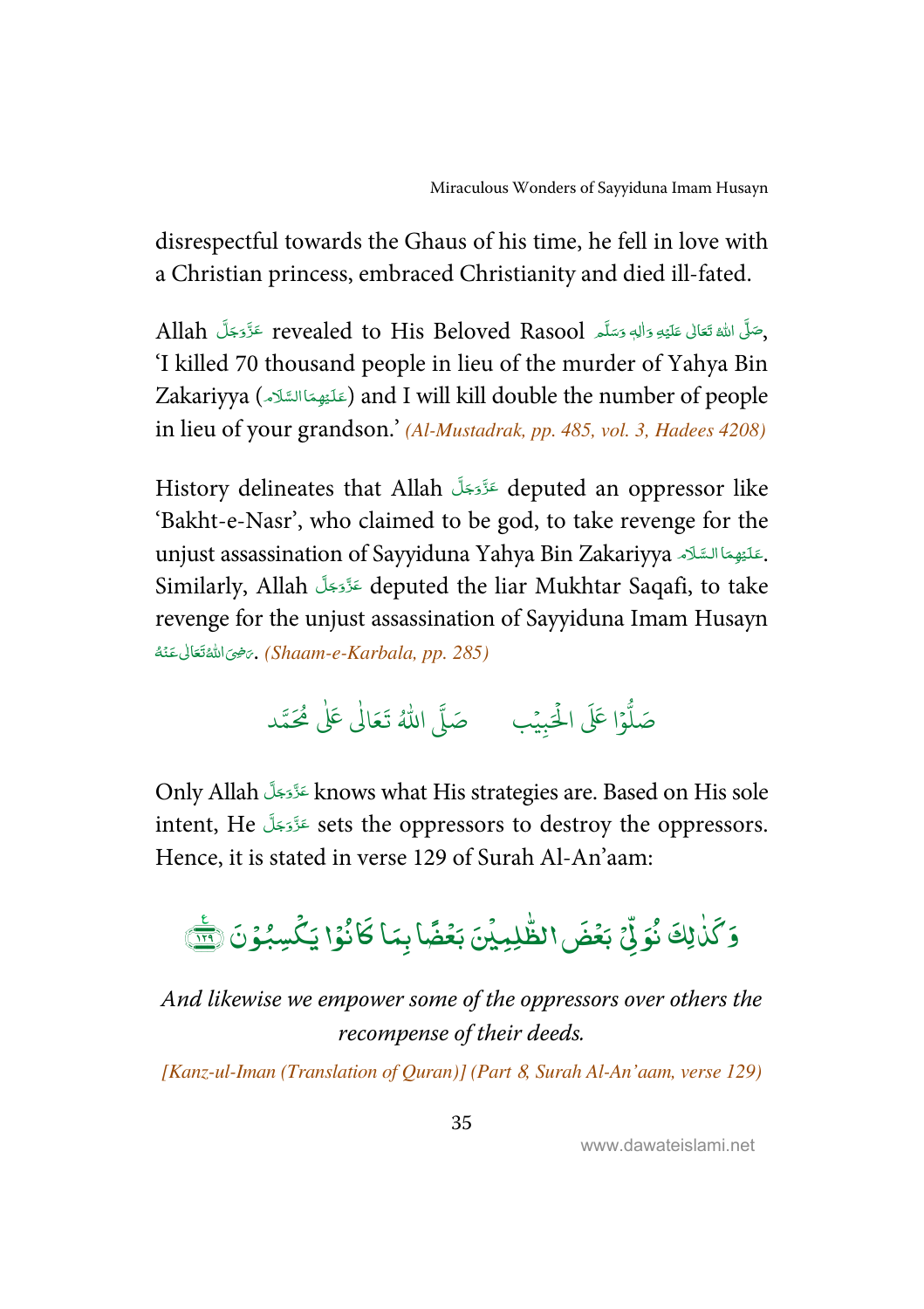<span id="page-42-0"></span>The Beloved and Blessed Prophet سَلَّى اللَّهَ تَعَانَى عَلَيْهِ وَاللهِ وَسَلَّمَ The Beloved and Blessed Prophet -Í --ć ---No doubt, Allah لَأَوَيَكَ gets the religion of Islam helped even -through a transgressing i.e. sinful person.

(Sahih Bukhari, vol. 2, pp. 328, Hadees 3062)

### **Remain afraid of the covert will of Allah**

We should always remain afraid of the covert will of Allah حَذَّدَجَلَّ . --We should refrain from being proud of our knowledge, education, grandeur, glory, physical strength and status. Similarly, it's vital to abstain from bragging and boasting as we are unaware of our fate destined by Allah جَزَّدَجَلَ We must be afraid of the risk -of losing the Iman.

In order to develop a mindset of securing the Iman, to inculcate the devotion for the Beloved and Blessed Prophet جَنَّى اللَّهَ تَعَالَى عَلَيْهِوَالِهِوَسَلَّهِ -Í --ć <u>:</u> -his blessed descendants and his blessed companions رَسِمِى اللَّهُ تَعَالى عَنْهُم ِ his blessed descendants and his blessed companions  $\overline{a}$ -ĺ í ĺ -in order to increase religious knowledge, to abstain from sins and to earn great rewards, every Islamic brother should travel with the Madani Qafilah of Dawat-e-Islami in the company of devotees of Rasulullah for at least 3 days every month. Through Fikr-e-Madinah, Islamic brothers and Islamic sisters should fill in the booklet of Madani In'amaat (72 In'amaat for Islamic brothers and 63 In'amaat for Islamic sisters) and submit it to the responsible Islamic brothers and sisters of their area.

O Allah الحَزَّوَجَلَّ For the sake of Your Beloved and Blessed Rasool --جَنَّى الله تَعَالى عَلَيْهِ وَالِهٖ وَسَلَّمَ , his companions, Sayyiduna Imam Husayn ĺ --ć ---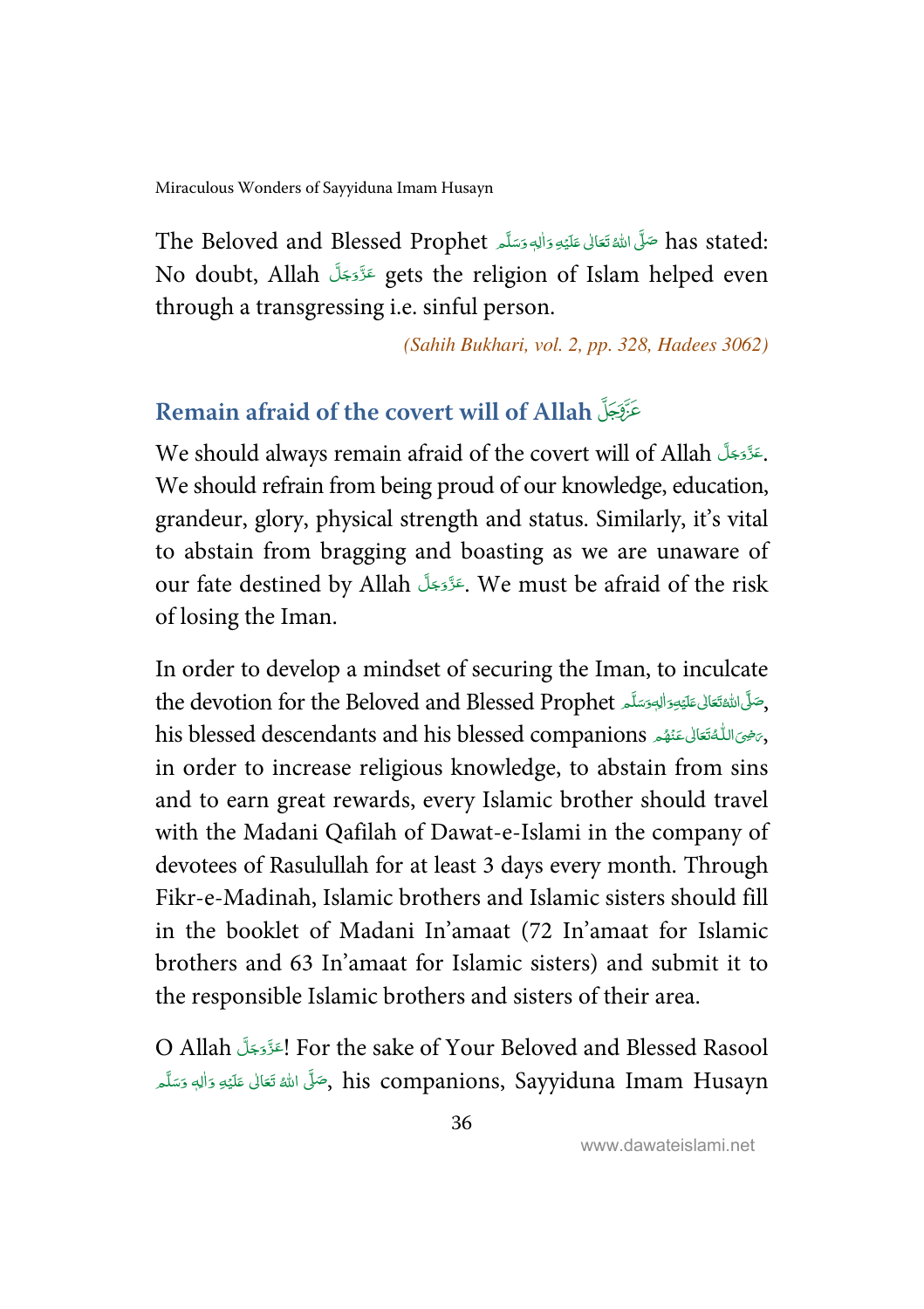<span id="page-43-0"></span>and the martyrs of Karbala حَضِى اللَّهُ تَعَالَى عَنْهُم afeguard our Iman. -í í -ŕ Grant us security in the grave and on the Day of Judgement and forgive us without holding accountable.

O Allah الحَذَّدَجَلَ Grant us martyrdom with Iman under the shadow -of Grand Green Dome whilst engrossed in the visions of Your Beloved Prophet حَلَّى اللَّهُ تَعَالى عَلَيْهِ وَاللهِ وَسَلَّم Beloved Prophet . ć -Í -----Baqi' and bless us with the privilege of being the neighbours of Your Beloved Rasool حَلَّىَاللَّهُ تَعَالَى عَلَيْهِ رَاللهِ وَسَلَّم Your Beloved Rasool -Í --ć ---

> اٰمِيۡن بِجَاهِ النَّبِيِّ  $\hat{\mathbf{a}}$ الْإِمِيْنِ صَلَّى اللهُ تَعَالٰى عَلَيْهِ وَأَلِهٖ وَسَلَّم <u>ّ</u> Ĭ. اً<br>ا

Mushkilayn hal ker Shah-e-Mushkil Kusha kay wasitay Ker balayain rad Shaheed-e-Karbala kay wasitay

.<br>وا عَلَى الْح ہ<br>ا و<br>آ صَلُّوْا عَلَى الْحَبِيْبِ ۚ صَلَّى اللَّهُ تَعَالَىٰ عَلَىٰ مُحَمَّد ֘ ٰ

# **EXCELLENCE OF 'AASHURA**

#### **25 Important events which occurred on the day of 'Aashura**

- 1. On the  $10<sup>th</sup>$  of Muharram-ul-Haraam, the day of 'Aashura, repentance of Sayyiduna Aadam عَلَى نَبِيِّنَا وَعَلَيْهِ الصَّلْوَّةُ وَالسَّلَام " ---j Í  $\mathbf{I}$ Ś acknowledged.
- $2. \quad$  On this day Sayyiduna Aadam عَلَى نَبِيِّنَا وَعَلَيْهِ الصَّلْوَةُ وَالسَّلَام . " ---j ĺ  $\mathsf{I}$ í born and
- 3. on this day he عَلَيْوَالسَّلَاءِ entered the Heaven. Ĵ Í --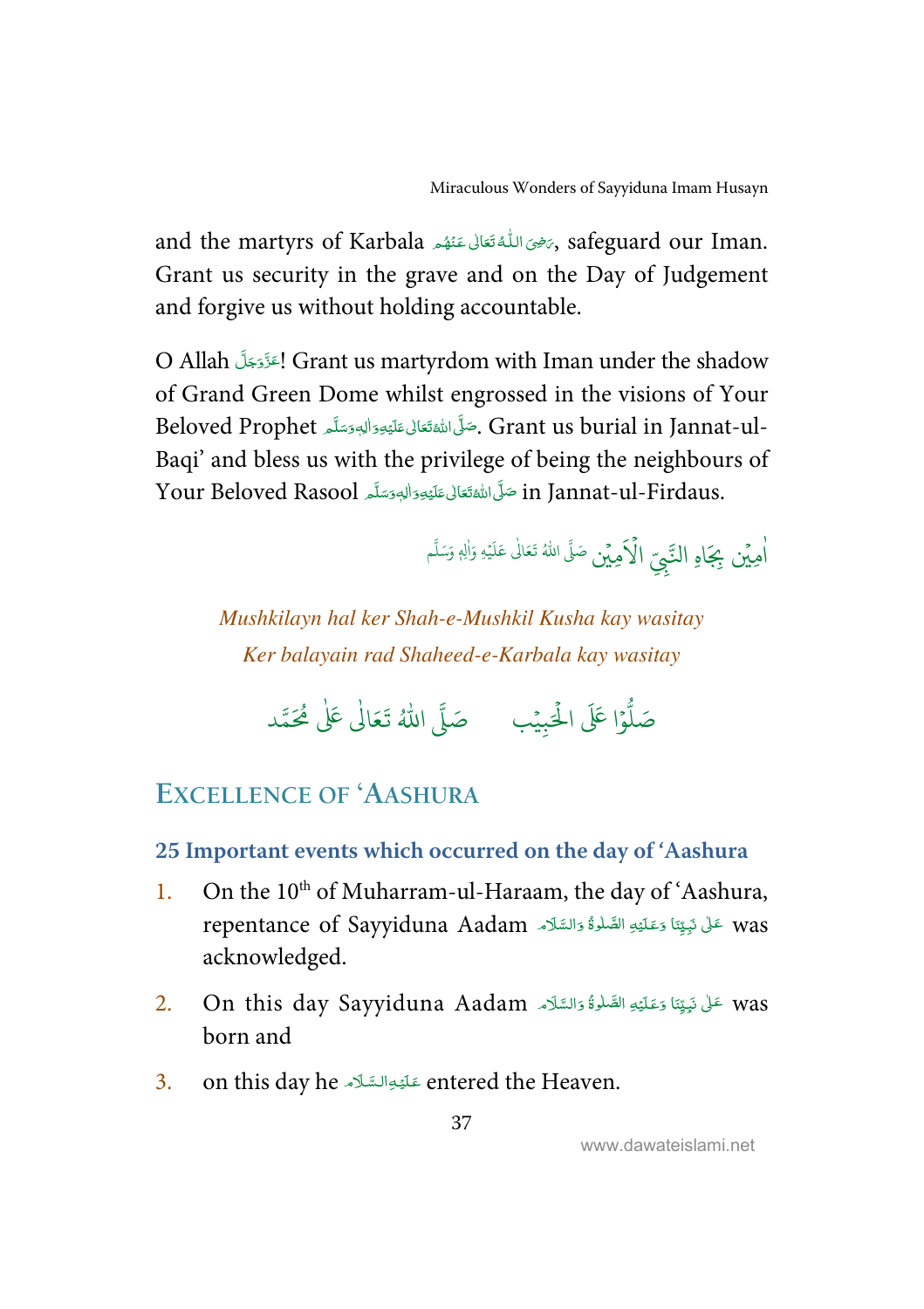[Miraculous Wonders of Sayyiduna Imam Husayn](#page-48-0) 

- 4. On this day the 'Arsh (the Divine Throne)
- 5. Kursi
- 6. Sky
- 7. Earth
- 8. Sun
- 9. Moon
- 10. Stars and
- 11. Heaven were created
- 12. On this day Sayyiduna Ibraheem عَلَيْوالسَّلَاء was born. Ś Í --
- 13. On this day he حَلَيْعِ السَّلَامَ was saved from the fire. Ĵ Í --
- 14. On this day Sayyiduna Musa حَلَّى نَوِيِّنَا وَعَلَيْهِ الصَّلُوَّةُ وَالسَّلَامَ A4. On this day Sayyiduna ---ž Í  $\mathbf{I}$ Ś -Ummah were saved and pharaoh was drowned along with his people.
- 15. On this day Sayyiduna 'Isa حَلْ نَبِيِّنَاوَعَلَيْهِالصَّلْوَّةُ وَالسَّلَاءِ. Son this day Sayyiduna أ ---j ĺ  $\overline{ }$ Í -
- 16. On this day he حَلَيْهِ السَّلَاءِ was raised up to the Heavens. Ĵ Í --
- 17. On this day Sayyiduna Nuh's عَلَيْهِ السَّلَاءِ ark parked on the Ĵ ĺ -mount of Judi.
- 18. On this day Sayyiduna Sulayman عَلَى نَبِيِّنَا وَعَلَيْهِ الصَّلْوَةُ وَالسَّلَامَ A. On this day Sayyiduna Sulayman ---j Í  $\overline{ }$ Ĵ bestowed with a great kingdom.
- 19. On this day Sayyiduna Yunus عَلَى نَبِيِّنَا وَعَلَيْهِ الصَّلُوَةُ وَالسَّلَاءَ . 9. This day Sayyiduna ---j Í  $\overline{ }$ Ĵ brought out of the stomach of the whale.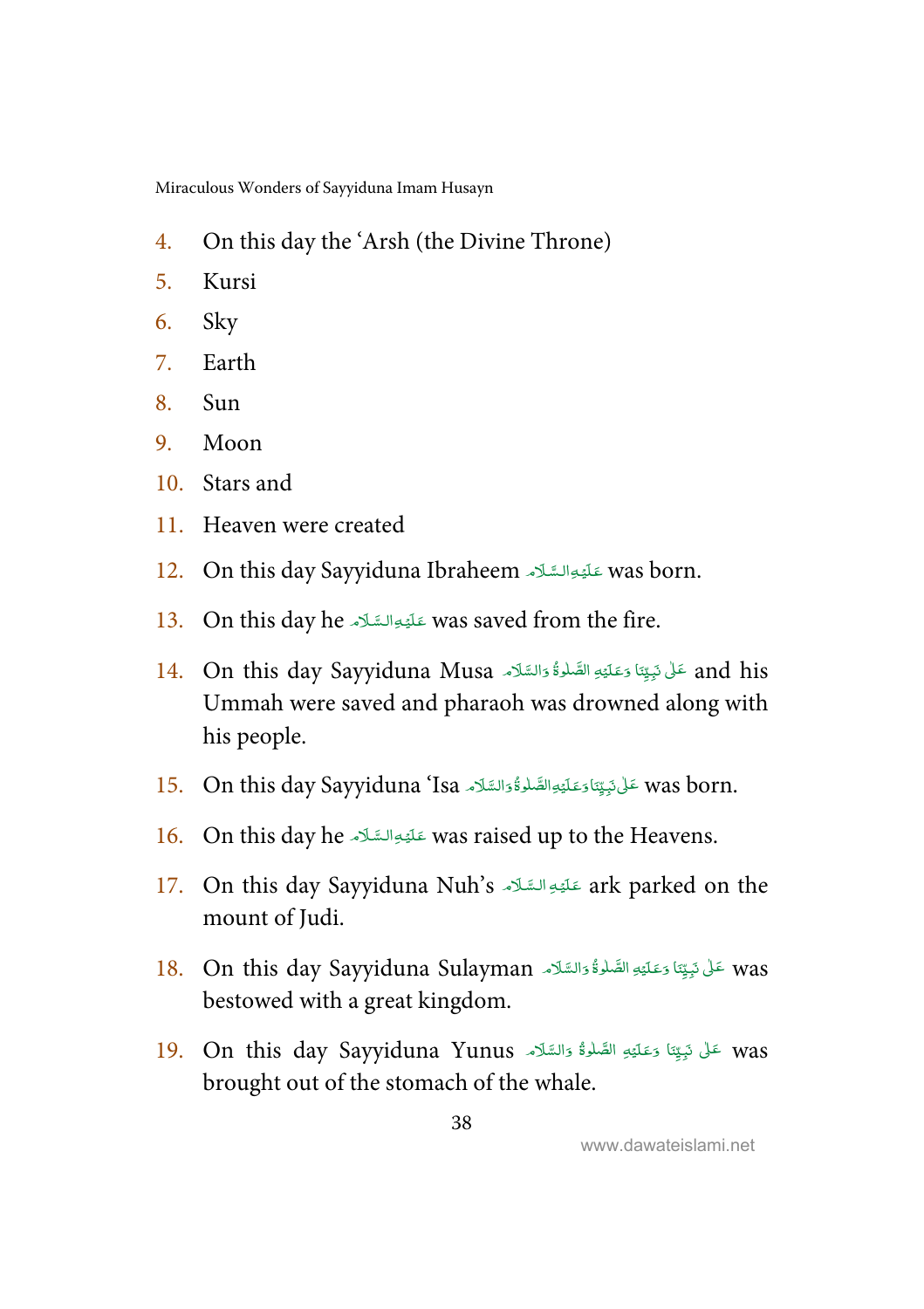- <span id="page-45-0"></span>20. On this day eyesight of Sayyiduna Ya'qoob عَلَيْهِ الصَّلُوَّةُ وَالسَّلَام 20. Í ļ í was restored.
- $21.$  On this day Sayyiduna Yusuf حَلْ نَبِيِّنَا دَعَلَيْهِ الصَّلْوَةُ دَالسَّلَام  $\,$  was taken ----Ĕ Í  $\overline{ }$ Ĵ out from the deep well.
- 22. On this day Sayyiduna Ayyub عَلَى نَبِيِّنَا وَعَلَيْهِ الصَّلْوَةُ وَالسَّلَاء Qn this day Sayyiduna Ayyub ---j Í  $\overline{ }$ Ĵ relieved of his affliction.
- 23. On this day rain showered from the sky for the first time.
- 24. The fast on this day was common even among previous Ummahs. It is said that the fast on this day was Fard in those times when the fasts of the blessed month of Ramadan were not Fard but it was later revoked.

(Mukashafa-tul-Quloob, pp. 650)

 $25.$  On the day of 'Aashura, Sayyiduna Imam Husayn هَدَاللَّهَ تَعَالَى عَنْهُ On the day of 'Aashura, Sayyiduna Imam Husayn -ć  $\overline{a}$ -his sons and companions كَافِي اللَّهُ تَعَالَى عَنْهُم his sons and companions تَافِيحَا اللَّهُ تَعَالَى عَنْهُ -í j -í martyred in the plains of Karbala after being kept starved for three consecutive days.

#### **5 Virtues of the fasts of Muharram and 'Aashura**

1. It is narrated by Sayyiduna Abu Hurayrah رَضِى اللَّهُ تَعَانَى عَنْهُ -í -ŕ that the Prophet of Rahmah حَلَّى اللهِ قَعَالِى عَلَيْهِ وَاللهِ وَسَلَّم as stated, ---Í --ć 'Leaving Ramadan, the fast of Muharram is the most superior, and the most superior Salah after the Fard Salah is Salat-ul-Layl (i.e. Nawafil offered during the night).'

(Sahih Muslim, pp. 591, Hadees 1163)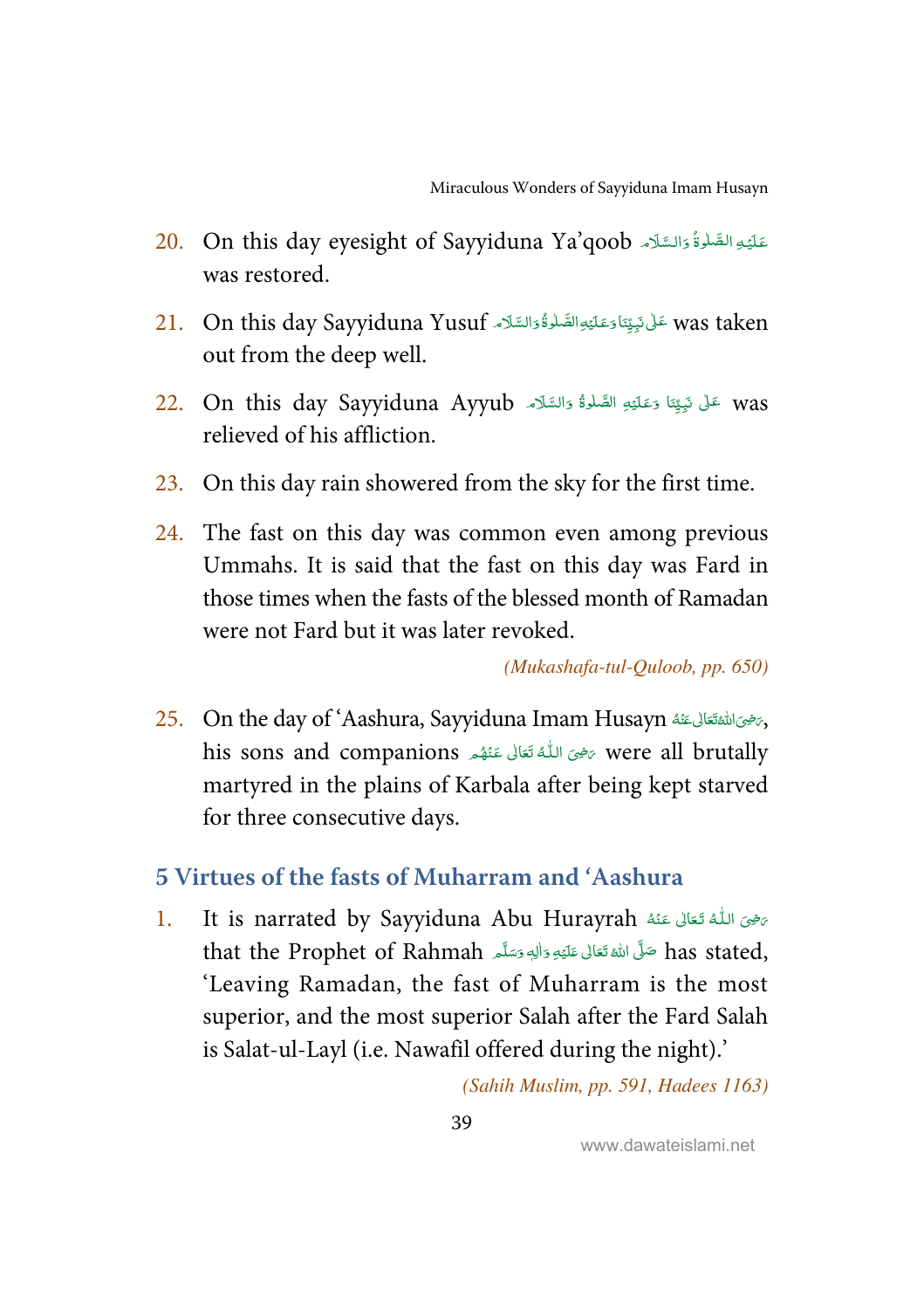<span id="page-46-0"></span>[Miraculous Wonders of Sayyiduna Imam Husayn](#page-48-0) 

 $2. \qquad$ The Greatest and Holiest Prophet حَلَّى اللَّهَ تَعَالى عَلَيْهِ وَالْبَحَسَلَّا  $\alpha$  stated, -Í --ć ---'The fast of every day of Muharram is equivalent to the fasts of one month.' (Al-Mu'jam-us-Sagheer, vol. 2, pp. 87, Hadees 1580)

َ ۡ ال ۡا I ََ و E ل ِ صَ ب ۡ بي ا ُ ل د صَ م َُ م َ I ٰ َا ع َ ت

#### **The fast of 'Aashura**

3. Sayyiduna 'Abdullah Ibn 'Abbas سَحْيَ اللَّهُ تَعَالَى عَنْهُمَا Absas stated, 'I ֘֒ ---í ĺ never saw the Noble Prophet حَلَّى اللَّهْ تَعَالَى عَلَيْهِ رَاللهِ وَسَلَّه عَلَيْهِ وَاللهِ وَسَلَّهُ مِنْ ć ---Í -to observe fast highlighting excellence to any day as much as he صَلَّى اللَّهُ تَعَالَى عَلَيْهِ وَالِهٖ وَسَلَّم as he --j --ć the month of Ramadan.'

(Sahih Bukhari, vol. 1, pp. 657, Hadees 2006)

#### **Oppose the Jews**

4. The Holy Prophet حَلَّى اللَّهُ تَعَالَى عَلَيْهِ وَالْهِ وَسَلَّمَ The Holy Prophet مَقَّلَ اللَّهُ --Í --ć fast on the day of 'Aashura, and oppose the Jews in this by observing an additional fast one day before or one day after it.' (Musnad Imam Ahmad, vol. 1, pp. 518, Hadees 2154)

Whenever one is to observe the fast of 'Aashura, it is better for him to fast on either the  $9<sup>th</sup>$  or  $11<sup>th</sup>$  of Muharram in addition.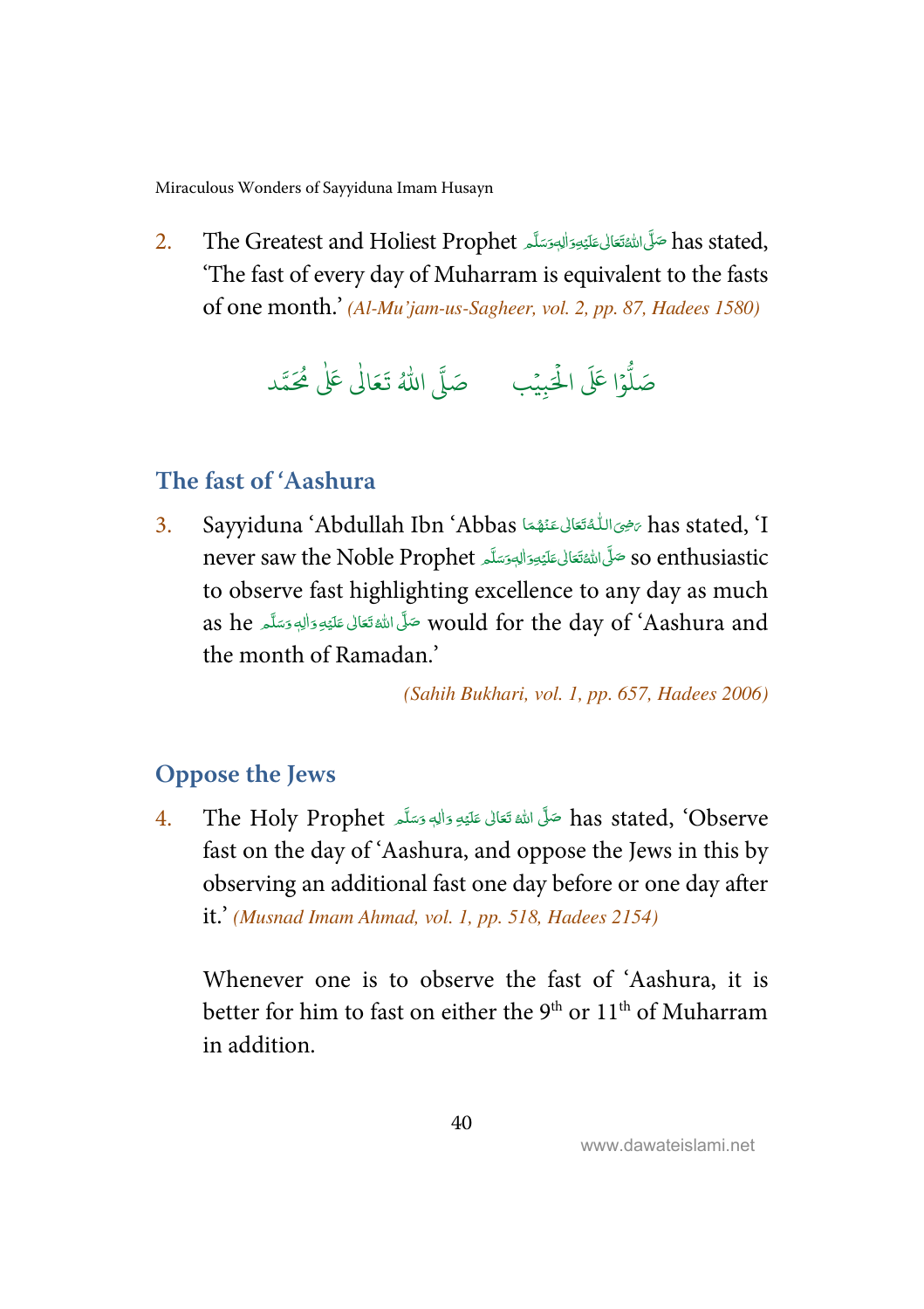<span id="page-47-0"></span>5. It has been reported by Sayyiduna Abu Qatadah سَرْحِىَ اللَّهَ تَعَالَى عَنْهُ ć  $\overline{a}$ -ć that the Beloved Prophet حَلَّى اللَّهُ تَعَانِى عَلَيْهِ وَاللهِ وَسَلَّمِ  $\,$  said, 'I expect ĺ --ć --from Allah عَزَّدَجَلَّ that fast on 'Aashura removes the sins of -the previous year.' (Sahih Muslim, pp. 590, Hadees 1162)

#### **Eyes will not suffer pain or illness throughout the year**

Hakeem-ul-Ummat, Mufti Ahmad Yar Khan اللهِ الْحَنَّان مَعْلَيْهِ يَحْمَةُ اللَّهِ الْكَتَان ś -Í -j  $\overline{\phantom{a}}$ --Í has stated: If a person fasts on the 9<sup>th</sup> and 10<sup>th</sup> of Muharram he will get immense reward. If a person cooks good foods for his family, اِنْ شَــآءَالله ءَدَّدَجَلَ blessings shall prevail in the house for the -Í  $\overline{\mathsf{I}}$ --whole year. It is better to cook Khichra<sup>1</sup> and to perform Fatihah for Sayyiduna Imam Husayn سَرُونَ اللَّهُ تَعَانَى عَنْهُ Sing Sayyiduna Imam Husayn بِحَيْنَ اللَّهُ تَعَانَ ć -í to be very beneficial). On this date (i.e. the  $10<sup>th</sup>$  of Muharram), if one performs Ghusl, اِنْ شَــآءَاللّٰه عَزَّدَجَلَ (if one performs Ghusl -Í  $\overline{\mathsf{I}}$ --illnesses for the whole year because on this day the water of Zamzam reaches all waters. (Ruh-ul-Bayan, vol. 4, pp. 142)

The Prophet of Rahmah, the Intercessor of the Ummah, the Owner of Jannah حَلَّىَ اللَّهُ تَعَالَى عَلَيْهِ وَاللهِ وَسَلَّمَ Owner of Jannah ---Í --ć Ismid kohl to his eyes on the day of 'Aashura, his eyes will never suffer ache.' (Shu'ab-ul-Iman, vol. 3, pp. 367, Hadees 3797)

l

<sup>&</sup>lt;sup>1</sup> Khichra is a food prepared by extensive cooking of meat with rice, wheat, maize, pulses and other grains such that a homogenized mixture is formed.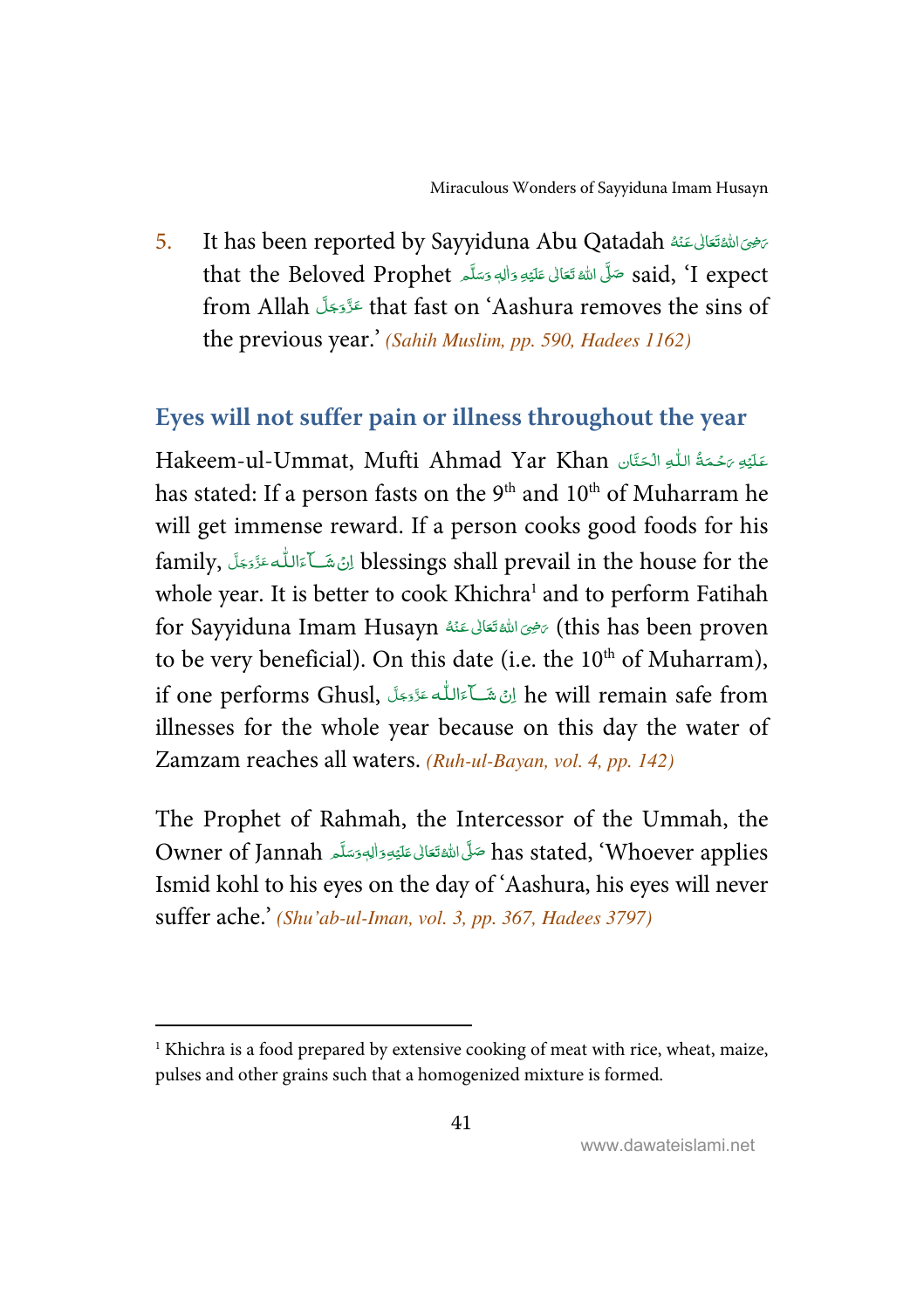# <span id="page-48-0"></span>**TABLE OF CONTENTS**

#### **MIRACULOUS WONDERS OF**

| $\operatorname{SAYYIDUNA}$ IMAM $\operatorname{HUSAYN}$ أَعْمَالُ عَنْهُ $\dots\dots\dots\dots\dots\dots1$ |  |
|------------------------------------------------------------------------------------------------------------|--|
| Excellence of reciting Salat-'Alan-Nabi <b>state</b> members and 1                                         |  |
|                                                                                                            |  |
|                                                                                                            |  |
|                                                                                                            |  |
|                                                                                                            |  |
|                                                                                                            |  |
|                                                                                                            |  |
|                                                                                                            |  |
|                                                                                                            |  |
|                                                                                                            |  |
|                                                                                                            |  |
|                                                                                                            |  |
| Monk embraced Islam by virtue of the blessed head 14                                                       |  |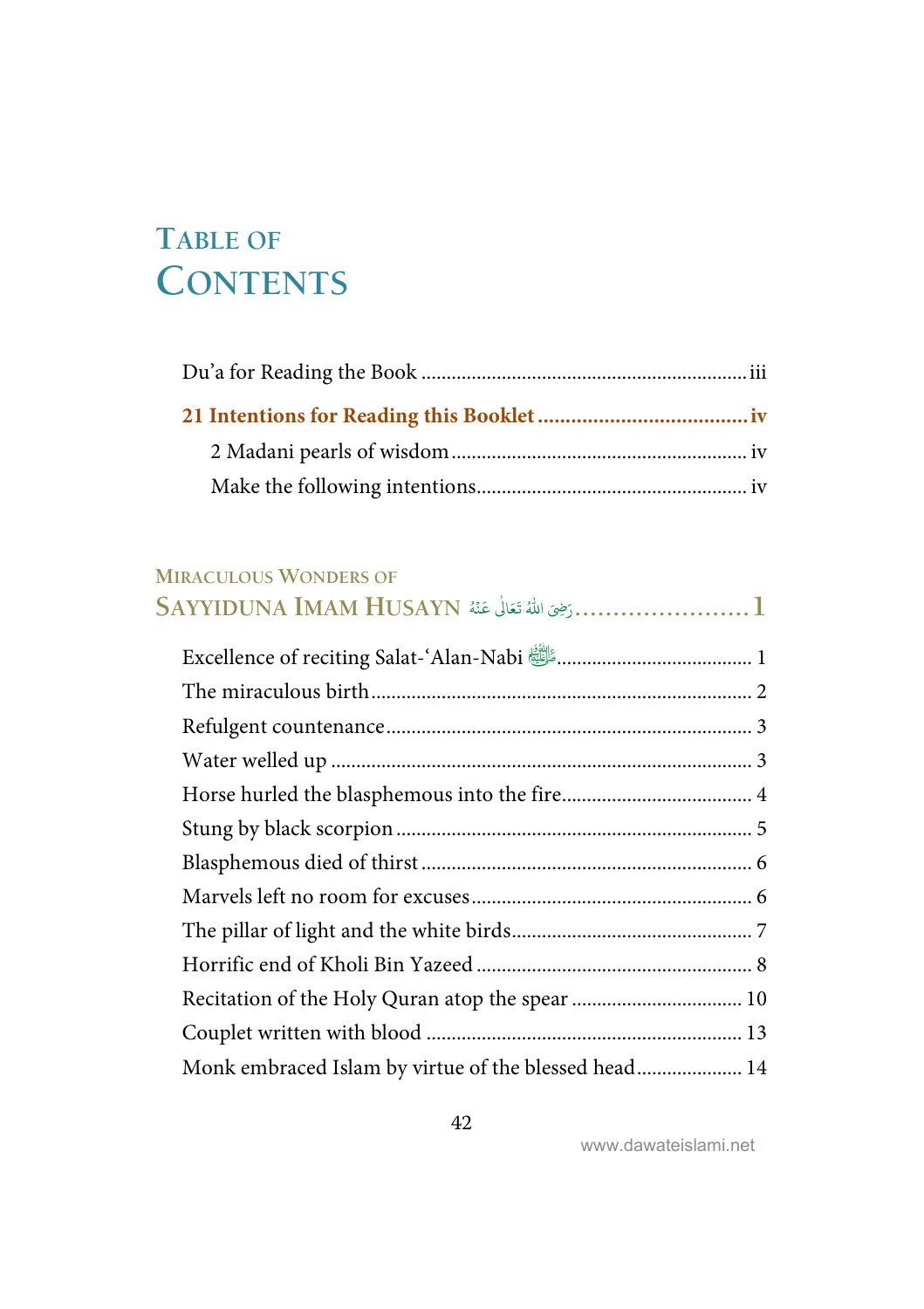| Beholding the mausoleum of the blessed head 18                                       |
|--------------------------------------------------------------------------------------|
|                                                                                      |
|                                                                                      |
|                                                                                      |
|                                                                                      |
|                                                                                      |
|                                                                                      |
| A terrifying account regarding despair from forgiveness  24                          |
|                                                                                      |
|                                                                                      |
|                                                                                      |
|                                                                                      |
|                                                                                      |
|                                                                                      |
| Remain afraid of the covert will of Allah وRemain afraid of the covert will of Allah |

| 25 Important events which occurred on the day of 'Aashura 37 |  |
|--------------------------------------------------------------|--|
|                                                              |  |
|                                                              |  |
|                                                              |  |
| Eyes will not suffer pain or illness throughout the year 41  |  |

 $\ddot{\bullet}$